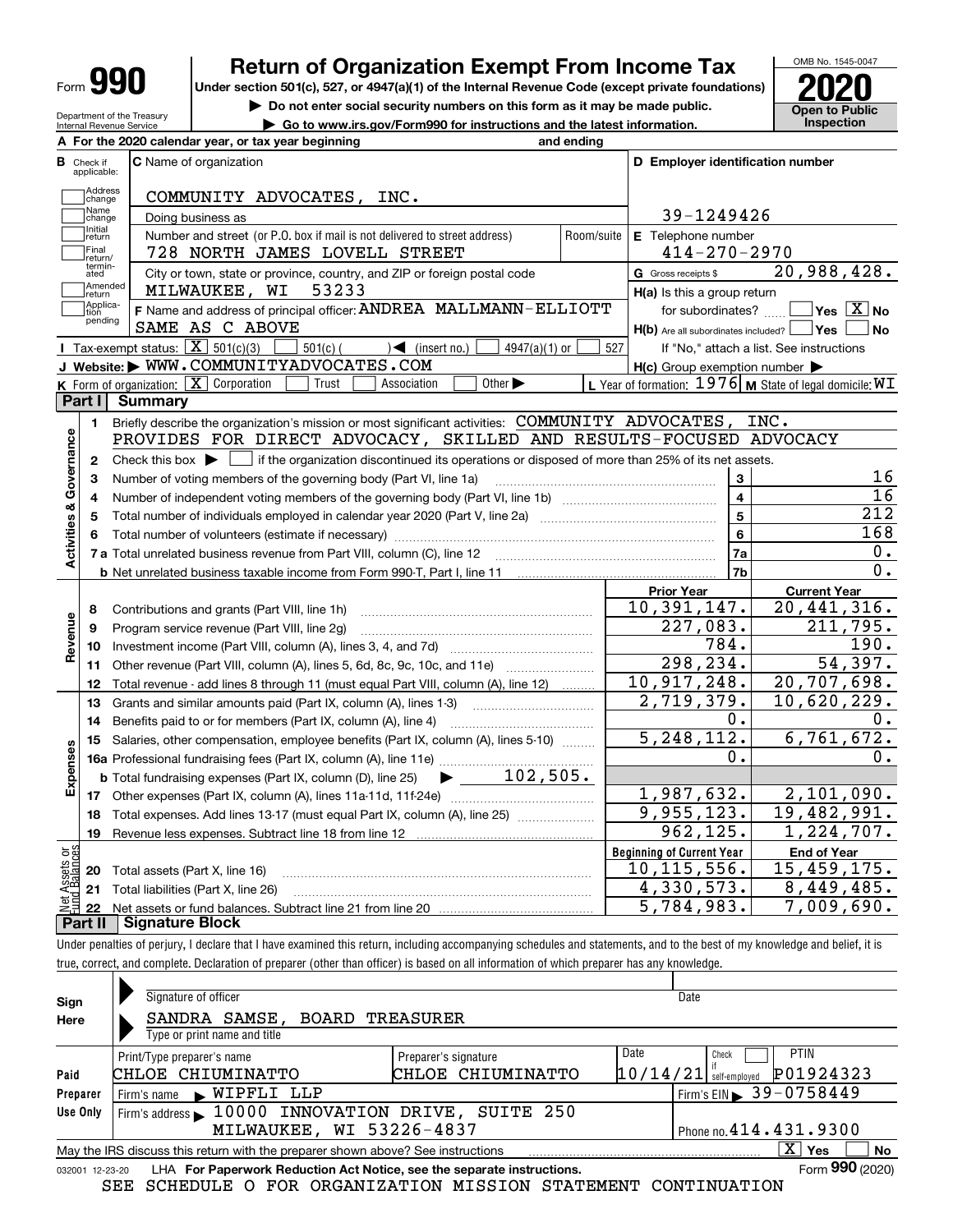|  | Form 990 (2020) |
|--|-----------------|

Form 990 (2020) COMMUNITY ADVOCATES,INC. 39-1249426 <sub>Page</sub> 3<br>Part IV | Checklist of Required Schedules

|     |                                                                                                                                                                                                                                                           |                   | Yes | No              |
|-----|-----------------------------------------------------------------------------------------------------------------------------------------------------------------------------------------------------------------------------------------------------------|-------------------|-----|-----------------|
| 1.  | Is the organization described in section $501(c)(3)$ or $4947(a)(1)$ (other than a private foundation)?                                                                                                                                                   |                   |     |                 |
|     |                                                                                                                                                                                                                                                           | 1.                | X   |                 |
| 2   |                                                                                                                                                                                                                                                           | $\overline{2}$    | X   |                 |
| 3   | Did the organization engage in direct or indirect political campaign activities on behalf of or in opposition to candidates for                                                                                                                           |                   |     |                 |
|     |                                                                                                                                                                                                                                                           | 3                 |     | х               |
| 4   | Section 501(c)(3) organizations. Did the organization engage in lobbying activities, or have a section 501(h) election in effect                                                                                                                          |                   |     |                 |
|     |                                                                                                                                                                                                                                                           | 4                 | X   |                 |
| 5   | Is the organization a section 501(c)(4), 501(c)(5), or 501(c)(6) organization that receives membership dues, assessments, or                                                                                                                              |                   |     | х               |
|     |                                                                                                                                                                                                                                                           | 5                 |     |                 |
| 6   | Did the organization maintain any donor advised funds or any similar funds or accounts for which donors have the right to<br>provide advice on the distribution or investment of amounts in such funds or accounts? If "Yes," complete Schedule D, Part I | 6                 |     | х               |
| 7   | Did the organization receive or hold a conservation easement, including easements to preserve open space,                                                                                                                                                 |                   |     |                 |
|     |                                                                                                                                                                                                                                                           | $\overline{7}$    |     | х               |
| 8   | Did the organization maintain collections of works of art, historical treasures, or other similar assets? If "Yes," complete                                                                                                                              |                   |     |                 |
|     |                                                                                                                                                                                                                                                           | 8                 |     | х               |
| 9   | Did the organization report an amount in Part X, line 21, for escrow or custodial account liability, serve as a custodian for                                                                                                                             |                   |     |                 |
|     | amounts not listed in Part X; or provide credit counseling, debt management, credit repair, or debt negotiation services?                                                                                                                                 |                   |     |                 |
|     |                                                                                                                                                                                                                                                           | 9                 | X   |                 |
| 10  | Did the organization, directly or through a related organization, hold assets in donor-restricted endowments                                                                                                                                              |                   |     |                 |
|     |                                                                                                                                                                                                                                                           | 10                | X   |                 |
| 11  | If the organization's answer to any of the following questions is "Yes," then complete Schedule D, Parts VI, VIII, VIII, IX, or X                                                                                                                         |                   |     |                 |
|     | as applicable.                                                                                                                                                                                                                                            |                   |     |                 |
|     | a Did the organization report an amount for land, buildings, and equipment in Part X, line 10? If "Yes," complete Schedule D,                                                                                                                             |                   |     |                 |
|     |                                                                                                                                                                                                                                                           | 11a               | X   |                 |
|     | <b>b</b> Did the organization report an amount for investments - other securities in Part X, line 12, that is 5% or more of its total                                                                                                                     |                   |     |                 |
|     |                                                                                                                                                                                                                                                           | 11 <sub>b</sub>   |     | х               |
|     | c Did the organization report an amount for investments - program related in Part X, line 13, that is 5% or more of its total                                                                                                                             |                   |     |                 |
|     |                                                                                                                                                                                                                                                           | 11c               |     | х               |
|     | d Did the organization report an amount for other assets in Part X, line 15, that is 5% or more of its total assets reported in                                                                                                                           |                   |     | х               |
|     |                                                                                                                                                                                                                                                           | <b>11d</b><br>11e |     | $\mathbf X$     |
|     | e Did the organization report an amount for other liabilities in Part X, line 25? If "Yes," complete Schedule D, Part X                                                                                                                                   |                   |     |                 |
|     | Did the organization's separate or consolidated financial statements for the tax year include a footnote that addresses<br>the organization's liability for uncertain tax positions under FIN 48 (ASC 740)? If "Yes," complete Schedule D, Part X         | 11f               | х   |                 |
|     | 12a Did the organization obtain separate, independent audited financial statements for the tax year? If "Yes," complete                                                                                                                                   |                   |     |                 |
|     |                                                                                                                                                                                                                                                           | <b>12a</b>        |     | х               |
|     | <b>b</b> Was the organization included in consolidated, independent audited financial statements for the tax year?                                                                                                                                        |                   |     |                 |
|     | If "Yes," and if the organization answered "No" to line 12a, then completing Schedule D, Parts XI and XII is optional metallion                                                                                                                           | 12b               | X   |                 |
| 13  |                                                                                                                                                                                                                                                           | 13                |     | X               |
| 14a | Did the organization maintain an office, employees, or agents outside of the United States?                                                                                                                                                               | 14a               |     | х               |
|     | <b>b</b> Did the organization have aggregate revenues or expenses of more than \$10,000 from grantmaking, fundraising, business,                                                                                                                          |                   |     |                 |
|     | investment, and program service activities outside the United States, or aggregate foreign investments valued at \$100,000                                                                                                                                |                   |     |                 |
|     |                                                                                                                                                                                                                                                           | 14b               |     | x               |
| 15  | Did the organization report on Part IX, column (A), line 3, more than \$5,000 of grants or other assistance to or for any                                                                                                                                 |                   |     |                 |
|     |                                                                                                                                                                                                                                                           | 15                |     | x               |
| 16  | Did the organization report on Part IX, column (A), line 3, more than \$5,000 of aggregate grants or other assistance to                                                                                                                                  |                   |     |                 |
|     |                                                                                                                                                                                                                                                           | 16                |     | x               |
| 17  | Did the organization report a total of more than \$15,000 of expenses for professional fundraising services on Part IX,                                                                                                                                   |                   |     |                 |
|     |                                                                                                                                                                                                                                                           | 17                |     | x               |
| 18  | Did the organization report more than \$15,000 total of fundraising event gross income and contributions on Part VIII, lines                                                                                                                              | 18                |     | x               |
| 19  | Did the organization report more than \$15,000 of gross income from gaming activities on Part VIII, line 9a? If "Yes."                                                                                                                                    |                   |     |                 |
|     |                                                                                                                                                                                                                                                           | 19                |     | X               |
|     |                                                                                                                                                                                                                                                           | 20a               |     | X               |
|     | b If "Yes" to line 20a, did the organization attach a copy of its audited financial statements to this return?                                                                                                                                            | 20 <sub>b</sub>   |     |                 |
| 21  | Did the organization report more than \$5,000 of grants or other assistance to any domestic organization or                                                                                                                                               |                   |     |                 |
|     |                                                                                                                                                                                                                                                           | 21                | х   |                 |
|     | 032003 12-23-20                                                                                                                                                                                                                                           |                   |     | Form 990 (2020) |

032003 12-23-20

2 17351014 147695 101227 2020.04030 COMMUNITY ADVOCATES, INC. 101227\_1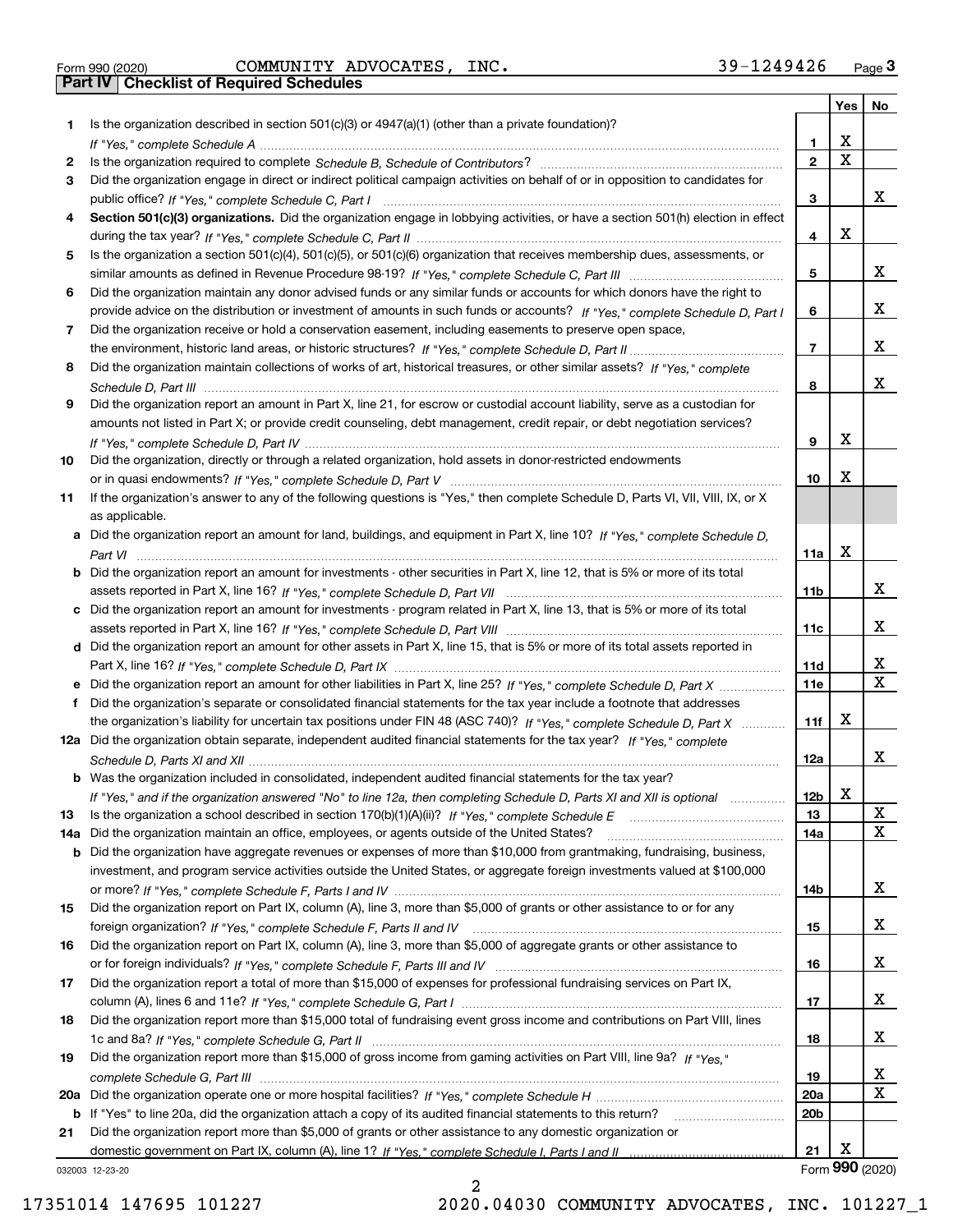|              | $\overline{\mathbf{x}}$                                                                                                                      |
|--------------|----------------------------------------------------------------------------------------------------------------------------------------------|
| 1.           | Briefly describe the organization's mission:                                                                                                 |
|              | THE MISSION OF COMMUNITY ADVOCATES, INC. IS TO PROVIDE INDIVIDUALS AND                                                                       |
|              | FAMILIES WITH ADVOCACY AND SERVICES TO MEET THEIR BASIC NEEDS SO THEY                                                                        |
|              |                                                                                                                                              |
|              | MAY LIVE IN DIGNITY.                                                                                                                         |
|              |                                                                                                                                              |
| $\mathbf{2}$ | Did the organization undertake any significant program services during the year which were not listed on the<br>$\boxed{\text{X}}$ Yes<br>No |
|              | prior Form 990 or 990-EZ?<br>If "Yes." describe these new services on Schedule O.                                                            |
|              | $\boxed{\phantom{1}}$ Yes $\boxed{\text{X}}$ No                                                                                              |
| 3            | Did the organization cease conducting, or make significant changes in how it conducts, any program services?                                 |
|              | If "Yes," describe these changes on Schedule O.                                                                                              |
| 4            | Describe the organization's program service accomplishments for each of its three largest program services, as measured by expenses.         |
|              | Section 501(c)(3) and 501(c)(4) organizations are required to report the amount of grants and allocations to others, the total expenses, and |
|              | revenue, if any, for each program service reported.<br>$8,077,298.$ ) (Revenue \$                                                            |
| 4a           | $9$ , $240$ , $357$ . including grants of \$<br>46.<br>) (Expenses \$<br>(Code:                                                              |
|              | COMPREHENSIVE HOUSING PROGRAMS PROVIDE CASE MANAGEMENT, ADVOCACY,                                                                            |
|              | RELOCATION SERVICES, AND FINANCIAL ASSISTANCE TO REDUCE THE RISK OF                                                                          |
|              | HOMELESSNESS FOR INDIVIDUALS AND FAMILIES WHO ARE LOW-INCOME AND                                                                             |
|              | VULNERABLE TO BECOMING HOMELESS. IN 2020, 30,551 FAMILIES RECEIVED                                                                           |
|              | ASSISTANCE AND REFERRALS THROUGH THE RENTAL HOUSING RESOURCE CENTER                                                                          |
|              | RENT HELP LINE TO RESOLVE TENANT/LANDLORD ISSUES TO SUSTAIN HOUSING;                                                                         |
|              | 3,827 HOUSEHOLDS RECEIVED TEMPORARY RENTAL ASSISTANCE TO MAINTAIN                                                                            |
|              | STABLE HOUSING; 6,000 LANDLORDS WERE ENGAGED WITH INFORMATION ON                                                                             |
|              | EMERGENCY RENTAL ASSISTANCE AND EVICTION DIVERSION PREVENTION TOOLS                                                                          |
|              | THROUGH THE RENTAL HOUSING RESOURCE CENTER; 146 ADULTS AND 375 CHILDREN                                                                      |
|              | RECEIVED INTENSIVE CASE MANAGEMENT SERVICES AND SUPPORT TO INCREASE                                                                          |
|              | HOUSING STABILITY, SCHOOL STABILITY, AND FINANCIAL STABILITY; AND<br>7,253                                                                   |
| 4b           | 2, 166, 831. including grants of \$<br>683, 501. $($ Revenue \$<br>650.<br>) (Expenses \$<br>(Code:                                          |
|              | COMMUNITY ADVOCATES FORMED THE PUBLIC POLICY INSTITUTE (PPI)<br>IN 2008.                                                                     |
|              | PPI FOCUSES ON REDUCING POVERTY BY IMPROVING ECONOMIC AND EMPLOYMENT                                                                         |
|              | OPPORTUNITIES; AIDING ACCESS TO HEALTH CARE AND HOUSING; AND PREVENTING                                                                      |
|              | TOBACCO USE AND SUBSTANCE MISUSE WHILE PROMOTING MENTAL WELL-BEING                                                                           |
|              | AMONG MILWAUKEE'S YOUTH, ADULTS AND FAMILIES.                                                                                                |
|              |                                                                                                                                              |
|              |                                                                                                                                              |
|              |                                                                                                                                              |
|              |                                                                                                                                              |
|              |                                                                                                                                              |
|              |                                                                                                                                              |
|              |                                                                                                                                              |
|              |                                                                                                                                              |
|              | 131.<br>$1,818,279$ $\cdot$ including grants of \$<br>$0 \cdot$ ) (Revenue \$<br>(Expenses \$<br>(Code:                                      |
|              | UTILITIES PROGRAMS HELP LOW-INCOME INDIVIDUALS AND FAMILIES AVOID                                                                            |
| 4c           | SERVICE INTERRUPTION AND DISCONNECTION. DURING 2020, 35,602 ENERGY                                                                           |
|              | ASSISTANCE APPLICATIONS WERE PROCESSED TO PROVIDE NEEDED FINANCIAL                                                                           |
|              | ASSISTANCE AND PAYMENT PLANS FOR THESE FAMILIES TO MAINTAIN THEIR                                                                            |
|              | UTILITIES AND 13,038 INDIVIDUALS COMPLETED CRISIS APPLICATIONS TO                                                                            |
|              | PREVENT DISCONNECTION OR HAVE THEIR UTILITIES RESTORED.                                                                                      |
|              |                                                                                                                                              |
|              |                                                                                                                                              |
|              |                                                                                                                                              |
|              |                                                                                                                                              |
|              |                                                                                                                                              |
|              |                                                                                                                                              |
|              | 4d Other program services (Describe on Schedule O.)                                                                                          |
|              | 210,968.<br>$1,859,430.$ (Revenue \$<br>5, 335, 519. including grants of \$<br>(Expenses \$                                                  |
|              | 18,560,986.<br>Total program service expenses                                                                                                |
|              | Form 990 (2020)                                                                                                                              |
|              | SEE SCHEDULE O FOR CONTINUATION(S)<br>032002 12-23-20                                                                                        |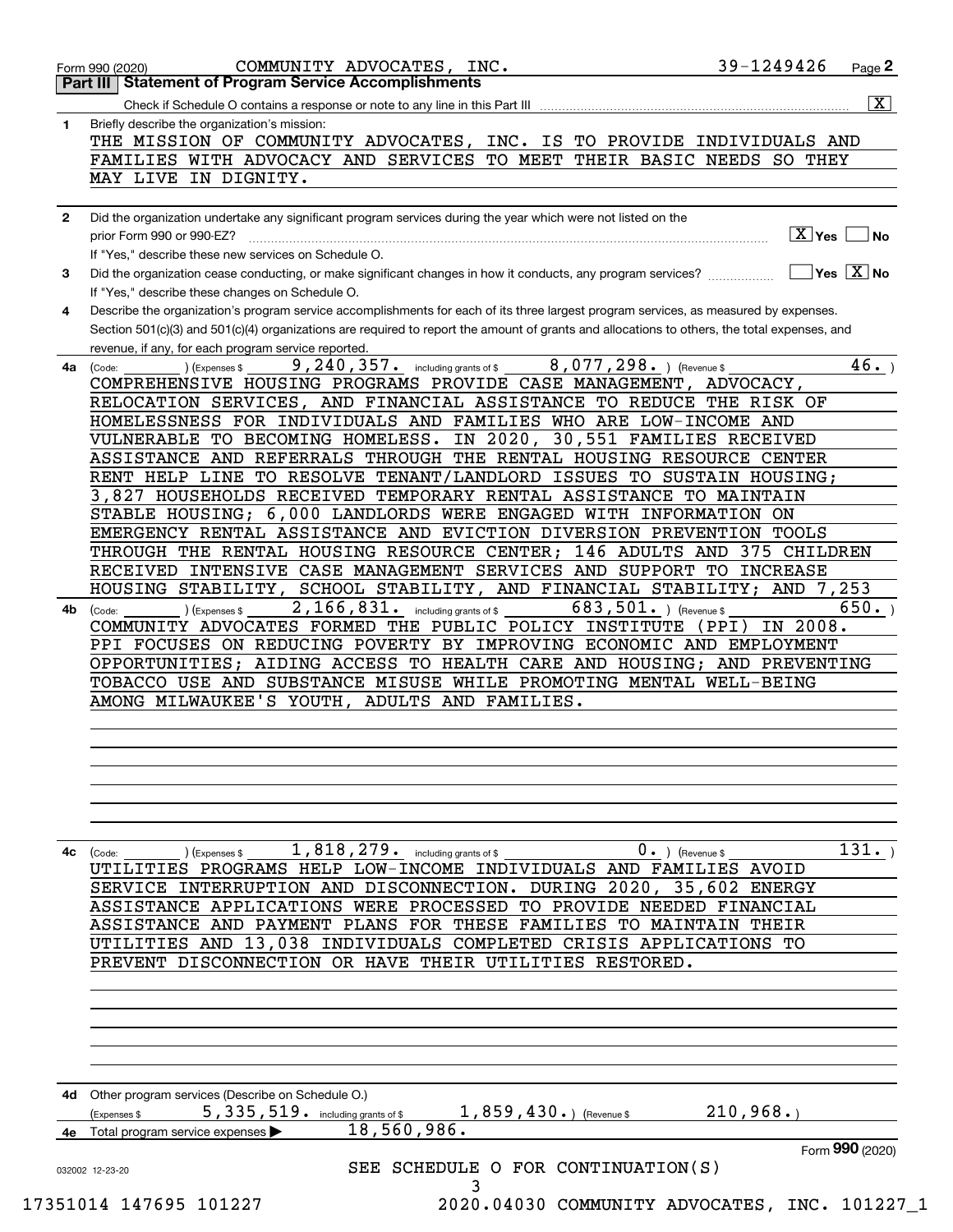|  | Form 990 (2020) |
|--|-----------------|
|  |                 |

*(continued)*

|               |                                                                                                                                   |                 | Yes | No              |
|---------------|-----------------------------------------------------------------------------------------------------------------------------------|-----------------|-----|-----------------|
| 22            | Did the organization report more than \$5,000 of grants or other assistance to or for domestic individuals on                     |                 |     |                 |
|               |                                                                                                                                   | 22              | x   |                 |
| 23            | Did the organization answer "Yes" to Part VII, Section A, line 3, 4, or 5 about compensation of the organization's current        |                 |     |                 |
|               | and former officers, directors, trustees, key employees, and highest compensated employees? If "Yes," complete                    |                 |     |                 |
|               |                                                                                                                                   | 23              |     | x               |
|               | 24a Did the organization have a tax-exempt bond issue with an outstanding principal amount of more than \$100,000 as of the       |                 |     |                 |
|               | last day of the year, that was issued after December 31, 2002? If "Yes," answer lines 24b through 24d and complete                |                 |     |                 |
|               |                                                                                                                                   | 24a             | х   |                 |
|               | <b>b</b> Did the organization invest any proceeds of tax-exempt bonds beyond a temporary period exception?                        | 24b             |     | x               |
|               | c Did the organization maintain an escrow account other than a refunding escrow at any time during the year to defease            |                 |     |                 |
|               | any tax-exempt bonds?                                                                                                             | 24c             |     | X               |
|               | d Did the organization act as an "on behalf of" issuer for bonds outstanding at any time during the year?                         | 24d             |     | $\mathbf X$     |
|               | 25a Section 501(c)(3), 501(c)(4), and 501(c)(29) organizations. Did the organization engage in an excess benefit                  |                 |     |                 |
|               |                                                                                                                                   | 25a             |     | х               |
|               | b Is the organization aware that it engaged in an excess benefit transaction with a disqualified person in a prior year, and      |                 |     |                 |
|               |                                                                                                                                   |                 |     |                 |
|               | that the transaction has not been reported on any of the organization's prior Forms 990 or 990-EZ? If "Yes," complete             |                 |     | х               |
|               | Schedule L, Part I                                                                                                                | 25 <sub>b</sub> |     |                 |
| 26            | Did the organization report any amount on Part X, line 5 or 22, for receivables from or payables to any current                   |                 |     |                 |
|               | or former officer, director, trustee, key employee, creator or founder, substantial contributor, or 35%                           |                 |     |                 |
|               |                                                                                                                                   | 26              |     | х               |
| 27            | Did the organization provide a grant or other assistance to any current or former officer, director, trustee, key employee,       |                 |     |                 |
|               | creator or founder, substantial contributor or employee thereof, a grant selection committee member, or to a 35% controlled       |                 |     |                 |
|               | entity (including an employee thereof) or family member of any of these persons? If "Yes," complete Schedule L, Part III          | 27              |     | х               |
| 28            | Was the organization a party to a business transaction with one of the following parties (see Schedule L, Part IV                 |                 |     |                 |
|               | instructions, for applicable filing thresholds, conditions, and exceptions):                                                      |                 |     |                 |
|               | a A current or former officer, director, trustee, key employee, creator or founder, or substantial contributor? If                |                 |     |                 |
|               |                                                                                                                                   | 28a             |     | x               |
|               |                                                                                                                                   | 28 <sub>b</sub> |     | $\mathbf X$     |
|               | c A 35% controlled entity of one or more individuals and/or organizations described in lines 28a or 28b? If                       |                 |     |                 |
|               |                                                                                                                                   | 28c             |     | х               |
| 29            |                                                                                                                                   | 29              |     | $\mathbf X$     |
| 30            | Did the organization receive contributions of art, historical treasures, or other similar assets, or qualified conservation       |                 |     |                 |
|               |                                                                                                                                   | 30              |     | x               |
| 31            | Did the organization liquidate, terminate, or dissolve and cease operations? If "Yes," complete Schedule N, Part I                | 31              |     | $\mathbf x$     |
| 32            | Did the organization sell, exchange, dispose of, or transfer more than 25% of its net assets? If "Yes," complete                  |                 |     |                 |
|               | Schedule N, Part II                                                                                                               | 32              |     | х               |
| 33            | Did the organization own 100% of an entity disregarded as separate from the organization under Regulations                        |                 |     |                 |
|               |                                                                                                                                   | 33              | х   |                 |
| 34            | Was the organization related to any tax-exempt or taxable entity? If "Yes," complete Schedule R, Part II, III, or IV, and         |                 |     |                 |
|               |                                                                                                                                   | 34              | х   |                 |
|               | 35a Did the organization have a controlled entity within the meaning of section 512(b)(13)?                                       | 35a             | х   |                 |
|               | b If "Yes" to line 35a, did the organization receive any payment from or engage in any transaction with a controlled entity       |                 |     |                 |
|               |                                                                                                                                   | 35b             | х   |                 |
| 36            | Section 501(c)(3) organizations. Did the organization make any transfers to an exempt non-charitable related organization?        |                 |     |                 |
|               |                                                                                                                                   |                 |     | X               |
|               |                                                                                                                                   | 36              |     |                 |
| 37            | Did the organization conduct more than 5% of its activities through an entity that is not a related organization                  |                 |     |                 |
|               | and that is treated as a partnership for federal income tax purposes? If "Yes," complete Schedule R, Part VI                      | 37              |     | x               |
| 38            | Did the organization complete Schedule O and provide explanations in Schedule O for Part VI, lines 11b and 19?                    |                 |     |                 |
| <b>Part V</b> | Note: All Form 990 filers are required to complete Schedule O<br><b>Statements Regarding Other IRS Filings and Tax Compliance</b> | 38              | х   |                 |
|               |                                                                                                                                   |                 |     |                 |
|               | Check if Schedule O contains a response or note to any line in this Part V                                                        |                 |     |                 |
|               |                                                                                                                                   |                 | Yes | No              |
|               | 1559<br>1a Enter the number reported in Box 3 of Form 1096. Enter -0- if not applicable<br>1a                                     |                 |     |                 |
|               | 0<br><b>b</b> Enter the number of Forms W-2G included in line 1a. Enter -0- if not applicable<br>1b                               |                 |     |                 |
|               | c Did the organization comply with backup withholding rules for reportable payments to vendors and reportable gaming              |                 |     |                 |
|               | (gambling) winnings to prize winners?                                                                                             | 1c              |     |                 |
|               | 032004 12-23-20                                                                                                                   |                 |     | Form 990 (2020) |
|               |                                                                                                                                   |                 |     |                 |

17351014 147695 101227 2020.04030 COMMUNITY ADVOCATES, INC. 101227\_1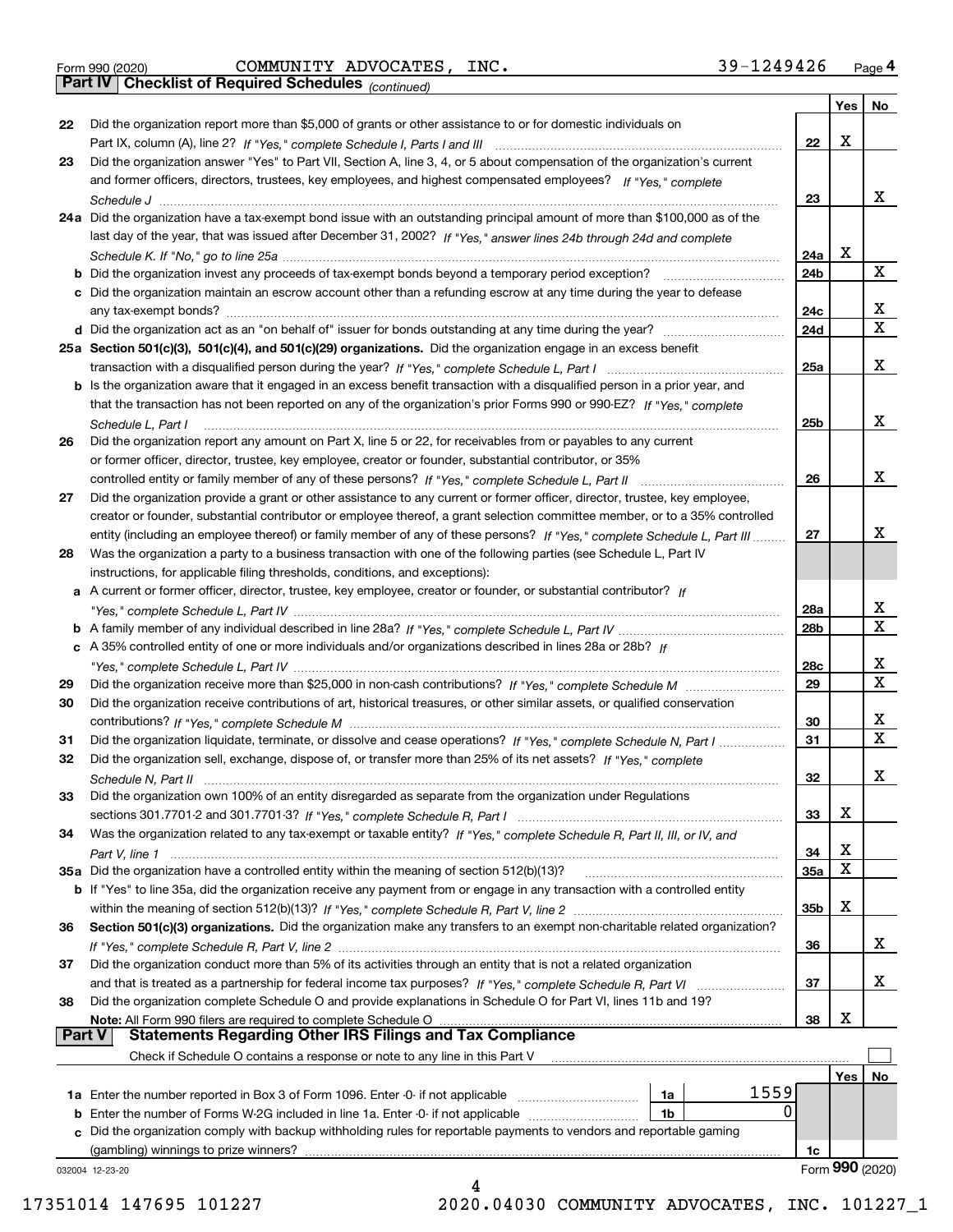| <b>Part V</b> | 39-1249426<br>COMMUNITY ADVOCATES, INC.<br>Form 990 (2020)<br>Statements Regarding Other IRS Filings and Tax Compliance (continued)                                                        |                |                      | Page $5$ |  |
|---------------|--------------------------------------------------------------------------------------------------------------------------------------------------------------------------------------------|----------------|----------------------|----------|--|
|               |                                                                                                                                                                                            |                | Yes                  | No       |  |
|               | 2a Enter the number of employees reported on Form W-3, Transmittal of Wage and Tax Statements,                                                                                             |                |                      |          |  |
|               | 212<br>filed for the calendar year ending with or within the year covered by this return [11] [11] filed for the calendar year ending with or within the year covered by this return<br>2a |                |                      |          |  |
|               |                                                                                                                                                                                            |                |                      |          |  |
|               |                                                                                                                                                                                            |                |                      |          |  |
|               | 3a Did the organization have unrelated business gross income of \$1,000 or more during the year?                                                                                           | 3a             |                      | x        |  |
|               | b If "Yes," has it filed a Form 990-T for this year? If "No" to line 3b, provide an explanation on Schedule O                                                                              |                |                      |          |  |
|               | 4a At any time during the calendar year, did the organization have an interest in, or a signature or other authority over, a                                                               |                |                      |          |  |
|               | financial account in a foreign country (such as a bank account, securities account, or other financial account)?                                                                           | 4a             |                      | x        |  |
|               | <b>b</b> If "Yes," enter the name of the foreign country $\blacktriangleright$                                                                                                             |                |                      |          |  |
|               | See instructions for filing requirements for FinCEN Form 114, Report of Foreign Bank and Financial Accounts (FBAR).                                                                        |                |                      |          |  |
|               | 5a Was the organization a party to a prohibited tax shelter transaction at any time during the tax year?                                                                                   | 5a             |                      | X        |  |
|               |                                                                                                                                                                                            | 5 <sub>b</sub> |                      | X        |  |
| c             |                                                                                                                                                                                            | 5c             |                      |          |  |
|               | 6a Does the organization have annual gross receipts that are normally greater than \$100,000, and did the organization solicit                                                             |                |                      |          |  |
|               | any contributions that were not tax deductible as charitable contributions?                                                                                                                | 6a             |                      | x        |  |
|               | <b>b</b> If "Yes," did the organization include with every solicitation an express statement that such contributions or gifts                                                              |                |                      |          |  |
|               | were not tax deductible?                                                                                                                                                                   | 6b             |                      |          |  |
| 7             | Organizations that may receive deductible contributions under section 170(c).                                                                                                              |                |                      |          |  |
| a             | Did the organization receive a payment in excess of \$75 made partly as a contribution and partly for goods and services provided to the payor?                                            | 7a             |                      | x        |  |
| b             | If "Yes," did the organization notify the donor of the value of the goods or services provided?                                                                                            | 7b             |                      |          |  |
|               | c Did the organization sell, exchange, or otherwise dispose of tangible personal property for which it was required                                                                        |                |                      |          |  |
|               | to file Form 8282?                                                                                                                                                                         | 7c             |                      | х        |  |
|               | 7d<br>d If "Yes," indicate the number of Forms 8282 filed during the year                                                                                                                  |                |                      | х        |  |
| е             | Did the organization receive any funds, directly or indirectly, to pay premiums on a personal benefit contract?                                                                            | 7e             |                      | X        |  |
| f             | Did the organization, during the year, pay premiums, directly or indirectly, on a personal benefit contract?                                                                               | 7f<br>7g       |                      |          |  |
|               | If the organization received a contribution of qualified intellectual property, did the organization file Form 8899 as required?<br>g                                                      |                |                      |          |  |
| h.            | If the organization received a contribution of cars, boats, airplanes, or other vehicles, did the organization file a Form 1098-C?                                                         | 7h             |                      |          |  |
|               | Sponsoring organizations maintaining donor advised funds. Did a donor advised fund maintained by the<br>8                                                                                  |                |                      |          |  |
| 9             | sponsoring organization have excess business holdings at any time during the year?<br>Sponsoring organizations maintaining donor advised funds.                                            | 8              |                      |          |  |
| а             | Did the sponsoring organization make any taxable distributions under section 4966?                                                                                                         | <b>9a</b>      |                      |          |  |
| b             | Did the sponsoring organization make a distribution to a donor, donor advisor, or related person?                                                                                          | 9b             |                      |          |  |
| 10            | Section 501(c)(7) organizations. Enter:                                                                                                                                                    |                |                      |          |  |
|               | 10a                                                                                                                                                                                        |                |                      |          |  |
|               | b Gross receipts, included on Form 990, Part VIII, line 12, for public use of club facilities<br>10b                                                                                       |                |                      |          |  |
| 11            | Section 501(c)(12) organizations. Enter:                                                                                                                                                   |                |                      |          |  |
| а             | 11a                                                                                                                                                                                        |                |                      |          |  |
| b             | Gross income from other sources (Do not net amounts due or paid to other sources against                                                                                                   |                |                      |          |  |
|               | amounts due or received from them.)<br>11b                                                                                                                                                 |                |                      |          |  |
|               | 12a Section 4947(a)(1) non-exempt charitable trusts. Is the organization filing Form 990 in lieu of Form 1041?                                                                             | 12a            |                      |          |  |
|               | <b>b</b> If "Yes," enter the amount of tax-exempt interest received or accrued during the year<br>12b                                                                                      |                |                      |          |  |
| 13            | Section 501(c)(29) qualified nonprofit health insurance issuers.                                                                                                                           |                |                      |          |  |
|               |                                                                                                                                                                                            | 13a            |                      |          |  |
|               | Note: See the instructions for additional information the organization must report on Schedule O.                                                                                          |                |                      |          |  |
|               | <b>b</b> Enter the amount of reserves the organization is required to maintain by the states in which the                                                                                  |                |                      |          |  |
|               | 13 <sub>b</sub>                                                                                                                                                                            |                |                      |          |  |
|               | 13с                                                                                                                                                                                        |                |                      |          |  |
| 14a           | Did the organization receive any payments for indoor tanning services during the tax year?                                                                                                 | 14a            |                      | х        |  |
|               |                                                                                                                                                                                            | 14b            |                      |          |  |
| 15            | Is the organization subject to the section 4960 tax on payment(s) of more than \$1,000,000 in remuneration or                                                                              |                |                      |          |  |
|               |                                                                                                                                                                                            | 15             |                      | х        |  |
|               | If "Yes," see instructions and file Form 4720, Schedule N.                                                                                                                                 |                |                      |          |  |
| 16            | Is the organization an educational institution subject to the section 4968 excise tax on net investment income?<br>.                                                                       | 16             |                      | х        |  |
|               | If "Yes," complete Form 4720, Schedule O.                                                                                                                                                  |                | $000 \; \mathrm{mm}$ |          |  |

Form (2020) **990**

032005 12-23-20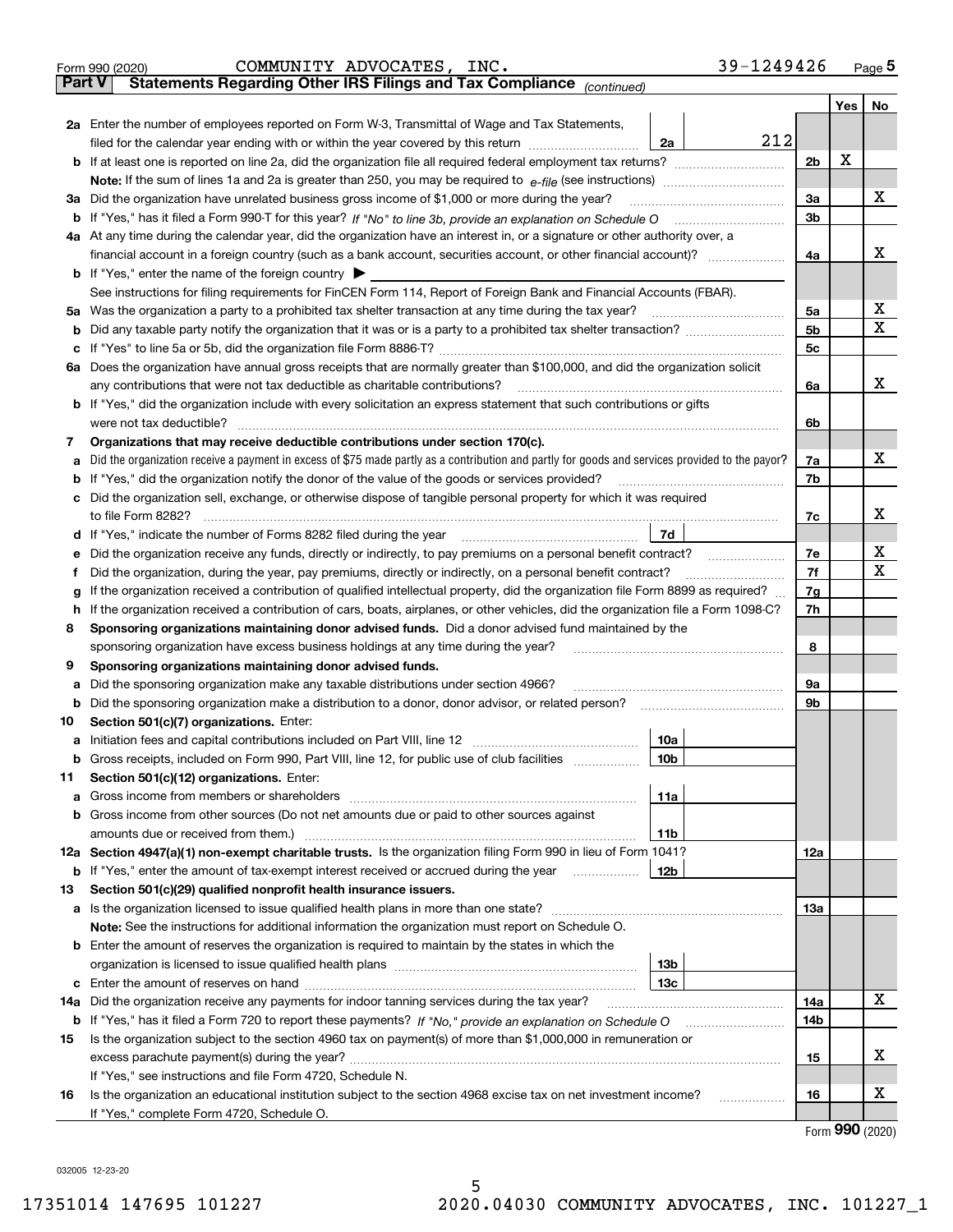|  | Form 990 (2020) |
|--|-----------------|
|  |                 |

COMMUNITY ADVOCATES, INC. 39-1249426 Page 6

Check if Schedule O contains a response or note to any line in this Part VI

 $\boxed{\text{X}}$ 

*For each "Yes" response to lines 2 through 7b below, and for a "No" response to line 8a, 8b, or 10b below, describe the circumstances, processes, or changes on Schedule O. See instructions.* Form 990 (2020) **COMMUNITY ADVOCATES, INC.** 39-1249426 Page 6<br>**Part VI Governance, Management, and Disclosure** For each "Yes" response to lines 2 through 7b below, and for a "No" response

| $\mathbf{2}$<br>3<br>4<br>5<br>6<br>8<br>a<br>9 | 1a Enter the number of voting members of the governing body at the end of the tax year<br>If there are material differences in voting rights among members of the governing body, or if the governing<br>body delegated broad authority to an executive committee or similar committee, explain on Schedule O.<br>Did any officer, director, trustee, or key employee have a family relationship or a business relationship with any other<br>officer, director, trustee, or key employee?<br>Did the organization delegate control over management duties customarily performed by or under the direct supervision<br>Did the organization make any significant changes to its governing documents since the prior Form 990 was filed?<br>Did the organization have members or stockholders?<br>7a Did the organization have members, stockholders, or other persons who had the power to elect or appoint one or<br><b>b</b> Are any governance decisions of the organization reserved to (or subject to approval by) members, stockholders, or<br>persons other than the governing body?<br>Did the organization contemporaneously document the meetings held or written actions undertaken during the year by the following:<br>Is there any officer, director, trustee, or key employee listed in Part VII, Section A, who cannot be reached at the | 16<br>1a<br>16<br>1b          | $\mathbf{2}$<br>3<br>4<br>5<br>6<br>7a<br>7b |      | X<br>X<br>$\overline{\textbf{X}}$<br>$\overline{\textbf{X}}$<br>$\mathbf X$ |
|-------------------------------------------------|----------------------------------------------------------------------------------------------------------------------------------------------------------------------------------------------------------------------------------------------------------------------------------------------------------------------------------------------------------------------------------------------------------------------------------------------------------------------------------------------------------------------------------------------------------------------------------------------------------------------------------------------------------------------------------------------------------------------------------------------------------------------------------------------------------------------------------------------------------------------------------------------------------------------------------------------------------------------------------------------------------------------------------------------------------------------------------------------------------------------------------------------------------------------------------------------------------------------------------------------------------------------------------------------------------------------------------------------------------|-------------------------------|----------------------------------------------|------|-----------------------------------------------------------------------------|
|                                                 |                                                                                                                                                                                                                                                                                                                                                                                                                                                                                                                                                                                                                                                                                                                                                                                                                                                                                                                                                                                                                                                                                                                                                                                                                                                                                                                                                          |                               |                                              |      |                                                                             |
|                                                 |                                                                                                                                                                                                                                                                                                                                                                                                                                                                                                                                                                                                                                                                                                                                                                                                                                                                                                                                                                                                                                                                                                                                                                                                                                                                                                                                                          |                               |                                              |      |                                                                             |
|                                                 |                                                                                                                                                                                                                                                                                                                                                                                                                                                                                                                                                                                                                                                                                                                                                                                                                                                                                                                                                                                                                                                                                                                                                                                                                                                                                                                                                          |                               |                                              |      |                                                                             |
|                                                 |                                                                                                                                                                                                                                                                                                                                                                                                                                                                                                                                                                                                                                                                                                                                                                                                                                                                                                                                                                                                                                                                                                                                                                                                                                                                                                                                                          |                               |                                              |      |                                                                             |
|                                                 |                                                                                                                                                                                                                                                                                                                                                                                                                                                                                                                                                                                                                                                                                                                                                                                                                                                                                                                                                                                                                                                                                                                                                                                                                                                                                                                                                          |                               |                                              |      |                                                                             |
|                                                 |                                                                                                                                                                                                                                                                                                                                                                                                                                                                                                                                                                                                                                                                                                                                                                                                                                                                                                                                                                                                                                                                                                                                                                                                                                                                                                                                                          |                               |                                              |      |                                                                             |
|                                                 |                                                                                                                                                                                                                                                                                                                                                                                                                                                                                                                                                                                                                                                                                                                                                                                                                                                                                                                                                                                                                                                                                                                                                                                                                                                                                                                                                          |                               |                                              |      |                                                                             |
|                                                 |                                                                                                                                                                                                                                                                                                                                                                                                                                                                                                                                                                                                                                                                                                                                                                                                                                                                                                                                                                                                                                                                                                                                                                                                                                                                                                                                                          |                               |                                              |      |                                                                             |
|                                                 |                                                                                                                                                                                                                                                                                                                                                                                                                                                                                                                                                                                                                                                                                                                                                                                                                                                                                                                                                                                                                                                                                                                                                                                                                                                                                                                                                          |                               |                                              |      |                                                                             |
|                                                 |                                                                                                                                                                                                                                                                                                                                                                                                                                                                                                                                                                                                                                                                                                                                                                                                                                                                                                                                                                                                                                                                                                                                                                                                                                                                                                                                                          |                               |                                              |      |                                                                             |
|                                                 |                                                                                                                                                                                                                                                                                                                                                                                                                                                                                                                                                                                                                                                                                                                                                                                                                                                                                                                                                                                                                                                                                                                                                                                                                                                                                                                                                          |                               |                                              |      |                                                                             |
|                                                 |                                                                                                                                                                                                                                                                                                                                                                                                                                                                                                                                                                                                                                                                                                                                                                                                                                                                                                                                                                                                                                                                                                                                                                                                                                                                                                                                                          |                               |                                              |      |                                                                             |
|                                                 |                                                                                                                                                                                                                                                                                                                                                                                                                                                                                                                                                                                                                                                                                                                                                                                                                                                                                                                                                                                                                                                                                                                                                                                                                                                                                                                                                          |                               |                                              |      | X                                                                           |
|                                                 |                                                                                                                                                                                                                                                                                                                                                                                                                                                                                                                                                                                                                                                                                                                                                                                                                                                                                                                                                                                                                                                                                                                                                                                                                                                                                                                                                          |                               |                                              |      |                                                                             |
|                                                 |                                                                                                                                                                                                                                                                                                                                                                                                                                                                                                                                                                                                                                                                                                                                                                                                                                                                                                                                                                                                                                                                                                                                                                                                                                                                                                                                                          |                               |                                              |      | х                                                                           |
|                                                 |                                                                                                                                                                                                                                                                                                                                                                                                                                                                                                                                                                                                                                                                                                                                                                                                                                                                                                                                                                                                                                                                                                                                                                                                                                                                                                                                                          |                               |                                              |      |                                                                             |
|                                                 |                                                                                                                                                                                                                                                                                                                                                                                                                                                                                                                                                                                                                                                                                                                                                                                                                                                                                                                                                                                                                                                                                                                                                                                                                                                                                                                                                          |                               | 8a                                           | X    |                                                                             |
|                                                 |                                                                                                                                                                                                                                                                                                                                                                                                                                                                                                                                                                                                                                                                                                                                                                                                                                                                                                                                                                                                                                                                                                                                                                                                                                                                                                                                                          |                               | 8b                                           | X    |                                                                             |
|                                                 |                                                                                                                                                                                                                                                                                                                                                                                                                                                                                                                                                                                                                                                                                                                                                                                                                                                                                                                                                                                                                                                                                                                                                                                                                                                                                                                                                          |                               |                                              |      |                                                                             |
|                                                 |                                                                                                                                                                                                                                                                                                                                                                                                                                                                                                                                                                                                                                                                                                                                                                                                                                                                                                                                                                                                                                                                                                                                                                                                                                                                                                                                                          |                               | 9                                            |      | х                                                                           |
|                                                 |                                                                                                                                                                                                                                                                                                                                                                                                                                                                                                                                                                                                                                                                                                                                                                                                                                                                                                                                                                                                                                                                                                                                                                                                                                                                                                                                                          |                               |                                              |      |                                                                             |
|                                                 | Section B. Policies (This Section B requests information about policies not required by the Internal Revenue Code.)                                                                                                                                                                                                                                                                                                                                                                                                                                                                                                                                                                                                                                                                                                                                                                                                                                                                                                                                                                                                                                                                                                                                                                                                                                      |                               |                                              | Yes∣ | No                                                                          |
|                                                 |                                                                                                                                                                                                                                                                                                                                                                                                                                                                                                                                                                                                                                                                                                                                                                                                                                                                                                                                                                                                                                                                                                                                                                                                                                                                                                                                                          |                               |                                              |      | X                                                                           |
|                                                 |                                                                                                                                                                                                                                                                                                                                                                                                                                                                                                                                                                                                                                                                                                                                                                                                                                                                                                                                                                                                                                                                                                                                                                                                                                                                                                                                                          |                               | 10a                                          |      |                                                                             |
|                                                 | <b>b</b> If "Yes," did the organization have written policies and procedures governing the activities of such chapters, affiliates,                                                                                                                                                                                                                                                                                                                                                                                                                                                                                                                                                                                                                                                                                                                                                                                                                                                                                                                                                                                                                                                                                                                                                                                                                      |                               |                                              |      |                                                                             |
|                                                 |                                                                                                                                                                                                                                                                                                                                                                                                                                                                                                                                                                                                                                                                                                                                                                                                                                                                                                                                                                                                                                                                                                                                                                                                                                                                                                                                                          |                               | 10 <sub>b</sub>                              | X    |                                                                             |
|                                                 | 11a Has the organization provided a complete copy of this Form 990 to all members of its governing body before filing the form?                                                                                                                                                                                                                                                                                                                                                                                                                                                                                                                                                                                                                                                                                                                                                                                                                                                                                                                                                                                                                                                                                                                                                                                                                          |                               | 11a                                          |      |                                                                             |
|                                                 | <b>b</b> Describe in Schedule O the process, if any, used by the organization to review this Form 990.                                                                                                                                                                                                                                                                                                                                                                                                                                                                                                                                                                                                                                                                                                                                                                                                                                                                                                                                                                                                                                                                                                                                                                                                                                                   |                               |                                              |      |                                                                             |
|                                                 |                                                                                                                                                                                                                                                                                                                                                                                                                                                                                                                                                                                                                                                                                                                                                                                                                                                                                                                                                                                                                                                                                                                                                                                                                                                                                                                                                          |                               | 12a                                          | X    |                                                                             |
| b                                               |                                                                                                                                                                                                                                                                                                                                                                                                                                                                                                                                                                                                                                                                                                                                                                                                                                                                                                                                                                                                                                                                                                                                                                                                                                                                                                                                                          |                               | 12b                                          | X    |                                                                             |
|                                                 | c Did the organization regularly and consistently monitor and enforce compliance with the policy? If "Yes," describe                                                                                                                                                                                                                                                                                                                                                                                                                                                                                                                                                                                                                                                                                                                                                                                                                                                                                                                                                                                                                                                                                                                                                                                                                                     |                               |                                              |      |                                                                             |
|                                                 |                                                                                                                                                                                                                                                                                                                                                                                                                                                                                                                                                                                                                                                                                                                                                                                                                                                                                                                                                                                                                                                                                                                                                                                                                                                                                                                                                          |                               | 12c                                          | х    |                                                                             |
| 13                                              |                                                                                                                                                                                                                                                                                                                                                                                                                                                                                                                                                                                                                                                                                                                                                                                                                                                                                                                                                                                                                                                                                                                                                                                                                                                                                                                                                          |                               | 13                                           | X    |                                                                             |
| 14                                              | Did the organization have a written document retention and destruction policy? manufactured and the organization have a written document retention and destruction policy?                                                                                                                                                                                                                                                                                                                                                                                                                                                                                                                                                                                                                                                                                                                                                                                                                                                                                                                                                                                                                                                                                                                                                                               |                               | 14                                           | X    |                                                                             |
| 15                                              | Did the process for determining compensation of the following persons include a review and approval by independent                                                                                                                                                                                                                                                                                                                                                                                                                                                                                                                                                                                                                                                                                                                                                                                                                                                                                                                                                                                                                                                                                                                                                                                                                                       |                               |                                              |      |                                                                             |
|                                                 | persons, comparability data, and contemporaneous substantiation of the deliberation and decision?                                                                                                                                                                                                                                                                                                                                                                                                                                                                                                                                                                                                                                                                                                                                                                                                                                                                                                                                                                                                                                                                                                                                                                                                                                                        |                               |                                              |      |                                                                             |
|                                                 | The organization's CEO, Executive Director, or top management official [111] [11] manument content of the organization's CEO, Executive Director, or top management official [11] manument content of the organization of the                                                                                                                                                                                                                                                                                                                                                                                                                                                                                                                                                                                                                                                                                                                                                                                                                                                                                                                                                                                                                                                                                                                            |                               | 15a                                          | X    |                                                                             |
|                                                 | <b>b</b> Other officers or key employees of the organization                                                                                                                                                                                                                                                                                                                                                                                                                                                                                                                                                                                                                                                                                                                                                                                                                                                                                                                                                                                                                                                                                                                                                                                                                                                                                             |                               | 15 <sub>b</sub>                              | X    |                                                                             |
|                                                 | If "Yes" to line 15a or 15b, describe the process in Schedule O (see instructions).                                                                                                                                                                                                                                                                                                                                                                                                                                                                                                                                                                                                                                                                                                                                                                                                                                                                                                                                                                                                                                                                                                                                                                                                                                                                      |                               |                                              |      |                                                                             |
|                                                 | 16a Did the organization invest in, contribute assets to, or participate in a joint venture or similar arrangement with a                                                                                                                                                                                                                                                                                                                                                                                                                                                                                                                                                                                                                                                                                                                                                                                                                                                                                                                                                                                                                                                                                                                                                                                                                                |                               |                                              |      |                                                                             |
|                                                 | taxable entity during the year?                                                                                                                                                                                                                                                                                                                                                                                                                                                                                                                                                                                                                                                                                                                                                                                                                                                                                                                                                                                                                                                                                                                                                                                                                                                                                                                          |                               | 16a                                          |      | X                                                                           |
|                                                 | b If "Yes," did the organization follow a written policy or procedure requiring the organization to evaluate its participation                                                                                                                                                                                                                                                                                                                                                                                                                                                                                                                                                                                                                                                                                                                                                                                                                                                                                                                                                                                                                                                                                                                                                                                                                           |                               |                                              |      |                                                                             |
|                                                 | in joint venture arrangements under applicable federal tax law, and take steps to safeguard the organization's                                                                                                                                                                                                                                                                                                                                                                                                                                                                                                                                                                                                                                                                                                                                                                                                                                                                                                                                                                                                                                                                                                                                                                                                                                           |                               |                                              |      |                                                                             |
|                                                 | exempt status with respect to such arrangements?                                                                                                                                                                                                                                                                                                                                                                                                                                                                                                                                                                                                                                                                                                                                                                                                                                                                                                                                                                                                                                                                                                                                                                                                                                                                                                         |                               | 16b                                          |      |                                                                             |
|                                                 | <b>Section C. Disclosure</b>                                                                                                                                                                                                                                                                                                                                                                                                                                                                                                                                                                                                                                                                                                                                                                                                                                                                                                                                                                                                                                                                                                                                                                                                                                                                                                                             |                               |                                              |      |                                                                             |
| 17                                              | List the states with which a copy of this Form 990 is required to be filed $\blacktriangleright\!\!\mathsf{W}\mathsf{I}$                                                                                                                                                                                                                                                                                                                                                                                                                                                                                                                                                                                                                                                                                                                                                                                                                                                                                                                                                                                                                                                                                                                                                                                                                                 |                               |                                              |      |                                                                             |
| 18                                              | Section 6104 requires an organization to make its Forms 1023 (1024 or 1024-A, if applicable), 990, and 990-T (Section 501(c)(3)s only) available                                                                                                                                                                                                                                                                                                                                                                                                                                                                                                                                                                                                                                                                                                                                                                                                                                                                                                                                                                                                                                                                                                                                                                                                         |                               |                                              |      |                                                                             |
|                                                 | for public inspection. Indicate how you made these available. Check all that apply.                                                                                                                                                                                                                                                                                                                                                                                                                                                                                                                                                                                                                                                                                                                                                                                                                                                                                                                                                                                                                                                                                                                                                                                                                                                                      |                               |                                              |      |                                                                             |
|                                                 | $X$ Upon request<br>Another's website<br>Own website                                                                                                                                                                                                                                                                                                                                                                                                                                                                                                                                                                                                                                                                                                                                                                                                                                                                                                                                                                                                                                                                                                                                                                                                                                                                                                     | Other (explain on Schedule O) |                                              |      |                                                                             |
| 19                                              | Describe on Schedule O whether (and if so, how) the organization made its governing documents, conflict of interest policy, and financial                                                                                                                                                                                                                                                                                                                                                                                                                                                                                                                                                                                                                                                                                                                                                                                                                                                                                                                                                                                                                                                                                                                                                                                                                |                               |                                              |      |                                                                             |
|                                                 | statements available to the public during the tax year.                                                                                                                                                                                                                                                                                                                                                                                                                                                                                                                                                                                                                                                                                                                                                                                                                                                                                                                                                                                                                                                                                                                                                                                                                                                                                                  |                               |                                              |      |                                                                             |
|                                                 |                                                                                                                                                                                                                                                                                                                                                                                                                                                                                                                                                                                                                                                                                                                                                                                                                                                                                                                                                                                                                                                                                                                                                                                                                                                                                                                                                          |                               |                                              |      |                                                                             |
| 20                                              | State the name, address, and telephone number of the person who possesses the organization's books and records<br>WILLIAM KOCH - 414-270-2945                                                                                                                                                                                                                                                                                                                                                                                                                                                                                                                                                                                                                                                                                                                                                                                                                                                                                                                                                                                                                                                                                                                                                                                                            |                               |                                              |      |                                                                             |
|                                                 | 53233<br>728 NORTH JAMES LOVELL STREET, MILWAUKEE,                                                                                                                                                                                                                                                                                                                                                                                                                                                                                                                                                                                                                                                                                                                                                                                                                                                                                                                                                                                                                                                                                                                                                                                                                                                                                                       |                               |                                              |      |                                                                             |
|                                                 | WI                                                                                                                                                                                                                                                                                                                                                                                                                                                                                                                                                                                                                                                                                                                                                                                                                                                                                                                                                                                                                                                                                                                                                                                                                                                                                                                                                       |                               |                                              |      |                                                                             |
| 032006 12-23-20                                 |                                                                                                                                                                                                                                                                                                                                                                                                                                                                                                                                                                                                                                                                                                                                                                                                                                                                                                                                                                                                                                                                                                                                                                                                                                                                                                                                                          |                               |                                              |      | Form 990 (2020)                                                             |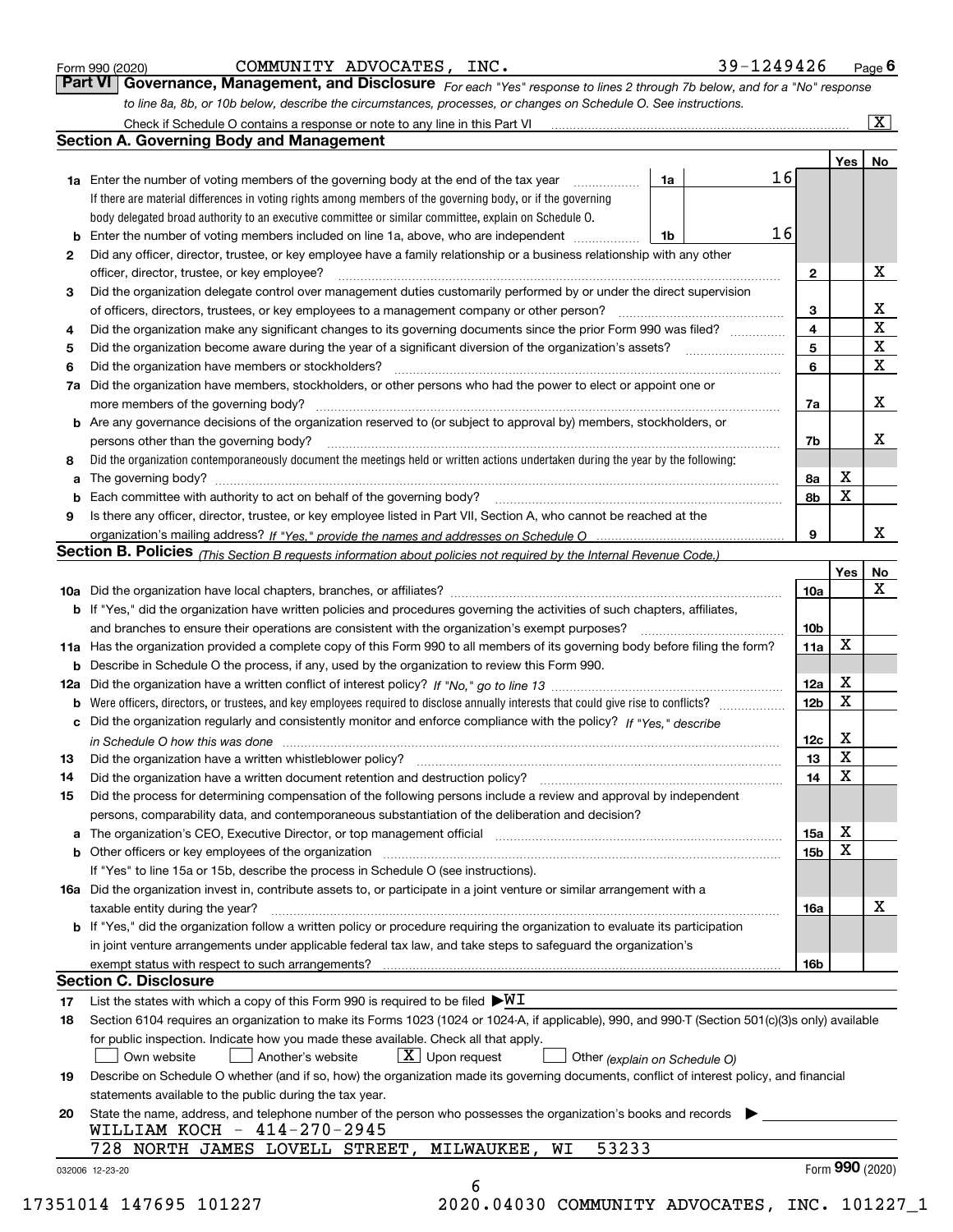|  | Form 990 (2020) |
|--|-----------------|
|  |                 |

 $\mathcal{L}^{\text{max}}$ 

## **7Part VII Compensation of Officers, Directors, Trustees, Key Employees, Highest Compensated Employees, and Independent Contractors**

Check if Schedule O contains a response or note to any line in this Part VII

**Section A. Officers, Directors, Trustees, Key Employees, and Highest Compensated Employees**

**1a**  Complete this table for all persons required to be listed. Report compensation for the calendar year ending with or within the organization's tax year. **•** List all of the organization's current officers, directors, trustees (whether individuals or organizations), regardless of amount of compensation.

Enter -0- in columns (D), (E), and (F) if no compensation was paid.

 $\bullet$  List all of the organization's  $\,$ current key employees, if any. See instructions for definition of "key employee."

**•** List the organization's five current highest compensated employees (other than an officer, director, trustee, or key employee) who received reportable compensation (Box 5 of Form W-2 and/or Box 7 of Form 1099-MISC) of more than \$100,000 from the organization and any related organizations.

**•** List all of the organization's former officers, key employees, and highest compensated employees who received more than \$100,000 of reportable compensation from the organization and any related organizations.

**former directors or trustees**  ¥ List all of the organization's that received, in the capacity as a former director or trustee of the organization, more than \$10,000 of reportable compensation from the organization and any related organizations.

See instructions for the order in which to list the persons above.

Check this box if neither the organization nor any related organization compensated any current officer, director, or trustee.  $\mathcal{L}^{\text{max}}$ 

| Position<br>Reportable<br>Name and title<br>Average<br>Reportable<br>(do not check more than one              | Estimated                |
|---------------------------------------------------------------------------------------------------------------|--------------------------|
|                                                                                                               |                          |
| hours per<br>compensation<br>compensation<br>box, unless person is both an<br>officer and a director/trustee) | amount of                |
| from related<br>week<br>from                                                                                  | other                    |
| (list any<br>the<br>organizations<br>(W-2/1099-MISC)<br>hours for<br>organization                             | compensation<br>from the |
| related<br>(W-2/1099-MISC)                                                                                    | organization             |
| organizations                                                                                                 | and related              |
| ndividual trustee or director<br>nstitutional trustee<br>Key employee<br>below                                | organizations            |
| Highest compensated<br> employee<br>Former<br>Officer<br>line)                                                |                          |
| 42.00<br>ANDREA MALLMANN-ELLIOTT<br>(1)                                                                       |                          |
| 3.00<br>$\mathbf X$<br>142,883.<br>$\mathbf 0$ .<br>CHIEF EXECUTIVE OFFICER                                   | 637.                     |
| 42.00<br>(2)<br>WILLIAM KOCH                                                                                  |                          |
| 3.00<br>117,553.<br>$\mathbf 0$ .<br>$\mathbf X$<br>CHIEF FINANCIAL OFFICER                                   | 615.                     |
| 42.00<br>MAUDWELLA KIRKENDOLL<br>(3)                                                                          |                          |
| 3.00<br>$\mathbf X$<br>118,396.<br>0.<br>CHIEF OPERATING OFFICER                                              | 11,442.                  |
| 1.00<br>JODI WIRE<br>(4)                                                                                      |                          |
| 1.00<br>$\overline{\text{X}}$<br>$\mathbf X$<br>$\mathbf 0$ .<br>0.<br>PRESIDENT                              | $\mathbf 0$ .            |
| 1.00<br><b>BRYAN HOUSE</b><br>(5)                                                                             |                          |
| 1.00<br>$\mathbf X$<br>$\rm X$<br>$\mathbf 0$ .<br>0.<br>VICE PRESIDENT                                       | $0_{.}$                  |
| 1.00<br>SHARON JORDAN<br>(6)                                                                                  |                          |
| $\mathbf{0}$ .<br>1.00<br>$\overline{\mathbf{X}}$<br>$\mathbf X$<br>0.<br><b>SECRETARY</b>                    | $0_{.}$                  |
| 1.00<br>SANDRA SAMSE<br>(7)                                                                                   |                          |
| $\overline{\textbf{X}}$<br>1.00<br>$\mathbf X$<br>0.<br>0.<br><b>TREASURER</b>                                | $0_{.}$                  |
| 1.00<br>SHEREE DALLAS-BRANCH<br>(8)                                                                           |                          |
| $\mathbf 0$ .<br>$\mathbf 0$ .<br>1.00<br>$\overline{\mathbf{X}}$<br><b>BOARD MEMBER</b>                      | $0_{.}$                  |
| 1.00<br>ANNE DELEO<br>(9)                                                                                     |                          |
| $\overline{\mathbf{X}}$<br>$\mathbf 0$ .<br>$\mathbf 0$ .<br>1.00<br><b>BOARD MEMBER</b>                      | $\mathbf 0$ .            |
| 1.00<br>(10) NATASHA DOTSON                                                                                   |                          |
| $\mathbf 0$ .<br>1.00<br>$\overline{\mathbf{X}}$<br>$\mathbf 0$ .<br><b>BOARD MEMBER</b>                      | $0_{.}$                  |
| 1.00<br>(11) VALERIE GABRIEL                                                                                  |                          |
| 0.<br>$\mathbf 0$ .<br>1.00<br>$\overline{\mathbf{X}}$<br><b>BOARD MEMBER</b>                                 | $0_{.}$                  |
| 1.00<br>(12) ERIN HENRY                                                                                       |                          |
| $\mathbf 0$ .<br>1.00<br>$\overline{\textbf{X}}$<br>0.<br><b>BOARD MEMBER</b>                                 | $\mathbf 0$ .            |
| 1.00<br>(13) BETSY HOYLMAN                                                                                    |                          |
| $\mathbf X$<br>0.<br>0.<br>1.00<br><b>BOARD MEMBER</b>                                                        | $\mathbf 0$ .            |
| 1.00<br>(14) GARY INGRAM                                                                                      |                          |
| $\mathbf X$<br>0.<br>$\mathbf 0$ .<br>1.00<br><b>BOARD MEMBER</b>                                             | 0.                       |
| 1.00<br>(15) PAMELA KLEIN                                                                                     |                          |
| $\overline{\textbf{X}}$<br>0.<br>$\mathbf 0$ .<br>1.00<br><b>BOARD MEMBER</b>                                 | $\mathbf 0$ .            |
| 1.00<br>(16) JIM LIEDTKE                                                                                      |                          |
| 0.<br>1.00<br>$\mathbf X$<br>0.<br><b>BOARD MEMBER</b>                                                        | 0.                       |
| 1.00<br>(17) ASHLEY PAVLIC                                                                                    |                          |
| $\overline{\textbf{X}}$<br>0.<br>1.00<br>$\mathbf{0}$ .<br><b>BOARD MEMBER</b>                                | 0.<br>nnn.               |

032007 12-23-20

Form (2020) **990**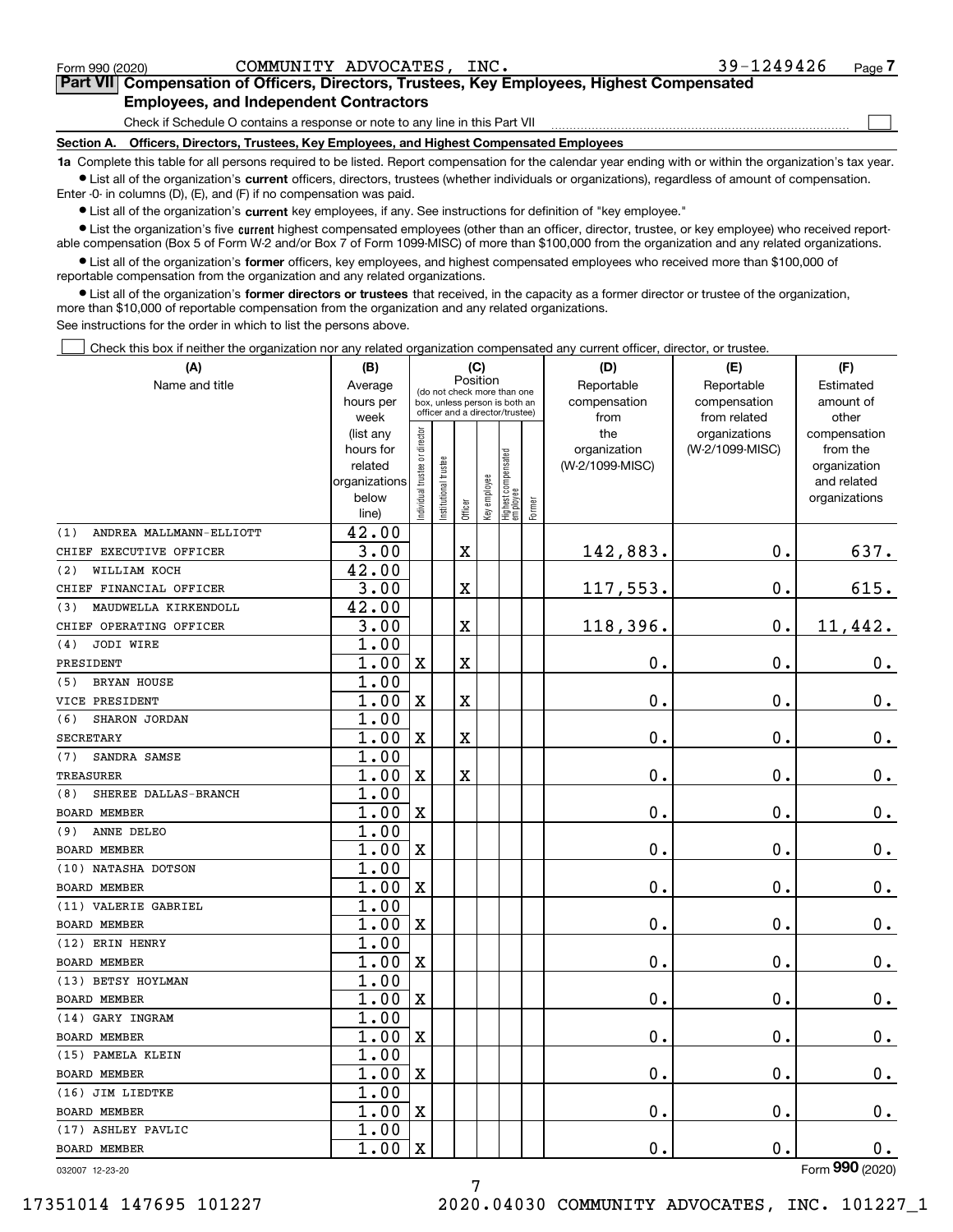| COMMUNITY ADVOCATES, INC.<br>Form 990 (2020)                                                                                                                                                             |                                                                              |                                |                                                              |                 |              |                                  |        |                                                | 39-1249426                                       |                  |                     |                                                                                   | Page 8    |
|----------------------------------------------------------------------------------------------------------------------------------------------------------------------------------------------------------|------------------------------------------------------------------------------|--------------------------------|--------------------------------------------------------------|-----------------|--------------|----------------------------------|--------|------------------------------------------------|--------------------------------------------------|------------------|---------------------|-----------------------------------------------------------------------------------|-----------|
| <b>Part VII</b><br>Section A. Officers, Directors, Trustees, Key Employees, and Highest Compensated Employees (continued)<br>(A)<br>Name and title                                                       | (B)<br>Average<br>hours per                                                  |                                | (do not check more than one<br>box, unless person is both an | (C)<br>Position |              |                                  |        | (D)<br>Reportable<br>compensation              | (E)<br>Reportable<br>compensation                |                  |                     | (F)<br>Estimated<br>amount of                                                     |           |
|                                                                                                                                                                                                          | week<br>(list any<br>hours for<br>related<br>organizations<br>below<br>line) | Individual trustee or director | officer and a director/trustee)<br>In stitutional trustee    | Officer         | Key employee | Highest compensated<br> employee | Former | from<br>the<br>organization<br>(W-2/1099-MISC) | from related<br>organizations<br>(W-2/1099-MISC) |                  |                     | other<br>compensation<br>from the<br>organization<br>and related<br>organizations |           |
| (18) ALEXANDRA URRUTIA-COMAS                                                                                                                                                                             | 1.00                                                                         |                                |                                                              |                 |              |                                  |        |                                                |                                                  |                  |                     |                                                                                   |           |
| <b>BOARD MEMBER</b><br>(19) KATE VENNE                                                                                                                                                                   | 1.00<br>1.00                                                                 | X                              |                                                              |                 |              |                                  |        | $\mathfrak o$ .                                |                                                  | 0.               |                     |                                                                                   | 0.        |
| <b>BOARD MEMBER</b>                                                                                                                                                                                      | 1.00                                                                         | $\mathbf X$                    |                                                              |                 |              |                                  |        | 0.                                             |                                                  | 0.               |                     |                                                                                   | $0$ .     |
|                                                                                                                                                                                                          |                                                                              |                                |                                                              |                 |              |                                  |        |                                                |                                                  |                  |                     |                                                                                   |           |
|                                                                                                                                                                                                          |                                                                              |                                |                                                              |                 |              |                                  |        |                                                |                                                  |                  |                     |                                                                                   |           |
|                                                                                                                                                                                                          |                                                                              |                                |                                                              |                 |              |                                  |        |                                                |                                                  |                  |                     |                                                                                   |           |
|                                                                                                                                                                                                          |                                                                              |                                |                                                              |                 |              |                                  |        |                                                |                                                  |                  |                     |                                                                                   |           |
|                                                                                                                                                                                                          |                                                                              |                                |                                                              |                 |              |                                  |        |                                                |                                                  |                  |                     |                                                                                   |           |
| 1b Subtotal<br>c Total from continuation sheets to Part VII, Section A [111] [120] [20]                                                                                                                  |                                                                              |                                |                                                              |                 |              |                                  | ▶      | 378,832.<br>0.                                 |                                                  | $0$ .<br>$0$ .   |                     | 12,694.                                                                           | $0$ .     |
|                                                                                                                                                                                                          |                                                                              |                                |                                                              |                 |              |                                  |        | 378,832.                                       |                                                  | $\overline{0}$ . |                     | 12,694.                                                                           |           |
| Total number of individuals (including but not limited to those listed above) who received more than \$100,000 of reportable<br>$\mathbf{2}$<br>compensation from the organization $\blacktriangleright$ |                                                                              |                                |                                                              |                 |              |                                  |        |                                                |                                                  |                  |                     |                                                                                   | 3         |
| Did the organization list any former officer, director, trustee, key employee, or highest compensated employee on<br>3                                                                                   |                                                                              |                                |                                                              |                 |              |                                  |        |                                                |                                                  |                  |                     | Yes                                                                               | <b>No</b> |
| line 1a? If "Yes," complete Schedule J for such individual manufactured contained and the 1a? If "Yes," complete Schedule J for such individual                                                          |                                                                              |                                |                                                              |                 |              |                                  |        |                                                |                                                  |                  | 3                   |                                                                                   | х         |
| For any individual listed on line 1a, is the sum of reportable compensation and other compensation from the organization<br>4                                                                            |                                                                              |                                |                                                              |                 |              |                                  |        |                                                |                                                  |                  | 4                   |                                                                                   | х         |
| Did any person listed on line 1a receive or accrue compensation from any unrelated organization or individual for services<br>5                                                                          |                                                                              |                                |                                                              |                 |              |                                  |        |                                                |                                                  |                  |                     |                                                                                   |           |
| <b>Section B. Independent Contractors</b>                                                                                                                                                                |                                                                              |                                |                                                              |                 |              |                                  |        |                                                |                                                  |                  | 5                   |                                                                                   | x         |
| Complete this table for your five highest compensated independent contractors that received more than \$100,000 of compensation from<br>1                                                                |                                                                              |                                |                                                              |                 |              |                                  |        |                                                |                                                  |                  |                     |                                                                                   |           |
| the organization. Report compensation for the calendar year ending with or within the organization's tax year.<br>(A)<br>Name and business address                                                       |                                                                              |                                | <b>NONE</b>                                                  |                 |              |                                  |        | (B)<br>Description of services                 |                                                  |                  | (C)<br>Compensation |                                                                                   |           |
|                                                                                                                                                                                                          |                                                                              |                                |                                                              |                 |              |                                  |        |                                                |                                                  |                  |                     |                                                                                   |           |
|                                                                                                                                                                                                          |                                                                              |                                |                                                              |                 |              |                                  |        |                                                |                                                  |                  |                     |                                                                                   |           |
|                                                                                                                                                                                                          |                                                                              |                                |                                                              |                 |              |                                  |        |                                                |                                                  |                  |                     |                                                                                   |           |
|                                                                                                                                                                                                          |                                                                              |                                |                                                              |                 |              |                                  |        |                                                |                                                  |                  |                     |                                                                                   |           |
| Total number of independent contractors (including but not limited to those listed above) who received more than<br>2<br>\$100,000 of compensation from the organization >                               |                                                                              |                                |                                                              |                 | O            |                                  |        |                                                |                                                  |                  | Form 990 (2020)     |                                                                                   |           |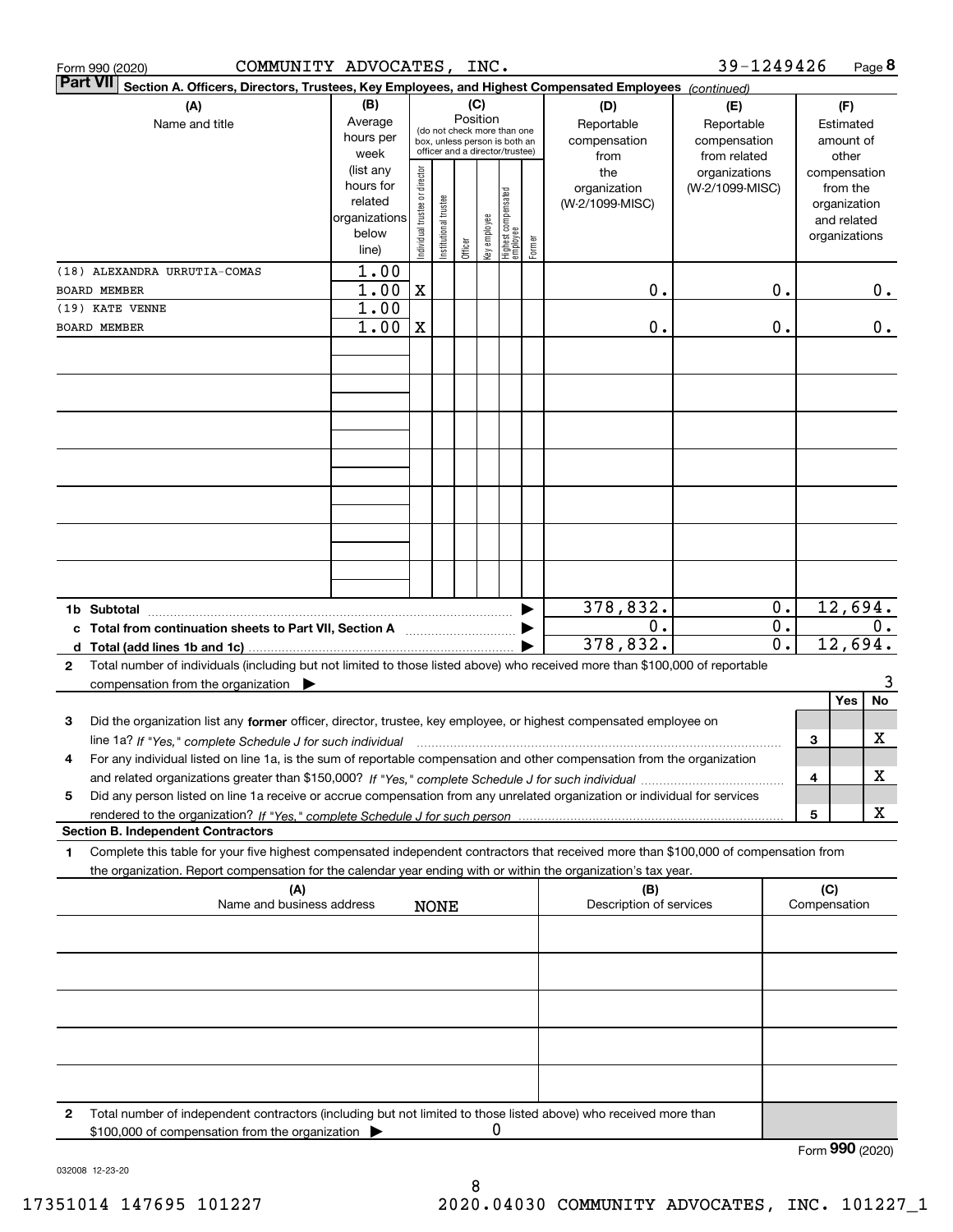|                                                           |        |    | COMMUNITY ADVOCATES,<br>Form 990 (2020)                                                   |                 |                      | INC.                 |                                              | 39-1249426                                      | Page 9                                                          |
|-----------------------------------------------------------|--------|----|-------------------------------------------------------------------------------------------|-----------------|----------------------|----------------------|----------------------------------------------|-------------------------------------------------|-----------------------------------------------------------------|
| <b>Part VIII</b>                                          |        |    | <b>Statement of Revenue</b>                                                               |                 |                      |                      |                                              |                                                 |                                                                 |
|                                                           |        |    | Check if Schedule O contains a response or note to any line in this Part VIII             |                 |                      |                      |                                              |                                                 |                                                                 |
|                                                           |        |    |                                                                                           |                 |                      | (A)<br>Total revenue | (B)<br>Related or exempt<br>function revenue | $\overline{C}$<br>Unrelated<br>business revenue | (D)<br>Revenue excluded<br>from tax under<br>sections 512 - 514 |
|                                                           |        |    | 1a<br><b>1 a</b> Federated campaigns                                                      |                 | 291,994.             |                      |                                              |                                                 |                                                                 |
| Contributions, Gifts, Grants<br>and Other Similar Amounts |        | b  | 1 <sub>b</sub><br>Membership dues                                                         |                 |                      |                      |                                              |                                                 |                                                                 |
|                                                           |        | с  | 1c<br>Fundraising events                                                                  |                 |                      |                      |                                              |                                                 |                                                                 |
|                                                           |        |    | 1 <sub>d</sub><br>d Related organizations                                                 |                 |                      |                      |                                              |                                                 |                                                                 |
|                                                           |        | е  | Government grants (contributions)<br>1e                                                   |                 | 16, 494, 756.        |                      |                                              |                                                 |                                                                 |
|                                                           |        | f  | All other contributions, gifts, grants, and                                               |                 |                      |                      |                                              |                                                 |                                                                 |
|                                                           |        |    | 1f<br>similar amounts not included above                                                  |                 | 3,654,566.           |                      |                                              |                                                 |                                                                 |
|                                                           |        | g  | Noncash contributions included in lines 1a-1f                                             | $1g$ \$         |                      |                      |                                              |                                                 |                                                                 |
|                                                           |        | h. | <b>Total.</b> Add lines 1a-1f                                                             |                 |                      | 20, 441, 316.        |                                              |                                                 |                                                                 |
|                                                           |        |    |                                                                                           |                 | <b>Business Code</b> |                      |                                              |                                                 |                                                                 |
|                                                           | 2 a    |    | CASE MANAGEMENT REVENUE                                                                   |                 | 624100               | 206,611.             | 206,611.                                     |                                                 |                                                                 |
| Program Service<br>Revenue                                |        | b  | <b>AUTUMN WEST REVENUE</b>                                                                |                 | 624100               | 2,320.               | 2,320.                                       |                                                 |                                                                 |
|                                                           |        | C  | PUBLIC POLICY REVENUE                                                                     |                 | 624100               | 650                  | 650.                                         |                                                 |                                                                 |
|                                                           |        | d  | UTILITIES PROGRAM REVENUE                                                                 |                 | 624100               | 131,                 | 131.                                         |                                                 |                                                                 |
|                                                           |        | e  | COMMUNITY SERVICE REVENUE                                                                 |                 | 624200               | 46.                  | 46.                                          |                                                 |                                                                 |
|                                                           |        | f  | All other program service revenue                                                         |                 | 624100               | 2,037.               | 2,037.                                       |                                                 |                                                                 |
|                                                           |        | g  |                                                                                           |                 |                      | 211,795.             |                                              |                                                 |                                                                 |
|                                                           | 3      |    | Investment income (including dividends, interest, and                                     |                 |                      |                      |                                              |                                                 |                                                                 |
|                                                           |        |    |                                                                                           |                 |                      | 190.                 |                                              |                                                 | 190.                                                            |
|                                                           | 4      |    | Income from investment of tax-exempt bond proceeds                                        |                 |                      |                      |                                              |                                                 |                                                                 |
|                                                           | 5      |    |                                                                                           |                 |                      |                      |                                              |                                                 |                                                                 |
|                                                           |        |    | (i) Real                                                                                  |                 | (ii) Personal        |                      |                                              |                                                 |                                                                 |
|                                                           |        |    | 6a<br>6 a Gross rents                                                                     | 333,138.        |                      |                      |                                              |                                                 |                                                                 |
|                                                           |        | b  | .<br>6b<br>Less: rental expenses                                                          | 280,730.        |                      |                      |                                              |                                                 |                                                                 |
|                                                           |        | c  | Rental income or (loss)<br>6c                                                             | 52,408.         |                      |                      |                                              |                                                 |                                                                 |
|                                                           |        | d  | Net rental income or (loss)                                                               |                 |                      | 52,408.              |                                              |                                                 | 52,408.                                                         |
|                                                           |        |    | (i) Securities<br>7 a Gross amount from sales of                                          |                 | (ii) Other           |                      |                                              |                                                 |                                                                 |
|                                                           |        |    | assets other than inventory<br>7a                                                         |                 |                      |                      |                                              |                                                 |                                                                 |
|                                                           |        |    | <b>b</b> Less: cost or other basis                                                        |                 |                      |                      |                                              |                                                 |                                                                 |
|                                                           |        |    | 7b<br>and sales expenses                                                                  |                 |                      |                      |                                              |                                                 |                                                                 |
| evenue                                                    |        |    | 7c<br>c Gain or (loss)                                                                    |                 |                      |                      |                                              |                                                 |                                                                 |
|                                                           |        |    |                                                                                           |                 |                      |                      |                                              |                                                 |                                                                 |
|                                                           |        |    |                                                                                           |                 |                      |                      |                                              |                                                 |                                                                 |
| Other R                                                   |        |    | 8 a Gross income from fundraising events (not<br>including \$                             |                 |                      |                      |                                              |                                                 |                                                                 |
|                                                           |        |    | <b>Example 19</b> September 2016                                                          |                 |                      |                      |                                              |                                                 |                                                                 |
|                                                           |        |    | contributions reported on line 1c). See                                                   |                 |                      |                      |                                              |                                                 |                                                                 |
|                                                           |        |    |                                                                                           | 8a<br>8b        |                      |                      |                                              |                                                 |                                                                 |
|                                                           |        |    | <b>b</b> Less: direct expenses <i></i>                                                    |                 |                      |                      |                                              |                                                 |                                                                 |
|                                                           |        | с  | Net income or (loss) from fundraising events                                              |                 |                      |                      |                                              |                                                 |                                                                 |
|                                                           |        |    | 9 a Gross income from gaming activities. See                                              |                 |                      |                      |                                              |                                                 |                                                                 |
|                                                           |        |    |                                                                                           | 9a              |                      |                      |                                              |                                                 |                                                                 |
|                                                           |        |    | <b>b</b> Less: direct expenses <b>manually</b>                                            | 9 <sub>b</sub>  |                      |                      |                                              |                                                 |                                                                 |
|                                                           |        |    | c Net income or (loss) from gaming activities                                             |                 |                      |                      |                                              |                                                 |                                                                 |
|                                                           |        |    | 10 a Gross sales of inventory, less returns                                               |                 |                      |                      |                                              |                                                 |                                                                 |
|                                                           |        |    |                                                                                           | 10a             |                      |                      |                                              |                                                 |                                                                 |
|                                                           |        |    | <b>b</b> Less: cost of goods sold                                                         | 10 <sub>b</sub> |                      |                      |                                              |                                                 |                                                                 |
|                                                           |        |    | <b>c</b> Net income or (loss) from sales of inventory                                     |                 |                      |                      |                                              |                                                 |                                                                 |
|                                                           |        |    |                                                                                           |                 | <b>Business Code</b> |                      |                                              |                                                 |                                                                 |
| Miscellaneous                                             | 11 $a$ |    | the control of the control of the control of the control of the control of the control of |                 |                      |                      |                                              |                                                 |                                                                 |
| evenue                                                    |        | b  |                                                                                           |                 |                      |                      |                                              |                                                 |                                                                 |
|                                                           |        | с  |                                                                                           |                 | 900099               |                      |                                              |                                                 |                                                                 |
|                                                           |        |    |                                                                                           |                 |                      | 1,989.               |                                              |                                                 | 1,989.                                                          |
|                                                           |        |    |                                                                                           |                 | ▶                    | 1,989.               |                                              |                                                 |                                                                 |
|                                                           | 12     |    |                                                                                           |                 |                      | 20,707,698.          | 211,795.                                     | 0.                                              | 54,587.                                                         |
| 032009 12-23-20                                           |        |    |                                                                                           |                 |                      |                      |                                              |                                                 | Form 990 (2020)                                                 |

032009 12-23-20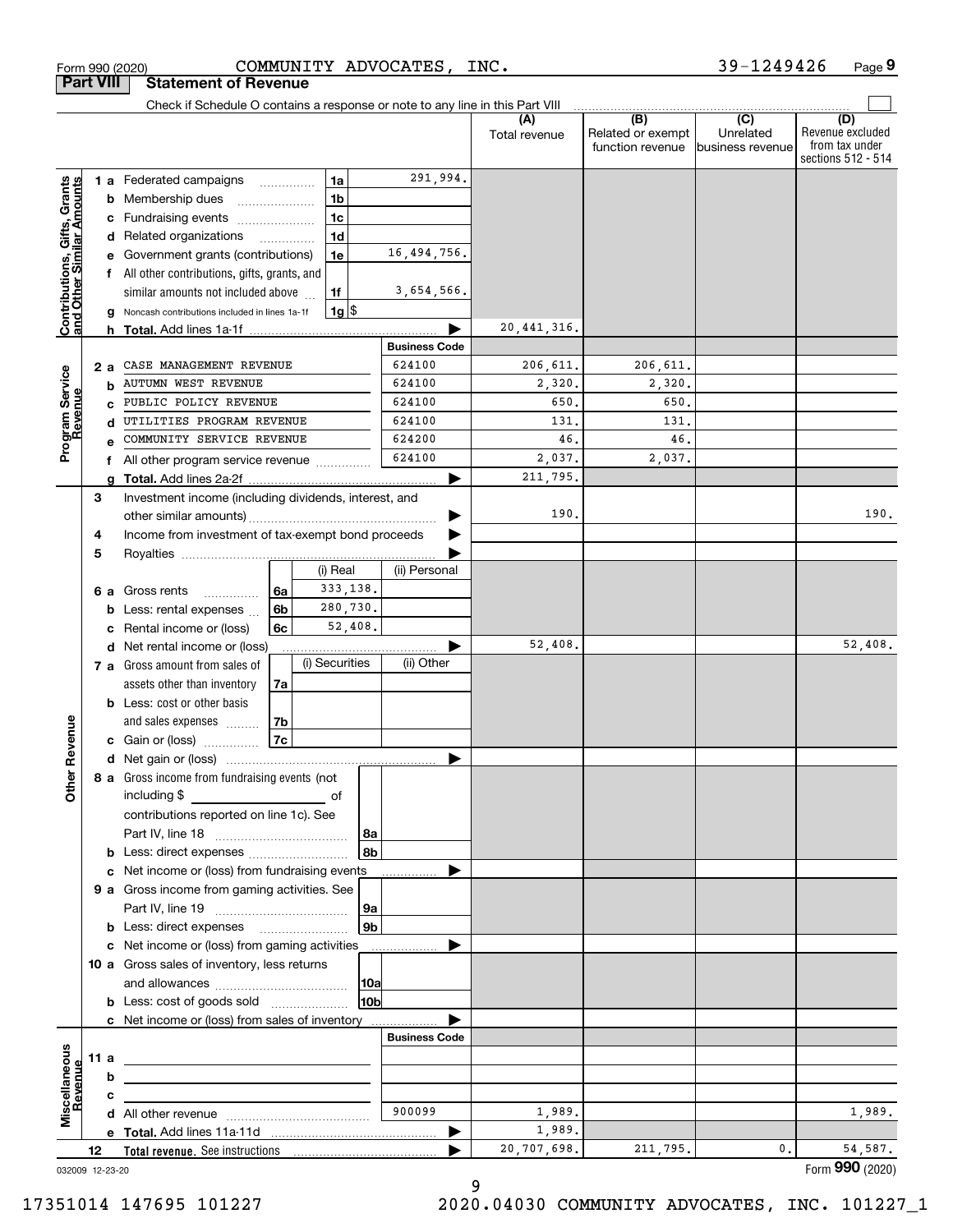Form 990 (2020) Page COMMUNITY ADVOCATES, INC. 39-1249426 **Part IX Statement of Functional Expenses**

*Section 501(c)(3) and 501(c)(4) organizations must complete all columns. All other organizations must complete column (A).*

|              | Check if Schedule O contains a response or note to any line in this Part IX                                                                                                                                |                         |                                    |                                           |                                |  |  |  |  |
|--------------|------------------------------------------------------------------------------------------------------------------------------------------------------------------------------------------------------------|-------------------------|------------------------------------|-------------------------------------------|--------------------------------|--|--|--|--|
|              | Do not include amounts reported on lines 6b,<br>7b, 8b, 9b, and 10b of Part VIII.                                                                                                                          | Total expenses          | (B)<br>Program service<br>expenses | (C)<br>Management and<br>general expenses | (D)<br>Fundraising<br>expenses |  |  |  |  |
| 1.           | Grants and other assistance to domestic organizations                                                                                                                                                      |                         |                                    |                                           |                                |  |  |  |  |
|              | and domestic governments. See Part IV, line 21                                                                                                                                                             | 1,644,771.              | 1,644,771.                         |                                           |                                |  |  |  |  |
| $\mathbf{2}$ | Grants and other assistance to domestic                                                                                                                                                                    |                         |                                    |                                           |                                |  |  |  |  |
|              | individuals. See Part IV, line 22                                                                                                                                                                          | 8,975,458.              | 8,975,458.                         |                                           |                                |  |  |  |  |
| 3            | Grants and other assistance to foreign                                                                                                                                                                     |                         |                                    |                                           |                                |  |  |  |  |
|              | organizations, foreign governments, and foreign                                                                                                                                                            |                         |                                    |                                           |                                |  |  |  |  |
|              | individuals. See Part IV, lines 15 and 16                                                                                                                                                                  |                         |                                    |                                           |                                |  |  |  |  |
| 4            | Benefits paid to or for members                                                                                                                                                                            |                         |                                    |                                           |                                |  |  |  |  |
| 5            | Compensation of current officers, directors,                                                                                                                                                               |                         |                                    |                                           |                                |  |  |  |  |
|              |                                                                                                                                                                                                            | 391,526.                |                                    | 391,526.                                  |                                |  |  |  |  |
| 6            | Compensation not included above to disqualified                                                                                                                                                            |                         |                                    |                                           |                                |  |  |  |  |
|              | persons (as defined under section 4958(f)(1)) and                                                                                                                                                          |                         |                                    |                                           |                                |  |  |  |  |
|              | persons described in section $4958(c)(3)(B)$                                                                                                                                                               |                         |                                    |                                           |                                |  |  |  |  |
| 7            |                                                                                                                                                                                                            | 5, 293, 639.            | 5, 120, 251.                       | 91,603.                                   | 81,785.                        |  |  |  |  |
| 8            | Pension plan accruals and contributions (include                                                                                                                                                           |                         |                                    |                                           |                                |  |  |  |  |
|              | section 401(k) and 403(b) employer contributions)                                                                                                                                                          |                         |                                    |                                           |                                |  |  |  |  |
| 9            |                                                                                                                                                                                                            | 612,327.                | 605,825.                           | 5,582.                                    | 920.<br>6,692.                 |  |  |  |  |
| 10           |                                                                                                                                                                                                            | 464, 180.               | 418,992.                           | 38,496.                                   |                                |  |  |  |  |
| 11           | Fees for services (nonemployees):                                                                                                                                                                          |                         |                                    |                                           |                                |  |  |  |  |
| a            |                                                                                                                                                                                                            |                         |                                    |                                           |                                |  |  |  |  |
| b            |                                                                                                                                                                                                            | $\frac{22,717}{35,900}$ |                                    | 22,717.<br>$\overline{35,900}$ .          |                                |  |  |  |  |
| c            |                                                                                                                                                                                                            |                         |                                    |                                           |                                |  |  |  |  |
| d            | Professional fundraising services. See Part IV, line 17                                                                                                                                                    |                         |                                    |                                           |                                |  |  |  |  |
| e<br>f       | Investment management fees                                                                                                                                                                                 |                         |                                    |                                           |                                |  |  |  |  |
| g            | Other. (If line 11g amount exceeds 10% of line 25,                                                                                                                                                         |                         |                                    |                                           |                                |  |  |  |  |
|              | column (A) amount, list line 11g expenses on Sch O.)                                                                                                                                                       | 573,462.                | 460,926.                           | 112,536.                                  |                                |  |  |  |  |
| 12           |                                                                                                                                                                                                            |                         |                                    |                                           |                                |  |  |  |  |
| 13           |                                                                                                                                                                                                            | 459,662.                | 417,076.                           | 33,876.                                   | 8,710.                         |  |  |  |  |
| 14           |                                                                                                                                                                                                            |                         |                                    |                                           |                                |  |  |  |  |
| 15           |                                                                                                                                                                                                            |                         |                                    |                                           |                                |  |  |  |  |
| 16           |                                                                                                                                                                                                            | 677, 175.               | 616,018.                           | 59,278.                                   | 1,879.                         |  |  |  |  |
| 17           | Travel                                                                                                                                                                                                     | 55,727.                 | 48,962.                            | 6,765.                                    |                                |  |  |  |  |
| 18           | Payments of travel or entertainment expenses                                                                                                                                                               |                         |                                    |                                           |                                |  |  |  |  |
|              | for any federal, state, or local public officials                                                                                                                                                          |                         |                                    |                                           |                                |  |  |  |  |
| 19           | Conferences, conventions, and meetings                                                                                                                                                                     | 57,170.                 | 56,474.                            | 696.                                      |                                |  |  |  |  |
| 20           | Interest                                                                                                                                                                                                   |                         |                                    |                                           |                                |  |  |  |  |
| 21           |                                                                                                                                                                                                            |                         |                                    |                                           |                                |  |  |  |  |
| 22           | Depreciation, depletion, and amortization                                                                                                                                                                  | 192,602.                | 185,222.                           | 7,380.                                    |                                |  |  |  |  |
| 23           | Insurance                                                                                                                                                                                                  |                         |                                    |                                           |                                |  |  |  |  |
| 24           | Other expenses. Itemize expenses not covered<br>above (List miscellaneous expenses on line 24e. If<br>line 24e amount exceeds 10% of line 25, column (A)<br>amount, list line 24e expenses on Schedule O.) |                         |                                    |                                           |                                |  |  |  |  |
| а            | <u> 1989 - Johann Barn, fransk politik (d. 1989)</u>                                                                                                                                                       |                         |                                    |                                           |                                |  |  |  |  |
| b            | <u> 1989 - Johann Barn, mars eta bat erroman erroman erroman erroman erroman erroman erroman erroman erroman err</u>                                                                                       |                         |                                    |                                           |                                |  |  |  |  |
| c            |                                                                                                                                                                                                            |                         |                                    |                                           |                                |  |  |  |  |
| d            |                                                                                                                                                                                                            |                         |                                    |                                           |                                |  |  |  |  |
| е            | All other expenses                                                                                                                                                                                         | 26,675.                 | <u> 11,011.</u>                    | 13, 145.                                  | 2,519.                         |  |  |  |  |
| 25           | Total functional expenses. Add lines 1 through 24e                                                                                                                                                         | 19,482,991.             | 18,560,986.                        | 819,500.                                  | 102, 505.                      |  |  |  |  |
| 26           | Joint costs. Complete this line only if the organization                                                                                                                                                   |                         |                                    |                                           |                                |  |  |  |  |
|              | reported in column (B) joint costs from a combined                                                                                                                                                         |                         |                                    |                                           |                                |  |  |  |  |
|              | educational campaign and fundraising solicitation.                                                                                                                                                         |                         |                                    |                                           |                                |  |  |  |  |
|              | Check here $\blacktriangleright$<br>if following SOP 98-2 (ASC 958-720)                                                                                                                                    |                         |                                    |                                           |                                |  |  |  |  |

10

032010 12-23-20

Form (2020) **990**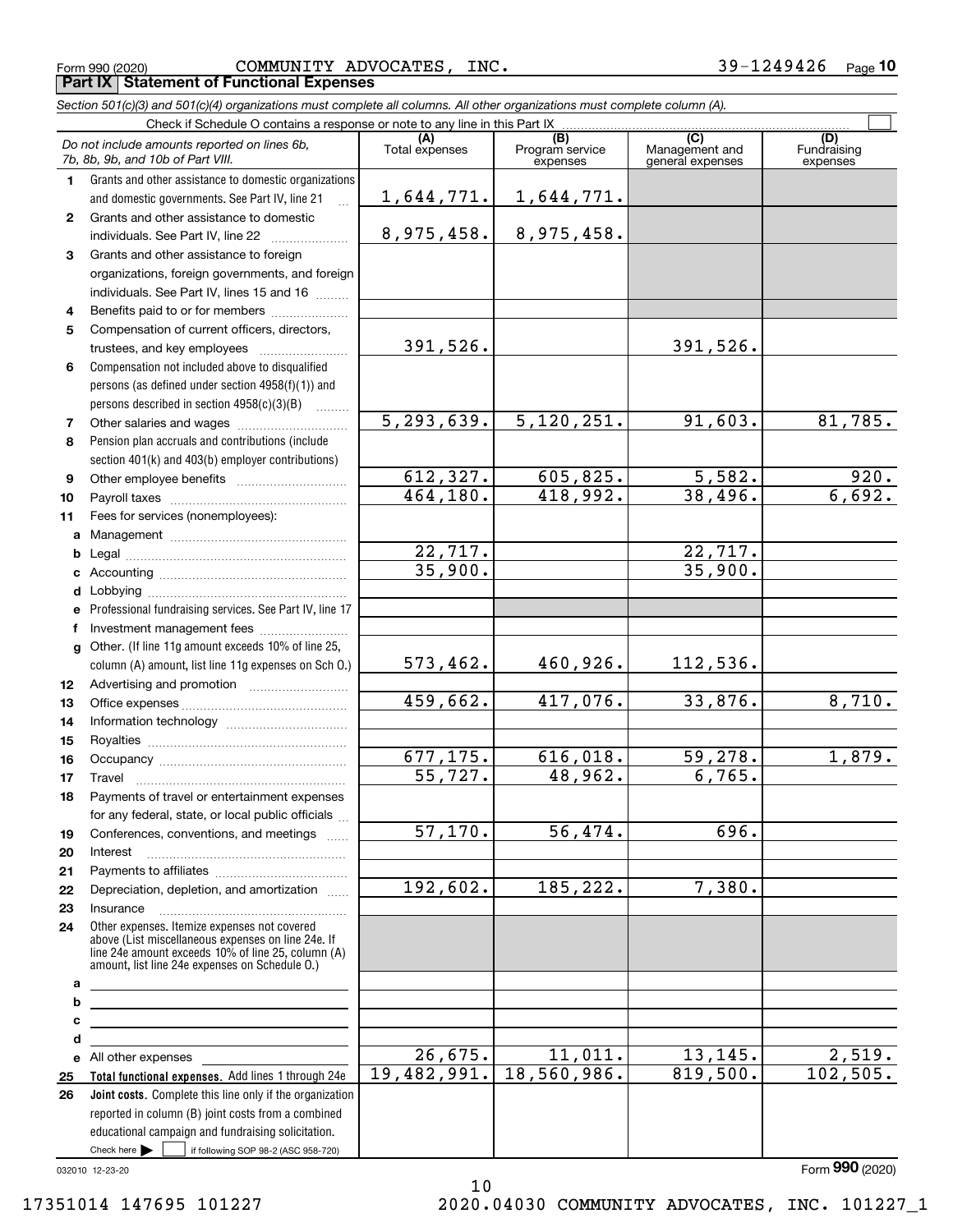**Part X Balance Sheet**<br>**Part X Balance Sheet** 

#### Form 990 (2020) Page COMMUNITY ADVOCATES, INC. 39-1249426

**11**

|                             |          |                                                                                                                                                                                                                 |  |                  | (A)<br>Beginning of year |                  | (B)<br>End of year                |
|-----------------------------|----------|-----------------------------------------------------------------------------------------------------------------------------------------------------------------------------------------------------------------|--|------------------|--------------------------|------------------|-----------------------------------|
|                             | 1        |                                                                                                                                                                                                                 |  |                  | 343,753.                 | $\blacksquare$   | 619,523.                          |
|                             | 2        |                                                                                                                                                                                                                 |  |                  | 408, 359.                | $\mathbf 2$      | 4,588,159.                        |
|                             | з        |                                                                                                                                                                                                                 |  |                  | 1,965,378.               | $\mathbf{3}$     | 2,905,027.                        |
|                             | 4        |                                                                                                                                                                                                                 |  |                  |                          | 4                |                                   |
|                             | 5        | Loans and other receivables from any current or former officer, director,                                                                                                                                       |  |                  |                          |                  |                                   |
|                             |          | trustee, key employee, creator or founder, substantial contributor, or 35%                                                                                                                                      |  |                  |                          |                  |                                   |
|                             |          | controlled entity or family member of any of these persons                                                                                                                                                      |  |                  |                          | 5                |                                   |
|                             | 6        | Loans and other receivables from other disqualified persons (as defined                                                                                                                                         |  |                  |                          |                  |                                   |
|                             |          | under section 4958(f)(1)), and persons described in section 4958(c)(3)(B)                                                                                                                                       |  | 1.1.1.1          |                          | 6                |                                   |
|                             | 7        |                                                                                                                                                                                                                 |  |                  | 645,000.                 | $\overline{7}$   | 686,925.                          |
| Assets                      | 8        |                                                                                                                                                                                                                 |  |                  |                          | 8                |                                   |
|                             | 9        | Prepaid expenses and deferred charges                                                                                                                                                                           |  |                  | 78,187.                  | $\boldsymbol{9}$ | 80,091.                           |
|                             |          | 10a Land, buildings, and equipment: cost or other                                                                                                                                                               |  |                  |                          |                  |                                   |
|                             |          | basis. Complete Part VI of Schedule D    10a   10, 145, 536.                                                                                                                                                    |  |                  |                          |                  |                                   |
|                             |          |                                                                                                                                                                                                                 |  | $10b$ 3,967,943. | 6,400,011.               | 10 <sub>c</sub>  | 6, 177, 593.                      |
|                             | 11       |                                                                                                                                                                                                                 |  |                  |                          | 11               |                                   |
|                             | 12       |                                                                                                                                                                                                                 |  |                  |                          | 12               |                                   |
|                             | 13       |                                                                                                                                                                                                                 |  |                  |                          | 13               |                                   |
|                             | 14       |                                                                                                                                                                                                                 |  |                  | 274,868.                 | 14               | 401,857.                          |
|                             | 15       |                                                                                                                                                                                                                 |  |                  | 10, 115, 556.            | 15<br>16         | 15,459,175.                       |
|                             | 16<br>17 |                                                                                                                                                                                                                 |  |                  | 1,028,736.               | 17               | 1,340,126.                        |
|                             | 18       |                                                                                                                                                                                                                 |  | 18               |                          |                  |                                   |
|                             | 19       |                                                                                                                                                                                                                 |  | 47,292.          | 19                       | 4,019,885.       |                                   |
|                             | 20       |                                                                                                                                                                                                                 |  |                  | 1,726,123.               | 20               | 1,643,852.                        |
|                             | 21       | Escrow or custodial account liability. Complete Part IV of Schedule D                                                                                                                                           |  |                  | 107,943.                 | 21               | 164,892.                          |
|                             | 22       | Loans and other payables to any current or former officer, director,                                                                                                                                            |  |                  |                          |                  |                                   |
| Liabilities                 |          | trustee, key employee, creator or founder, substantial contributor, or 35%                                                                                                                                      |  |                  |                          |                  |                                   |
|                             |          | controlled entity or family member of any of these persons                                                                                                                                                      |  |                  |                          | 22               |                                   |
|                             | 23       | Secured mortgages and notes payable to unrelated third parties                                                                                                                                                  |  |                  | 1,420,479.               | 23               | 1,280,730.                        |
|                             | 24       | Unsecured notes and loans payable to unrelated third parties                                                                                                                                                    |  |                  |                          | 24               |                                   |
|                             | 25       | Other liabilities (including federal income tax, payables to related third                                                                                                                                      |  |                  |                          |                  |                                   |
|                             |          | parties, and other liabilities not included on lines 17-24). Complete Part X                                                                                                                                    |  |                  |                          |                  |                                   |
|                             |          | of Schedule D <b>Example 20 Contract 20 Contract 20 Contract 20 <b>Contract 20 Contract 20 Contract 20 Contract 20 Contract 20 Contract 20 Contract 20 Contract 20 Contract 20 Contract 20 Contract 20</b> </b> |  |                  |                          | 25               |                                   |
|                             | 26       |                                                                                                                                                                                                                 |  |                  | $\overline{4,330,573.}$  | 26               | 8,449,485.                        |
|                             |          | Organizations that follow FASB ASC 958, check here $\blacktriangleright \boxed{X}$                                                                                                                              |  |                  |                          |                  |                                   |
|                             |          | and complete lines 27, 28, 32, and 33.                                                                                                                                                                          |  |                  |                          |                  |                                   |
|                             | 27       |                                                                                                                                                                                                                 |  |                  | 4,524,394.               | 27               | 4,850,522.                        |
|                             | 28       |                                                                                                                                                                                                                 |  |                  | 1, 260, 589.             | 28               | $\overline{2,159,168}$ .          |
|                             |          | Organizations that do not follow FASB ASC 958, check here $\blacktriangleright$                                                                                                                                 |  |                  |                          |                  |                                   |
|                             |          | and complete lines 29 through 33.                                                                                                                                                                               |  |                  |                          |                  |                                   |
|                             | 29       |                                                                                                                                                                                                                 |  |                  |                          | 29               |                                   |
|                             | 30       | Paid-in or capital surplus, or land, building, or equipment fund                                                                                                                                                |  |                  |                          | 30               |                                   |
| Net Assets or Fund Balances | 31       | Retained earnings, endowment, accumulated income, or other funds                                                                                                                                                |  |                  |                          | 31               |                                   |
|                             | 32       |                                                                                                                                                                                                                 |  |                  | $\overline{5,784,983}$ . | 32               | 7,009,690.                        |
|                             | 33       |                                                                                                                                                                                                                 |  |                  | 10, 115, 556.            | 33               | 15,459,175.<br>$F_{2}$ 000 (0000) |

Form (2020) **990**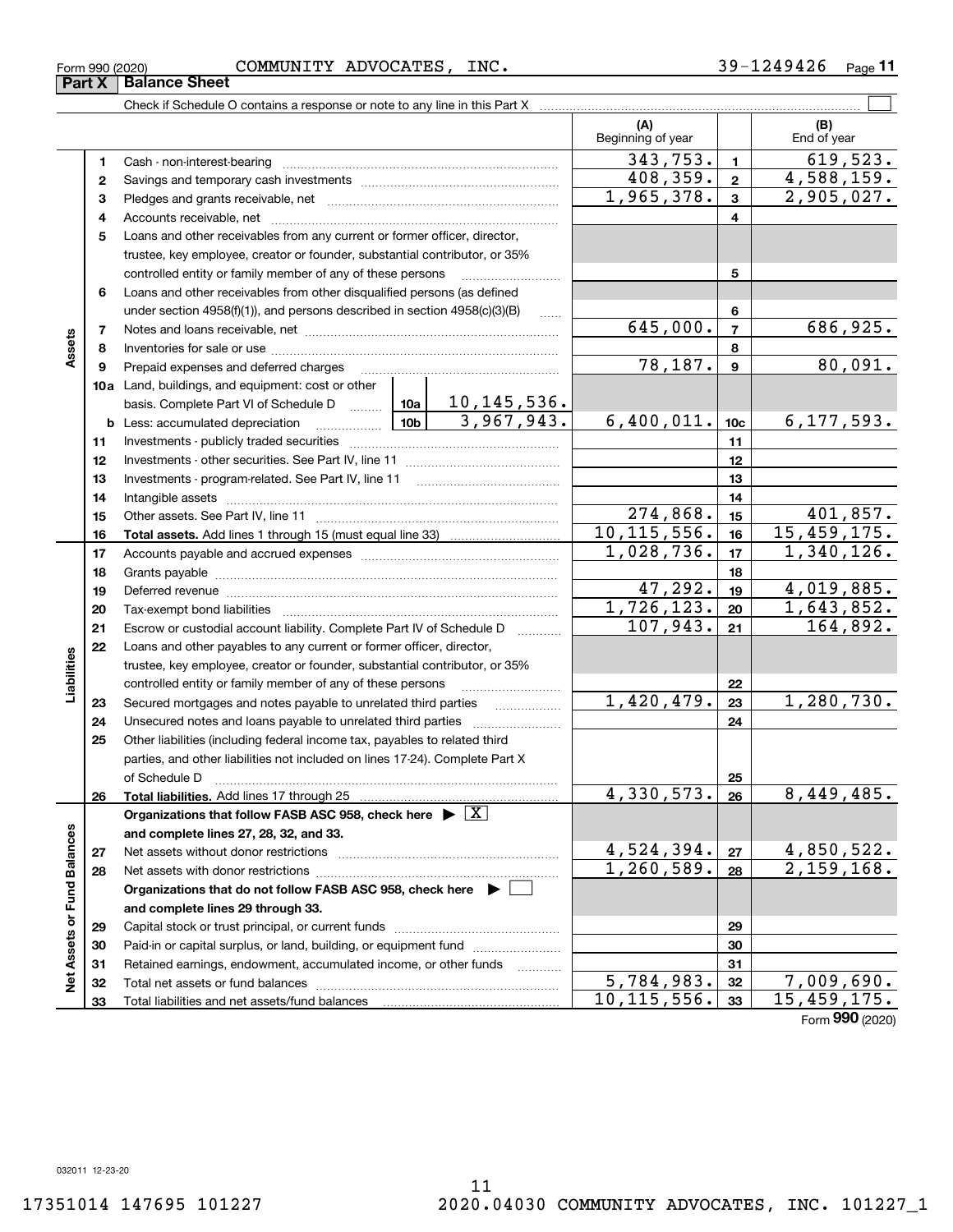|    | COMMUNITY ADVOCATES, INC.<br>Form 990 (2020)                                                                                                                                                                                                                                                                                                                                                                                                                               |                | 39-1249426                 |                 | $_{\text{Page}}$ 12 |
|----|----------------------------------------------------------------------------------------------------------------------------------------------------------------------------------------------------------------------------------------------------------------------------------------------------------------------------------------------------------------------------------------------------------------------------------------------------------------------------|----------------|----------------------------|-----------------|---------------------|
|    | <b>Part XI   Reconciliation of Net Assets</b>                                                                                                                                                                                                                                                                                                                                                                                                                              |                |                            |                 |                     |
|    |                                                                                                                                                                                                                                                                                                                                                                                                                                                                            |                |                            |                 |                     |
|    |                                                                                                                                                                                                                                                                                                                                                                                                                                                                            |                |                            |                 |                     |
| 1  | Total revenue (must equal Part VIII, column (A), line 12)                                                                                                                                                                                                                                                                                                                                                                                                                  | 1.             | 20,707,698.                |                 |                     |
| 2  |                                                                                                                                                                                                                                                                                                                                                                                                                                                                            | $\mathbf{2}$   | 19,482,991.                |                 |                     |
| з  | Revenue less expenses. Subtract line 2 from line 1                                                                                                                                                                                                                                                                                                                                                                                                                         | 3              | 1,224,707.                 |                 |                     |
| 4  |                                                                                                                                                                                                                                                                                                                                                                                                                                                                            | 4              | $\overline{5}$ , 784, 983. |                 |                     |
| 5  | Net unrealized gains (losses) on investments<br>$\overline{a_1, \ldots, a_n, \ldots, a_n, \ldots, a_n, \ldots, a_n, \ldots, a_n, \ldots, a_n, \ldots, a_n, \ldots, a_n, \ldots, a_n, \ldots, a_n, \ldots, a_n, \ldots, a_n, \ldots, a_n, \ldots, a_n, \ldots, a_n, \ldots, a_n, \ldots, a_n, \ldots, a_n, \ldots, a_n, \ldots, a_n, \ldots, a_n, \ldots, a_n, \ldots, a_n, \ldots, a_n, \ldots, a_n, \ldots, a_n, \ldots, a_n, \ldots, a_n, \ldots, a_n, \ldots, a_n, \ld$ | 5              |                            |                 |                     |
| 6  |                                                                                                                                                                                                                                                                                                                                                                                                                                                                            | 6              |                            |                 |                     |
| 7  |                                                                                                                                                                                                                                                                                                                                                                                                                                                                            | $\overline{7}$ |                            |                 |                     |
| 8  | Prior period adjustments material contents and content of the content of the content of the content of the content of the content of the content of the content of the content of the content of the content of the content of                                                                                                                                                                                                                                             | 8              |                            |                 |                     |
| 9  | Other changes in net assets or fund balances (explain on Schedule O)                                                                                                                                                                                                                                                                                                                                                                                                       | 9              |                            |                 | 0.                  |
| 10 | Net assets or fund balances at end of year. Combine lines 3 through 9 (must equal Part X, line 32,                                                                                                                                                                                                                                                                                                                                                                         |                |                            |                 |                     |
|    | column (B)).                                                                                                                                                                                                                                                                                                                                                                                                                                                               | 10             | 7,009,690.                 |                 |                     |
|    | Part XII Financial Statements and Reporting                                                                                                                                                                                                                                                                                                                                                                                                                                |                |                            |                 |                     |
|    |                                                                                                                                                                                                                                                                                                                                                                                                                                                                            |                |                            |                 |                     |
|    |                                                                                                                                                                                                                                                                                                                                                                                                                                                                            |                |                            | <b>Yes</b>      | No                  |
| 1  | $\boxed{\mathbf{X}}$ Accrual<br>Accounting method used to prepare the Form 990: <u>June</u> Cash<br>Other                                                                                                                                                                                                                                                                                                                                                                  |                |                            |                 |                     |
|    | If the organization changed its method of accounting from a prior year or checked "Other," explain in Schedule O.                                                                                                                                                                                                                                                                                                                                                          |                |                            |                 |                     |
|    | 2a Were the organization's financial statements compiled or reviewed by an independent accountant?                                                                                                                                                                                                                                                                                                                                                                         |                | 2a                         |                 | х                   |
|    | If "Yes," check a box below to indicate whether the financial statements for the year were compiled or reviewed on a                                                                                                                                                                                                                                                                                                                                                       |                |                            |                 |                     |
|    | separate basis, consolidated basis, or both:                                                                                                                                                                                                                                                                                                                                                                                                                               |                |                            |                 |                     |
|    | Separate basis<br><b>Consolidated basis</b><br>Both consolidated and separate basis                                                                                                                                                                                                                                                                                                                                                                                        |                |                            |                 |                     |
|    | <b>b</b> Were the organization's financial statements audited by an independent accountant?                                                                                                                                                                                                                                                                                                                                                                                |                | 2 <sub>b</sub>             | X               |                     |
|    | If "Yes," check a box below to indicate whether the financial statements for the year were audited on a separate basis,                                                                                                                                                                                                                                                                                                                                                    |                |                            |                 |                     |
|    | consolidated basis, or both:                                                                                                                                                                                                                                                                                                                                                                                                                                               |                |                            |                 |                     |
|    | $\overline{X}$ Consolidated basis<br>Separate basis<br>Both consolidated and separate basis                                                                                                                                                                                                                                                                                                                                                                                |                |                            |                 |                     |
|    | c If "Yes" to line 2a or 2b, does the organization have a committee that assumes responsibility for oversight of the audit,                                                                                                                                                                                                                                                                                                                                                |                |                            |                 |                     |
|    |                                                                                                                                                                                                                                                                                                                                                                                                                                                                            |                | 2c                         | х               |                     |
|    | If the organization changed either its oversight process or selection process during the tax year, explain on Schedule O.                                                                                                                                                                                                                                                                                                                                                  |                |                            |                 |                     |
|    | 3a As a result of a federal award, was the organization required to undergo an audit or audits as set forth in the Single Audit                                                                                                                                                                                                                                                                                                                                            |                |                            |                 |                     |
|    |                                                                                                                                                                                                                                                                                                                                                                                                                                                                            |                | За                         | х               |                     |
| b  | If "Yes," did the organization undergo the required audit or audits? If the organization did not undergo the required audit                                                                                                                                                                                                                                                                                                                                                |                |                            |                 |                     |
|    |                                                                                                                                                                                                                                                                                                                                                                                                                                                                            |                | 3b                         | х<br><b>nnn</b> |                     |

Form (2020) **990**

032012 12-23-20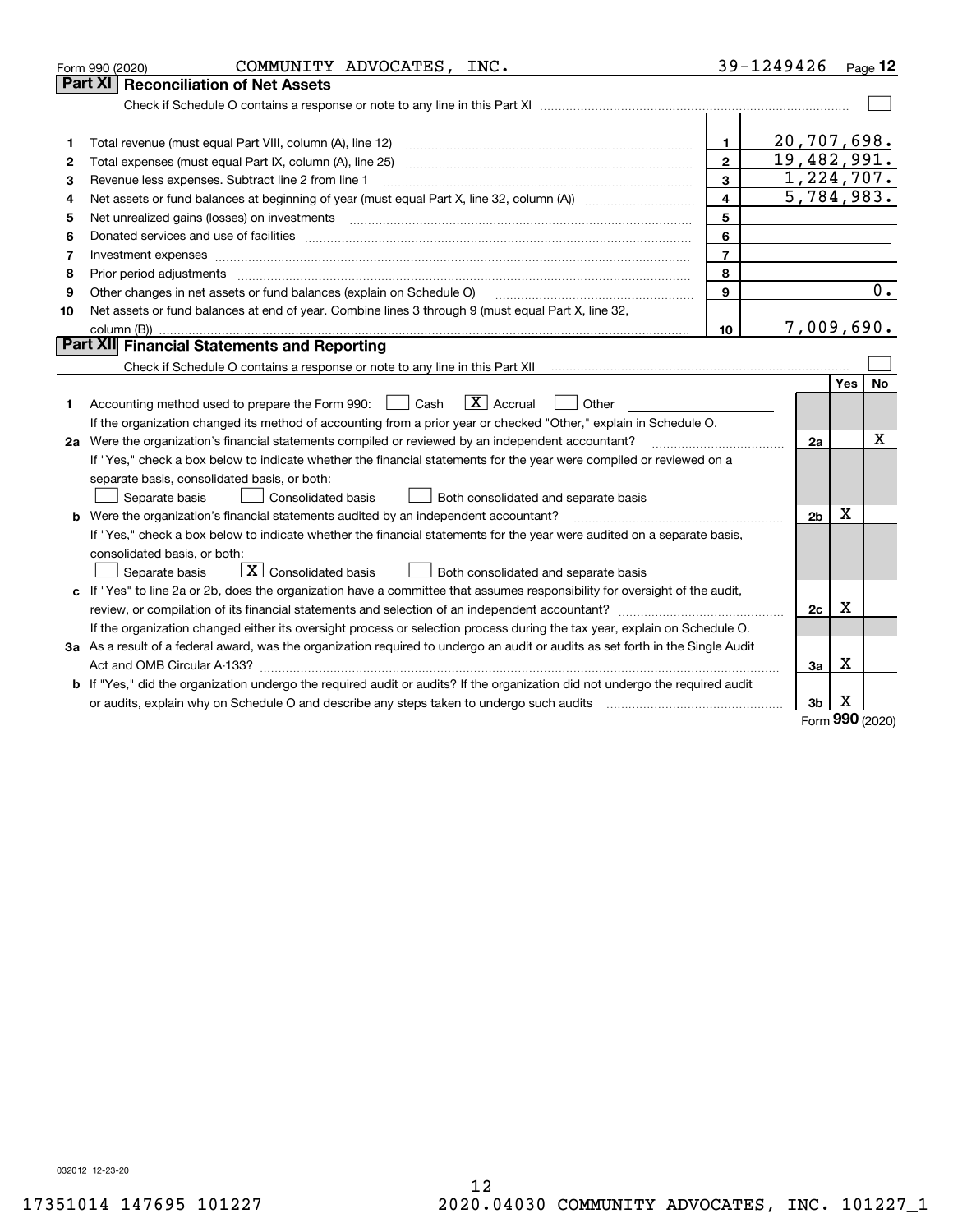| <b>SCHEDULE A</b> |
|-------------------|
|-------------------|

Department of the Treasury Internal Revenue Service

**(Form 990 or 990-EZ)**

# **Public Charity Status and Public Support**

**Complete if the organization is a section 501(c)(3) organization or a section 4947(a)(1) nonexempt charitable trust.**

**| Attach to Form 990 or Form 990-EZ.** 

**| Go to www.irs.gov/Form990 for instructions and the latest information.**

| OMB No. 1545-0047                   |
|-------------------------------------|
| 020                                 |
| <b>Open to Public</b><br>Inspection |

|  | Name of the organization |
|--|--------------------------|
|--|--------------------------|

|  |  |   |  |  | lloyer identification numb |  |
|--|--|---|--|--|----------------------------|--|
|  |  | . |  |  |                            |  |

|        | Name of the organization<br><b>Employer identification number</b>                                                                          |                                                                                                                                                                                                                          |          |                                                       |                             |                                 |                            |  |                            |  |  |
|--------|--------------------------------------------------------------------------------------------------------------------------------------------|--------------------------------------------------------------------------------------------------------------------------------------------------------------------------------------------------------------------------|----------|-------------------------------------------------------|-----------------------------|---------------------------------|----------------------------|--|----------------------------|--|--|
|        |                                                                                                                                            |                                                                                                                                                                                                                          |          | COMMUNITY ADVOCATES, INC.                             |                             |                                 |                            |  | 39-1249426                 |  |  |
| Part I |                                                                                                                                            | Reason for Public Charity Status. (All organizations must complete this part.) See instructions.                                                                                                                         |          |                                                       |                             |                                 |                            |  |                            |  |  |
|        |                                                                                                                                            | The organization is not a private foundation because it is: (For lines 1 through 12, check only one box.)                                                                                                                |          |                                                       |                             |                                 |                            |  |                            |  |  |
| 1      |                                                                                                                                            | A church, convention of churches, or association of churches described in section 170(b)(1)(A)(i).                                                                                                                       |          |                                                       |                             |                                 |                            |  |                            |  |  |
| 2      | A school described in section 170(b)(1)(A)(ii). (Attach Schedule E (Form 990 or 990-EZ).)                                                  |                                                                                                                                                                                                                          |          |                                                       |                             |                                 |                            |  |                            |  |  |
| 3      | A hospital or a cooperative hospital service organization described in section $170(b)(1)(A)(iii)$ .                                       |                                                                                                                                                                                                                          |          |                                                       |                             |                                 |                            |  |                            |  |  |
| 4      | A medical research organization operated in conjunction with a hospital described in section 170(b)(1)(A)(iii). Enter the hospital's name, |                                                                                                                                                                                                                          |          |                                                       |                             |                                 |                            |  |                            |  |  |
|        |                                                                                                                                            | city, and state:                                                                                                                                                                                                         |          |                                                       |                             |                                 |                            |  |                            |  |  |
| 5      | An organization operated for the benefit of a college or university owned or operated by a governmental unit described in                  |                                                                                                                                                                                                                          |          |                                                       |                             |                                 |                            |  |                            |  |  |
|        | section 170(b)(1)(A)(iv). (Complete Part II.)                                                                                              |                                                                                                                                                                                                                          |          |                                                       |                             |                                 |                            |  |                            |  |  |
| 6      | A federal, state, or local government or governmental unit described in section 170(b)(1)(A)(v).                                           |                                                                                                                                                                                                                          |          |                                                       |                             |                                 |                            |  |                            |  |  |
| 7      | $\lfloor x \rfloor$                                                                                                                        | An organization that normally receives a substantial part of its support from a governmental unit or from the general public described in                                                                                |          |                                                       |                             |                                 |                            |  |                            |  |  |
|        |                                                                                                                                            | section 170(b)(1)(A)(vi). (Complete Part II.)                                                                                                                                                                            |          |                                                       |                             |                                 |                            |  |                            |  |  |
| 8      |                                                                                                                                            | A community trust described in section 170(b)(1)(A)(vi). (Complete Part II.)                                                                                                                                             |          |                                                       |                             |                                 |                            |  |                            |  |  |
| 9      |                                                                                                                                            | An agricultural research organization described in section 170(b)(1)(A)(ix) operated in conjunction with a land-grant college                                                                                            |          |                                                       |                             |                                 |                            |  |                            |  |  |
|        |                                                                                                                                            | or university or a non-land-grant college of agriculture (see instructions). Enter the name, city, and state of the college or                                                                                           |          |                                                       |                             |                                 |                            |  |                            |  |  |
|        |                                                                                                                                            | university:                                                                                                                                                                                                              |          |                                                       |                             |                                 |                            |  |                            |  |  |
| 10     |                                                                                                                                            | An organization that normally receives (1) more than 33 1/3% of its support from contributions, membership fees, and gross receipts from                                                                                 |          |                                                       |                             |                                 |                            |  |                            |  |  |
|        |                                                                                                                                            | activities related to its exempt functions, subject to certain exceptions; and (2) no more than 33 1/3% of its support from gross investment                                                                             |          |                                                       |                             |                                 |                            |  |                            |  |  |
|        |                                                                                                                                            | income and unrelated business taxable income (less section 511 tax) from businesses acquired by the organization after June 30, 1975.                                                                                    |          |                                                       |                             |                                 |                            |  |                            |  |  |
|        |                                                                                                                                            | See section 509(a)(2). (Complete Part III.)                                                                                                                                                                              |          |                                                       |                             |                                 |                            |  |                            |  |  |
| 11     |                                                                                                                                            | An organization organized and operated exclusively to test for public safety. See section 509(a)(4).                                                                                                                     |          |                                                       |                             |                                 |                            |  |                            |  |  |
| 12     |                                                                                                                                            | An organization organized and operated exclusively for the benefit of, to perform the functions of, or to carry out the purposes of one or                                                                               |          |                                                       |                             |                                 |                            |  |                            |  |  |
|        |                                                                                                                                            | more publicly supported organizations described in section 509(a)(1) or section 509(a)(2). See section 509(a)(3). Check the box in                                                                                       |          |                                                       |                             |                                 |                            |  |                            |  |  |
|        |                                                                                                                                            | lines 12a through 12d that describes the type of supporting organization and complete lines 12e, 12f, and 12g.                                                                                                           |          |                                                       |                             |                                 |                            |  |                            |  |  |
| a      |                                                                                                                                            | Type I. A supporting organization operated, supervised, or controlled by its supported organization(s), typically by giving                                                                                              |          |                                                       |                             |                                 |                            |  |                            |  |  |
|        |                                                                                                                                            | the supported organization(s) the power to regularly appoint or elect a majority of the directors or trustees of the supporting                                                                                          |          |                                                       |                             |                                 |                            |  |                            |  |  |
|        |                                                                                                                                            | organization. You must complete Part IV, Sections A and B.                                                                                                                                                               |          |                                                       |                             |                                 |                            |  |                            |  |  |
| b      |                                                                                                                                            | Type II. A supporting organization supervised or controlled in connection with its supported organization(s), by having                                                                                                  |          |                                                       |                             |                                 |                            |  |                            |  |  |
|        |                                                                                                                                            | control or management of the supporting organization vested in the same persons that control or manage the supported                                                                                                     |          |                                                       |                             |                                 |                            |  |                            |  |  |
|        |                                                                                                                                            | organization(s). You must complete Part IV, Sections A and C.                                                                                                                                                            |          |                                                       |                             |                                 |                            |  |                            |  |  |
| c      |                                                                                                                                            | Type III functionally integrated. A supporting organization operated in connection with, and functionally integrated with,                                                                                               |          |                                                       |                             |                                 |                            |  |                            |  |  |
|        |                                                                                                                                            | its supported organization(s) (see instructions). You must complete Part IV, Sections A, D, and E.                                                                                                                       |          |                                                       |                             |                                 |                            |  |                            |  |  |
| d      |                                                                                                                                            | Type III non-functionally integrated. A supporting organization operated in connection with its supported organization(s)                                                                                                |          |                                                       |                             |                                 |                            |  |                            |  |  |
|        |                                                                                                                                            | that is not functionally integrated. The organization generally must satisfy a distribution requirement and an attentiveness<br>requirement (see instructions). You must complete Part IV, Sections A and D, and Part V. |          |                                                       |                             |                                 |                            |  |                            |  |  |
|        |                                                                                                                                            | Check this box if the organization received a written determination from the IRS that it is a Type I, Type II, Type III                                                                                                  |          |                                                       |                             |                                 |                            |  |                            |  |  |
|        |                                                                                                                                            | functionally integrated, or Type III non-functionally integrated supporting organization.                                                                                                                                |          |                                                       |                             |                                 |                            |  |                            |  |  |
|        |                                                                                                                                            | f Enter the number of supported organizations                                                                                                                                                                            |          |                                                       |                             |                                 |                            |  |                            |  |  |
|        |                                                                                                                                            | g Provide the following information about the supported organization(s).                                                                                                                                                 |          |                                                       |                             |                                 |                            |  |                            |  |  |
|        |                                                                                                                                            | (i) Name of supported                                                                                                                                                                                                    | (ii) EIN | (iii) Type of organization                            | in your governing document? | (iv) Is the organization listed | (v) Amount of monetary     |  | (vi) Amount of other       |  |  |
|        |                                                                                                                                            | organization                                                                                                                                                                                                             |          | (described on lines 1-10<br>above (see instructions)) | Yes                         | No                              | support (see instructions) |  | support (see instructions) |  |  |
|        |                                                                                                                                            |                                                                                                                                                                                                                          |          |                                                       |                             |                                 |                            |  |                            |  |  |
|        |                                                                                                                                            |                                                                                                                                                                                                                          |          |                                                       |                             |                                 |                            |  |                            |  |  |
|        |                                                                                                                                            |                                                                                                                                                                                                                          |          |                                                       |                             |                                 |                            |  |                            |  |  |
|        |                                                                                                                                            |                                                                                                                                                                                                                          |          |                                                       |                             |                                 |                            |  |                            |  |  |
|        |                                                                                                                                            |                                                                                                                                                                                                                          |          |                                                       |                             |                                 |                            |  |                            |  |  |
|        |                                                                                                                                            |                                                                                                                                                                                                                          |          |                                                       |                             |                                 |                            |  |                            |  |  |
|        |                                                                                                                                            |                                                                                                                                                                                                                          |          |                                                       |                             |                                 |                            |  |                            |  |  |
|        |                                                                                                                                            |                                                                                                                                                                                                                          |          |                                                       |                             |                                 |                            |  |                            |  |  |
|        |                                                                                                                                            |                                                                                                                                                                                                                          |          |                                                       |                             |                                 |                            |  |                            |  |  |
|        |                                                                                                                                            |                                                                                                                                                                                                                          |          |                                                       |                             |                                 |                            |  |                            |  |  |
| Total  |                                                                                                                                            |                                                                                                                                                                                                                          |          |                                                       |                             |                                 |                            |  |                            |  |  |

LHA For Paperwork Reduction Act Notice, see the Instructions for Form 990 or 990-EZ. <sub>032021</sub> o1-25-21 Schedule A (Form 990 or 990-EZ) 2020 13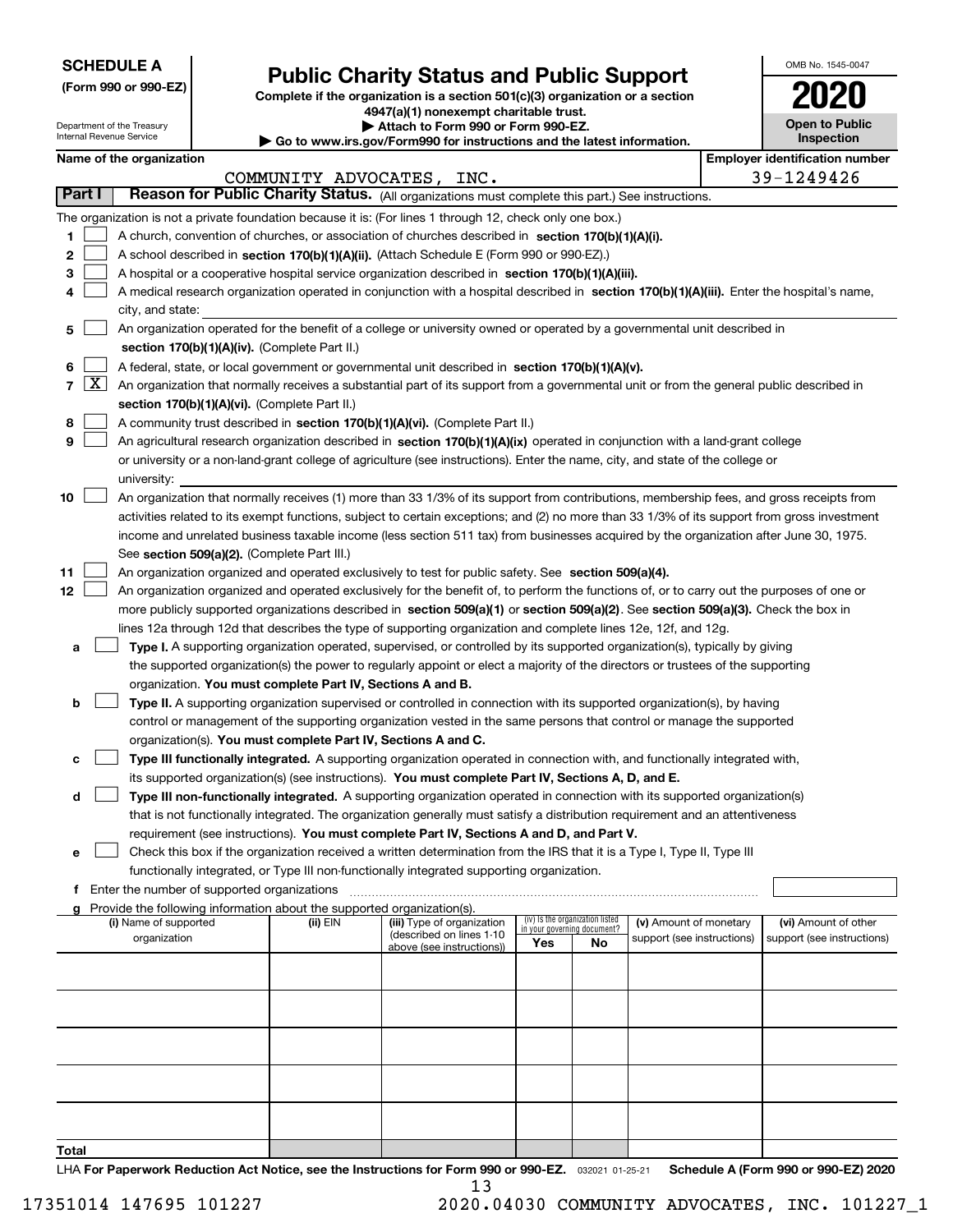#### Schedule A (Form 990 or 990-EZ) 2020 COMMUNITY ADVOCATES,INC。 39-IZ494Z6 Page COMMUNITY ADVOCATES, INC. 39-1249426

39-1249426 Page 2

(Complete only if you checked the box on line 5, 7, or 8 of Part I or if the organization failed to qualify under Part III. If the organization fails to qualify under the tests listed below, please complete Part III.) **Part II Support Schedule for Organizations Described in Sections 170(b)(1)(A)(iv) and 170(b)(1)(A)(vi)**

|    | <b>Section A. Public Support</b>                                                                                                                                                                                                                           |                                                        |          |            |            |                                                        |                                         |
|----|------------------------------------------------------------------------------------------------------------------------------------------------------------------------------------------------------------------------------------------------------------|--------------------------------------------------------|----------|------------|------------|--------------------------------------------------------|-----------------------------------------|
|    | Calendar year (or fiscal year beginning in)                                                                                                                                                                                                                | (a) 2016                                               | (b) 2017 | $(c)$ 2018 | $(d)$ 2019 | (e) 2020                                               | (f) Total                               |
|    | 1 Gifts, grants, contributions, and<br>membership fees received. (Do not                                                                                                                                                                                   |                                                        |          |            |            |                                                        |                                         |
|    | include any "unusual grants.")                                                                                                                                                                                                                             | 10575641.11851020.11715963.10391147.20441316.64975087. |          |            |            |                                                        |                                         |
|    | 2 Tax revenues levied for the organ-<br>ization's benefit and either paid to<br>or expended on its behalf                                                                                                                                                  |                                                        |          |            |            |                                                        |                                         |
|    | 3 The value of services or facilities<br>furnished by a governmental unit to                                                                                                                                                                               |                                                        |          |            |            |                                                        |                                         |
|    | the organization without charge                                                                                                                                                                                                                            | 10575641.11851020.11715963.10391147.20441316.64975087. |          |            |            |                                                        |                                         |
|    | 4 Total. Add lines 1 through 3<br>5 The portion of total contributions                                                                                                                                                                                     |                                                        |          |            |            |                                                        |                                         |
|    | by each person (other than a<br>governmental unit or publicly<br>supported organization) included<br>on line 1 that exceeds 2% of the<br>amount shown on line 11,                                                                                          |                                                        |          |            |            |                                                        |                                         |
|    | column (f)                                                                                                                                                                                                                                                 |                                                        |          |            |            |                                                        |                                         |
|    | 6 Public support. Subtract line 5 from line 4.                                                                                                                                                                                                             |                                                        |          |            |            |                                                        | 64975087.                               |
|    | <b>Section B. Total Support</b>                                                                                                                                                                                                                            |                                                        |          |            |            |                                                        |                                         |
|    | Calendar year (or fiscal year beginning in)                                                                                                                                                                                                                | (a) 2016                                               | (b) 2017 | $(c)$ 2018 | $(d)$ 2019 | (e) 2020                                               | (f) Total                               |
|    | <b>7</b> Amounts from line 4                                                                                                                                                                                                                               |                                                        |          |            |            | 10575641.11851020.11715963.10391147.20441316.64975087. |                                         |
|    | 8 Gross income from interest,<br>dividends, payments received on                                                                                                                                                                                           |                                                        |          |            |            |                                                        |                                         |
|    | securities loans, rents, royalties,                                                                                                                                                                                                                        |                                                        |          |            | 471,121.   |                                                        |                                         |
|    | and income from similar sources                                                                                                                                                                                                                            | 1,217.                                                 | 1,099.   | 1,026.     |            | 333,328.                                               | 807,791.                                |
|    | <b>9</b> Net income from unrelated business                                                                                                                                                                                                                |                                                        |          |            |            |                                                        |                                         |
|    | activities, whether or not the                                                                                                                                                                                                                             |                                                        |          |            |            |                                                        |                                         |
|    | business is regularly carried on                                                                                                                                                                                                                           |                                                        |          |            |            |                                                        |                                         |
|    | <b>10</b> Other income. Do not include gain                                                                                                                                                                                                                |                                                        |          |            |            |                                                        |                                         |
|    | or loss from the sale of capital                                                                                                                                                                                                                           |                                                        |          |            |            |                                                        |                                         |
|    | assets (Explain in Part VI.)                                                                                                                                                                                                                               |                                                        |          |            |            |                                                        | 65782878.                               |
|    | <b>11 Total support.</b> Add lines 7 through 10                                                                                                                                                                                                            |                                                        |          |            |            |                                                        | 2,750,915.                              |
|    | 12 Gross receipts from related activities, etc. (see instructions)                                                                                                                                                                                         |                                                        |          |            |            | 12                                                     |                                         |
|    | 13 First 5 years. If the Form 990 is for the organization's first, second, third, fourth, or fifth tax year as a section 501(c)(3)                                                                                                                         |                                                        |          |            |            |                                                        |                                         |
|    | organization, check this box and stop here<br><b>Section C. Computation of Public Support Percentage</b>                                                                                                                                                   |                                                        |          |            |            |                                                        |                                         |
|    |                                                                                                                                                                                                                                                            |                                                        |          |            |            | 14                                                     | 98.77<br>$\frac{9}{6}$                  |
|    |                                                                                                                                                                                                                                                            |                                                        |          |            |            | 15                                                     | 99.99<br>%                              |
|    | 16a 33 1/3% support test - 2020. If the organization did not check the box on line 13, and line 14 is 33 1/3% or more, check this box and                                                                                                                  |                                                        |          |            |            |                                                        |                                         |
|    | stop here. The organization qualifies as a publicly supported organization                                                                                                                                                                                 |                                                        |          |            |            |                                                        | $\blacktriangleright$ $\vert$ X $\vert$ |
|    | b 33 1/3% support test - 2019. If the organization did not check a box on line 13 or 16a, and line 15 is 33 1/3% or more, check this box                                                                                                                   |                                                        |          |            |            |                                                        |                                         |
|    | and stop here. The organization qualifies as a publicly supported organization                                                                                                                                                                             |                                                        |          |            |            |                                                        |                                         |
|    | 17a 10% -facts-and-circumstances test - 2020. If the organization did not check a box on line 13, 16a, or 16b, and line 14 is 10% or more,                                                                                                                 |                                                        |          |            |            |                                                        |                                         |
|    |                                                                                                                                                                                                                                                            |                                                        |          |            |            |                                                        |                                         |
|    | and if the organization meets the facts-and-circumstances test, check this box and stop here. Explain in Part VI how the organization                                                                                                                      |                                                        |          |            |            |                                                        |                                         |
|    | meets the facts-and-circumstances test. The organization qualifies as a publicly supported organization                                                                                                                                                    |                                                        |          |            |            |                                                        |                                         |
|    | <b>b 10% -facts-and-circumstances test - 2019.</b> If the organization did not check a box on line 13, 16a, 16b, or 17a, and line 15 is 10% or                                                                                                             |                                                        |          |            |            |                                                        |                                         |
|    | more, and if the organization meets the facts-and-circumstances test, check this box and stop here. Explain in Part VI how the                                                                                                                             |                                                        |          |            |            |                                                        |                                         |
| 18 | organization meets the facts-and-circumstances test. The organization qualifies as a publicly supported organization<br>Private foundation. If the organization did not check a box on line 13, 16a, 16b, 17a, or 17b, check this box and see instructions |                                                        |          |            |            |                                                        |                                         |
|    |                                                                                                                                                                                                                                                            |                                                        |          |            |            |                                                        | Schedule A (Form 990 or 990-EZ) 2020    |

**Schedule A (Form 990 or 990-EZ) 2020**

032022 01-25-21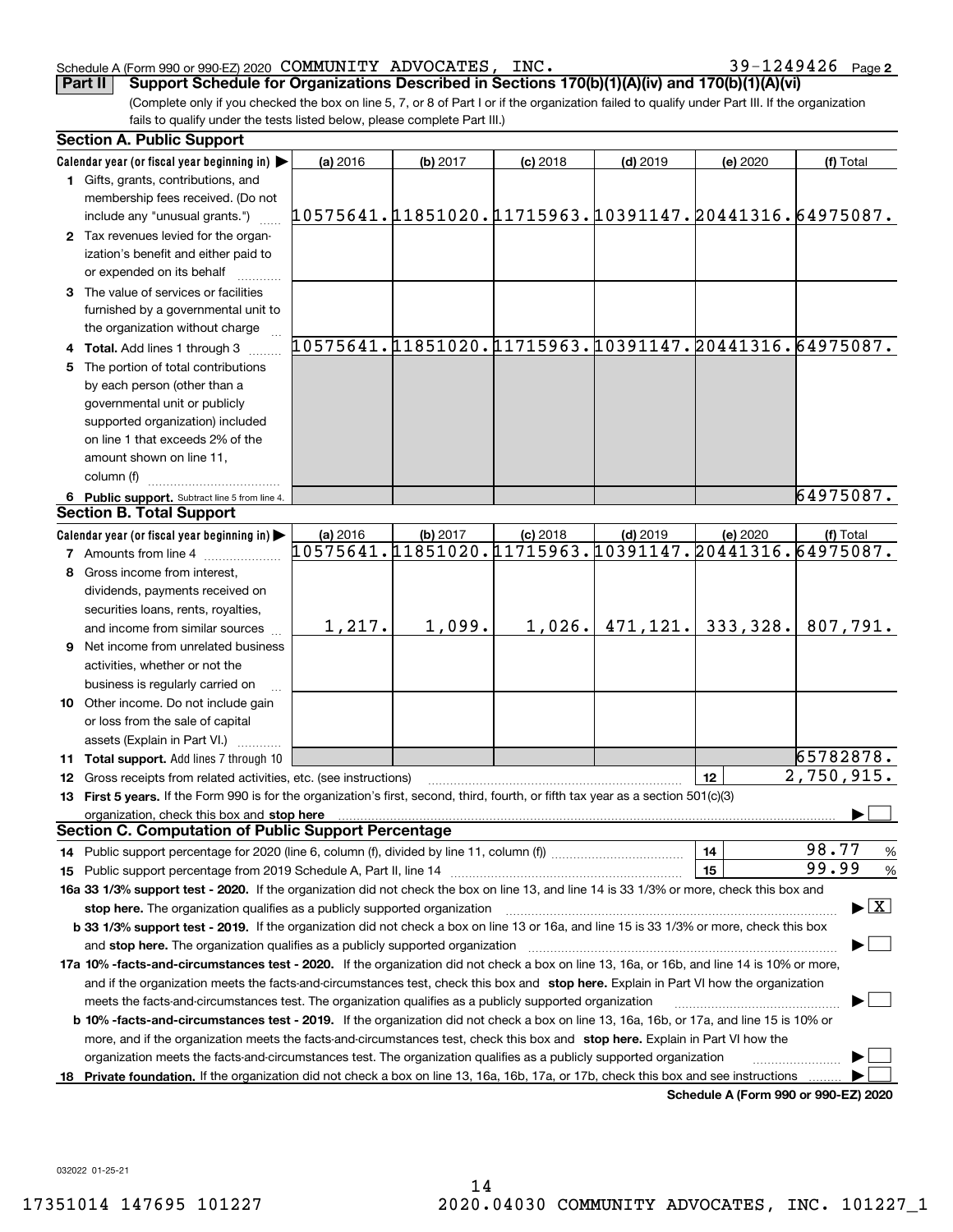#### Schedule A (Form 990 or 990-EZ) 2020 Page COMMUNITY ADVOCATES, INC. 39-1249426

(Complete only if you checked the box on line 10 of Part I or if the organization failed to qualify under Part II. If the organization fails to qualify under the tests listed below, please complete Part II.)

| <b>Section A. Public Support</b>                                                                                                                                                                                               |          |          |                 |            |          |                                      |
|--------------------------------------------------------------------------------------------------------------------------------------------------------------------------------------------------------------------------------|----------|----------|-----------------|------------|----------|--------------------------------------|
| Calendar year (or fiscal year beginning in) $\blacktriangleright$                                                                                                                                                              | (a) 2016 | (b) 2017 | $(c)$ 2018      | $(d)$ 2019 | (e) 2020 | (f) Total                            |
| 1 Gifts, grants, contributions, and                                                                                                                                                                                            |          |          |                 |            |          |                                      |
| membership fees received. (Do not                                                                                                                                                                                              |          |          |                 |            |          |                                      |
| include any "unusual grants.")                                                                                                                                                                                                 |          |          |                 |            |          |                                      |
| <b>2</b> Gross receipts from admissions,<br>merchandise sold or services per-<br>formed, or facilities furnished in<br>any activity that is related to the<br>organization's tax-exempt purpose                                |          |          |                 |            |          |                                      |
| 3 Gross receipts from activities that                                                                                                                                                                                          |          |          |                 |            |          |                                      |
| are not an unrelated trade or bus-                                                                                                                                                                                             |          |          |                 |            |          |                                      |
| iness under section 513                                                                                                                                                                                                        |          |          |                 |            |          |                                      |
| 4 Tax revenues levied for the organ-                                                                                                                                                                                           |          |          |                 |            |          |                                      |
| ization's benefit and either paid to                                                                                                                                                                                           |          |          |                 |            |          |                                      |
| or expended on its behalf<br>.                                                                                                                                                                                                 |          |          |                 |            |          |                                      |
| 5 The value of services or facilities<br>furnished by a governmental unit to                                                                                                                                                   |          |          |                 |            |          |                                      |
| the organization without charge                                                                                                                                                                                                |          |          |                 |            |          |                                      |
| <b>6 Total.</b> Add lines 1 through 5                                                                                                                                                                                          |          |          |                 |            |          |                                      |
| 7a Amounts included on lines 1, 2, and<br>3 received from disqualified persons                                                                                                                                                 |          |          |                 |            |          |                                      |
| <b>b</b> Amounts included on lines 2 and 3 received<br>from other than disqualified persons that<br>exceed the greater of \$5,000 or 1% of the<br>amount on line 13 for the year                                               |          |          |                 |            |          |                                      |
| c Add lines 7a and 7b                                                                                                                                                                                                          |          |          |                 |            |          |                                      |
| 8 Public support. (Subtract line 7c from line 6.)<br>Section B. Total Support                                                                                                                                                  |          |          |                 |            |          |                                      |
| Calendar year (or fiscal year beginning in)                                                                                                                                                                                    | (a) 2016 | (b) 2017 | <b>(c)</b> 2018 | $(d)$ 2019 | (e) 2020 | (f) Total                            |
| 9 Amounts from line 6                                                                                                                                                                                                          |          |          |                 |            |          |                                      |
| <b>10a</b> Gross income from interest,<br>dividends, payments received on<br>securities loans, rents, royalties,<br>and income from similar sources                                                                            |          |          |                 |            |          |                                      |
| <b>b</b> Unrelated business taxable income                                                                                                                                                                                     |          |          |                 |            |          |                                      |
| (less section 511 taxes) from businesses                                                                                                                                                                                       |          |          |                 |            |          |                                      |
| acquired after June 30, 1975                                                                                                                                                                                                   |          |          |                 |            |          |                                      |
| c Add lines 10a and 10b                                                                                                                                                                                                        |          |          |                 |            |          |                                      |
| 11 Net income from unrelated business<br>activities not included in line 10b,<br>whether or not the business is<br>regularly carried on                                                                                        |          |          |                 |            |          |                                      |
| 12 Other income. Do not include gain<br>or loss from the sale of capital<br>assets (Explain in Part VI.)                                                                                                                       |          |          |                 |            |          |                                      |
| <b>13</b> Total support. (Add lines 9, 10c, 11, and 12.)                                                                                                                                                                       |          |          |                 |            |          |                                      |
| 14 First 5 years. If the Form 990 is for the organization's first, second, third, fourth, or fifth tax year as a section 501(c)(3) organization,                                                                               |          |          |                 |            |          |                                      |
| check this box and stop here with the communication of the contract of the contract of the contract of the contract of the contract of the contract of the contract of the contract of the contract of the contract of the con |          |          |                 |            |          |                                      |
| <b>Section C. Computation of Public Support Percentage</b>                                                                                                                                                                     |          |          |                 |            |          |                                      |
|                                                                                                                                                                                                                                |          |          |                 |            | 15       | %                                    |
| 16 Public support percentage from 2019 Schedule A, Part III, line 15                                                                                                                                                           |          |          |                 |            | 16       | %                                    |
| Section D. Computation of Investment Income Percentage                                                                                                                                                                         |          |          |                 |            |          |                                      |
| 17 Investment income percentage for 2020 (line 10c, column (f), divided by line 13, column (f))                                                                                                                                |          |          |                 |            | 17       | %                                    |
| 18 Investment income percentage from 2019 Schedule A, Part III, line 17                                                                                                                                                        |          |          |                 |            | 18       | %                                    |
| 19a 33 1/3% support tests - 2020. If the organization did not check the box on line 14, and line 15 is more than 33 1/3%, and line 17 is not                                                                                   |          |          |                 |            |          |                                      |
| more than 33 1/3%, check this box and stop here. The organization qualifies as a publicly supported organization                                                                                                               |          |          |                 |            |          |                                      |
| b 33 1/3% support tests - 2019. If the organization did not check a box on line 14 or line 19a, and line 16 is more than 33 1/3%, and                                                                                          |          |          |                 |            |          |                                      |
| line 18 is not more than 33 1/3%, check this box and stop here. The organization qualifies as a publicly supported organization                                                                                                |          |          |                 |            |          |                                      |
| 20 Private foundation. If the organization did not check a box on line 14, 19a, or 19b, check this box and see instructions                                                                                                    |          |          |                 |            |          | .                                    |
| 032023 01-25-21                                                                                                                                                                                                                |          |          |                 |            |          | Schedule A (Form 990 or 990-EZ) 2020 |
|                                                                                                                                                                                                                                |          | 15       |                 |            |          |                                      |

17351014 147695 101227 2020.04030 COMMUNITY ADVOCATES, INC. 101227\_1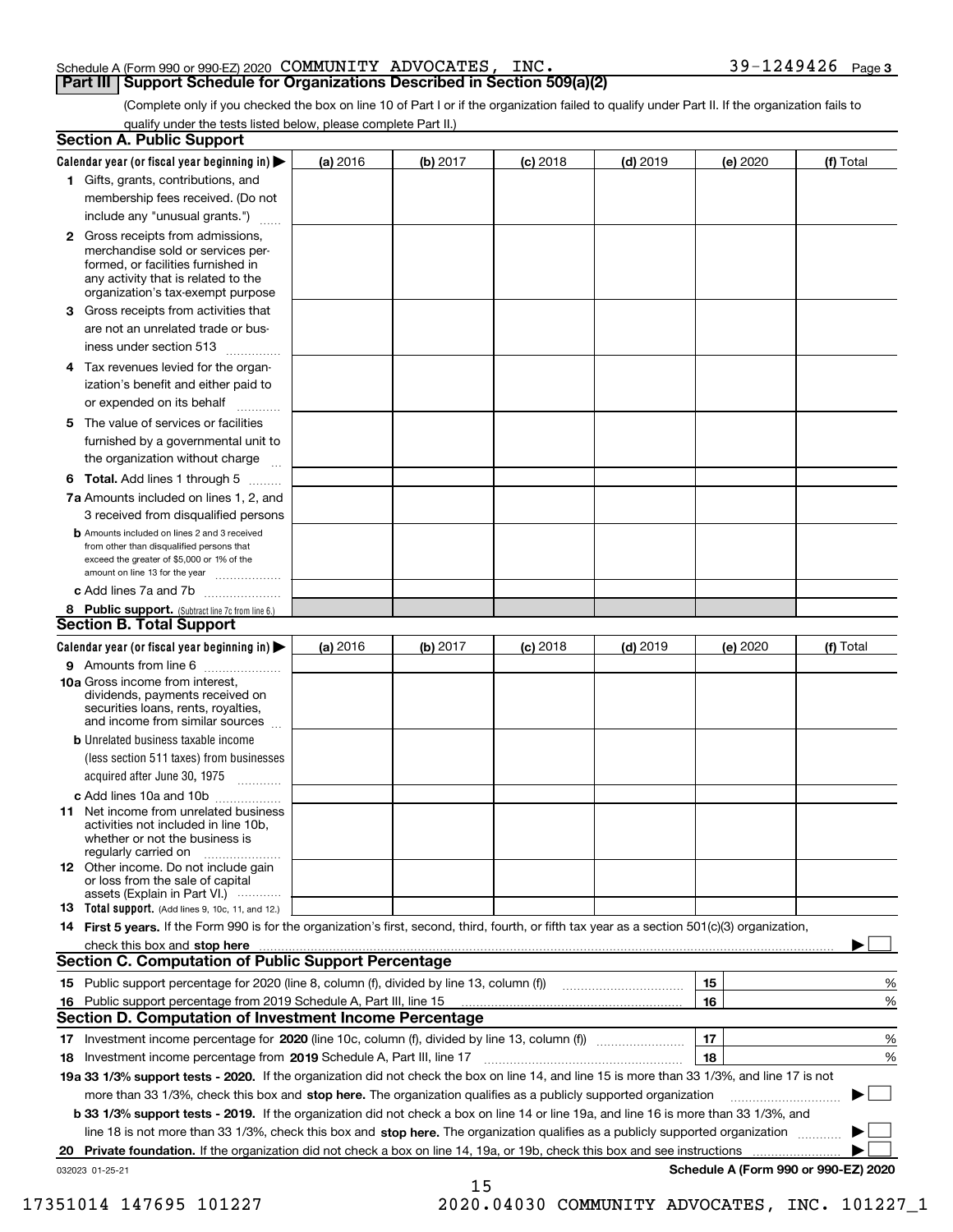**1**

**2**

**YesNo**

### **Part IV Supporting Organizations**

(Complete only if you checked a box in line 12 on Part I. If you checked box 12a, Part I, complete Sections A and B. If you checked box 12b, Part I, complete Sections A and C. If you checked box 12c, Part I, complete Sections A, D, and E. If you checked box 12d, Part I, complete Sections A and D, and complete Part V.)

#### **Section A. All Supporting Organizations**

- **1** Are all of the organization's supported organizations listed by name in the organization's governing documents? If "No," describe in **Part VI** how the supported organizations are designated. If designated by *class or purpose, describe the designation. If historic and continuing relationship, explain.*
- **2** Did the organization have any supported organization that does not have an IRS determination of status under section 509(a)(1) or (2)? If "Yes," explain in Part VI how the organization determined that the supported *organization was described in section 509(a)(1) or (2).*
- **3a** Did the organization have a supported organization described in section 501(c)(4), (5), or (6)? If "Yes," answer *lines 3b and 3c below.*
- **b** Did the organization confirm that each supported organization qualified under section 501(c)(4), (5), or (6) and satisfied the public support tests under section 509(a)(2)? If "Yes," describe in **Part VI** when and how the *organization made the determination.*
- **c**Did the organization ensure that all support to such organizations was used exclusively for section 170(c)(2)(B) purposes? If "Yes," explain in **Part VI** what controls the organization put in place to ensure such use.
- **4a***If* Was any supported organization not organized in the United States ("foreign supported organization")? *"Yes," and if you checked box 12a or 12b in Part I, answer lines 4b and 4c below.*
- **b** Did the organization have ultimate control and discretion in deciding whether to make grants to the foreign supported organization? If "Yes," describe in **Part VI** how the organization had such control and discretion *despite being controlled or supervised by or in connection with its supported organizations.*
- **c** Did the organization support any foreign supported organization that does not have an IRS determination under sections 501(c)(3) and 509(a)(1) or (2)? If "Yes," explain in **Part VI** what controls the organization used *to ensure that all support to the foreign supported organization was used exclusively for section 170(c)(2)(B) purposes.*
- **5a** Did the organization add, substitute, or remove any supported organizations during the tax year? If "Yes," answer lines 5b and 5c below (if applicable). Also, provide detail in **Part VI,** including (i) the names and EIN *numbers of the supported organizations added, substituted, or removed; (ii) the reasons for each such action; (iii) the authority under the organization's organizing document authorizing such action; and (iv) how the action was accomplished (such as by amendment to the organizing document).*
- **b** Type I or Type II only. Was any added or substituted supported organization part of a class already designated in the organization's organizing document?
- **cSubstitutions only.**  Was the substitution the result of an event beyond the organization's control?
- **6** Did the organization provide support (whether in the form of grants or the provision of services or facilities) to **Part VI.** *If "Yes," provide detail in* support or benefit one or more of the filing organization's supported organizations? anyone other than (i) its supported organizations, (ii) individuals that are part of the charitable class benefited by one or more of its supported organizations, or (iii) other supporting organizations that also
- **7**Did the organization provide a grant, loan, compensation, or other similar payment to a substantial contributor *If "Yes," complete Part I of Schedule L (Form 990 or 990-EZ).* regard to a substantial contributor? (as defined in section 4958(c)(3)(C)), a family member of a substantial contributor, or a 35% controlled entity with
- **8** Did the organization make a loan to a disqualified person (as defined in section 4958) not described in line 7? *If "Yes," complete Part I of Schedule L (Form 990 or 990-EZ).*
- **9a** Was the organization controlled directly or indirectly at any time during the tax year by one or more in section 509(a)(1) or (2))? If "Yes," *provide detail in* <code>Part VI.</code> disqualified persons, as defined in section 4946 (other than foundation managers and organizations described
- **b** Did one or more disqualified persons (as defined in line 9a) hold a controlling interest in any entity in which the supporting organization had an interest? If "Yes," provide detail in P**art VI**.
- **c**Did a disqualified person (as defined in line 9a) have an ownership interest in, or derive any personal benefit from, assets in which the supporting organization also had an interest? If "Yes," provide detail in P**art VI.**
- **10a** Was the organization subject to the excess business holdings rules of section 4943 because of section supporting organizations)? If "Yes," answer line 10b below. 4943(f) (regarding certain Type II supporting organizations, and all Type III non-functionally integrated
- **b** Did the organization have any excess business holdings in the tax year? (Use Schedule C, Form 4720, to *determine whether the organization had excess business holdings.)*

032024 01-25-21

**3a3b3c4a4b4c5a 5b5c6789a 9b9c10a10b**

**Schedule A (Form 990 or 990-EZ) 2020**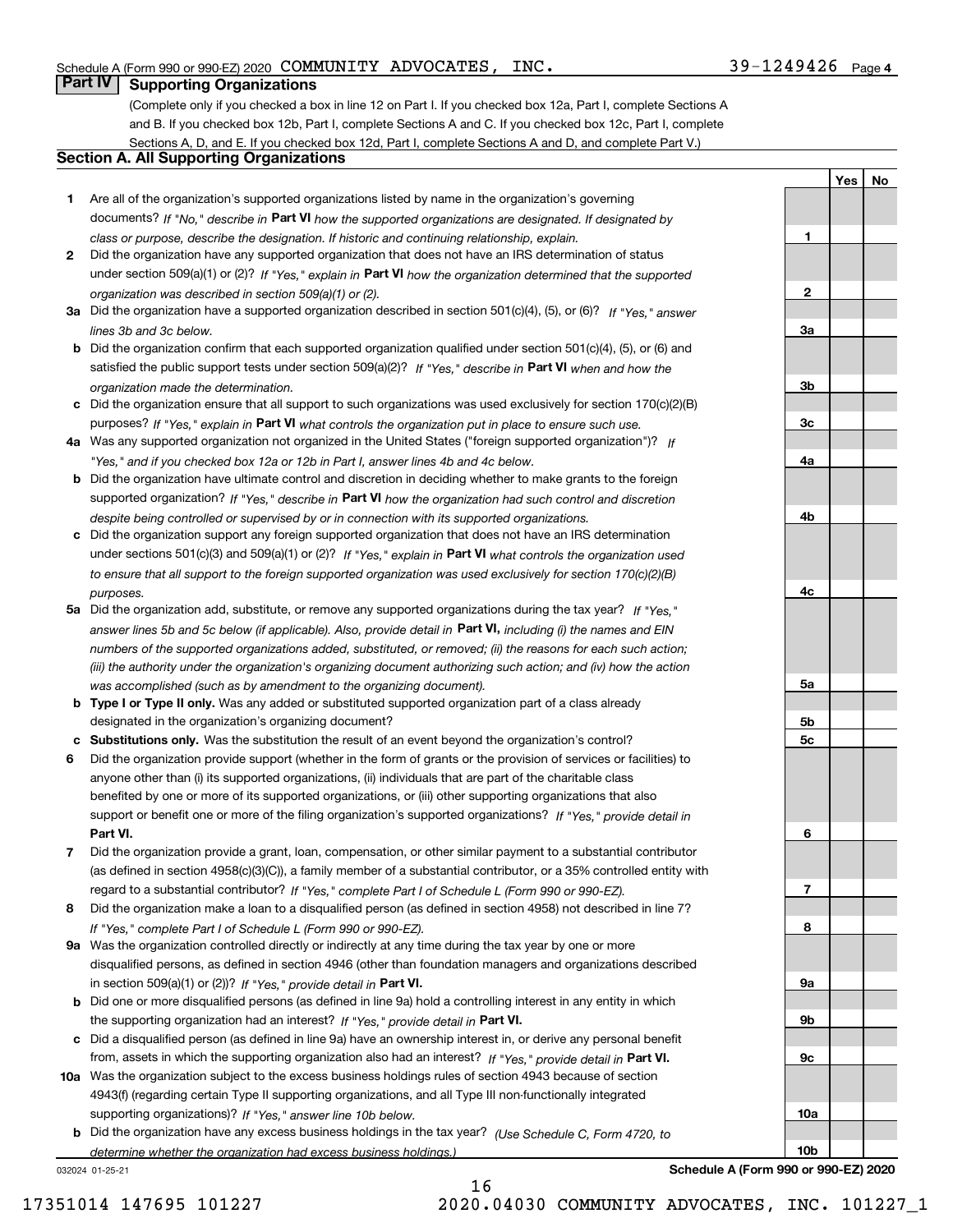| Part IV | <b>Supporting Organizations (continued)</b>                                                                                                                                                                                                              |                 |     |    |
|---------|----------------------------------------------------------------------------------------------------------------------------------------------------------------------------------------------------------------------------------------------------------|-----------------|-----|----|
|         |                                                                                                                                                                                                                                                          |                 | Yes | No |
| 11      | Has the organization accepted a gift or contribution from any of the following persons?                                                                                                                                                                  |                 |     |    |
|         | a A person who directly or indirectly controls, either alone or together with persons described in lines 11b and                                                                                                                                         |                 |     |    |
|         | 11c below, the governing body of a supported organization?                                                                                                                                                                                               | 11a             |     |    |
|         | <b>b</b> A family member of a person described in line 11a above?                                                                                                                                                                                        | 11 <sub>b</sub> |     |    |
|         | c A 35% controlled entity of a person described in line 11a or 11b above? If "Yes" to line 11a, 11b, or 11c, provide                                                                                                                                     |                 |     |    |
|         | detail in Part VI.                                                                                                                                                                                                                                       | 11c             |     |    |
|         | <b>Section B. Type I Supporting Organizations</b>                                                                                                                                                                                                        |                 |     |    |
|         |                                                                                                                                                                                                                                                          |                 | Yes | No |
| 1       | Did the governing body, members of the governing body, officers acting in their official capacity, or membership of one or                                                                                                                               |                 |     |    |
|         | more supported organizations have the power to regularly appoint or elect at least a majority of the organization's officers,<br>directors, or trustees at all times during the tax year? If "No," describe in Part VI how the supported organization(s) |                 |     |    |
|         | effectively operated, supervised, or controlled the organization's activities. If the organization had more than one supported                                                                                                                           |                 |     |    |
|         | organization, describe how the powers to appoint and/or remove officers, directors, or trustees were allocated among the                                                                                                                                 |                 |     |    |
|         | supported organizations and what conditions or restrictions, if any, applied to such powers during the tax year.                                                                                                                                         | 1               |     |    |
| 2       | Did the organization operate for the benefit of any supported organization other than the supported                                                                                                                                                      |                 |     |    |
|         | organization(s) that operated, supervised, or controlled the supporting organization? If "Yes," explain in                                                                                                                                               |                 |     |    |
|         | Part VI how providing such benefit carried out the purposes of the supported organization(s) that operated,                                                                                                                                              |                 |     |    |
|         | supervised, or controlled the supporting organization.<br>Section C. Type II Supporting Organizations                                                                                                                                                    | $\overline{2}$  |     |    |
|         |                                                                                                                                                                                                                                                          |                 | Yes | No |
| 1.      | Were a majority of the organization's directors or trustees during the tax year also a majority of the directors                                                                                                                                         |                 |     |    |
|         | or trustees of each of the organization's supported organization(s)? If "No," describe in Part VI how control                                                                                                                                            |                 |     |    |
|         | or management of the supporting organization was vested in the same persons that controlled or managed                                                                                                                                                   |                 |     |    |
|         | the supported organization(s).                                                                                                                                                                                                                           | 1               |     |    |
|         | Section D. All Type III Supporting Organizations                                                                                                                                                                                                         |                 |     |    |
|         |                                                                                                                                                                                                                                                          |                 | Yes | No |
| 1       | Did the organization provide to each of its supported organizations, by the last day of the fifth month of the                                                                                                                                           |                 |     |    |
|         | organization's tax year, (i) a written notice describing the type and amount of support provided during the prior tax                                                                                                                                    |                 |     |    |
|         | year, (ii) a copy of the Form 990 that was most recently filed as of the date of notification, and (iii) copies of the                                                                                                                                   |                 |     |    |
|         | organization's governing documents in effect on the date of notification, to the extent not previously provided?                                                                                                                                         | 1               |     |    |
| 2       | Were any of the organization's officers, directors, or trustees either (i) appointed or elected by the supported                                                                                                                                         |                 |     |    |
|         | organization(s) or (ii) serving on the governing body of a supported organization? If "No." explain in <b>Part VI</b> how                                                                                                                                |                 |     |    |
|         | the organization maintained a close and continuous working relationship with the supported organization(s).                                                                                                                                              | 2               |     |    |
| 3       | By reason of the relationship described in line 2, above, did the organization's supported organizations have a                                                                                                                                          |                 |     |    |
|         | significant voice in the organization's investment policies and in directing the use of the organization's                                                                                                                                               |                 |     |    |
|         | income or assets at all times during the tax year? If "Yes," describe in Part VI the role the organization's                                                                                                                                             |                 |     |    |
|         | supported organizations played in this regard.<br>Section E. Type III Functionally Integrated Supporting Organizations                                                                                                                                   |                 |     |    |
|         |                                                                                                                                                                                                                                                          |                 |     |    |
| 1.      | Check the box next to the method that the organization used to satisfy the Integral Part Test during the year (see instructions).                                                                                                                        |                 |     |    |
| a<br>b  | The organization satisfied the Activities Test. Complete line 2 below.<br>The organization is the parent of each of its supported organizations. Complete line 3 below.                                                                                  |                 |     |    |
| c       | The organization supported a governmental entity. Describe in Part VI how you supported a governmental entity (see instructions).                                                                                                                        |                 |     |    |
| 2       | Activities Test. Answer lines 2a and 2b below.                                                                                                                                                                                                           |                 | Yes | No |
| a       | Did substantially all of the organization's activities during the tax year directly further the exempt purposes of                                                                                                                                       |                 |     |    |
|         | the supported organization(s) to which the organization was responsive? If "Yes." then in Part VI identify                                                                                                                                               |                 |     |    |
|         | those supported organizations and explain how these activities directly furthered their exempt purposes,                                                                                                                                                 |                 |     |    |
|         | how the organization was responsive to those supported organizations, and how the organization determined                                                                                                                                                |                 |     |    |
|         | that these activities constituted substantially all of its activities.                                                                                                                                                                                   | 2a              |     |    |
| b       | Did the activities described in line 2a, above, constitute activities that, but for the organization's involvement,                                                                                                                                      |                 |     |    |
|         | one or more of the organization's supported organization(s) would have been engaged in? If "Yes," explain in                                                                                                                                             |                 |     |    |
|         | <b>Part VI</b> the reasons for the organization's position that its supported organization(s) would have engaged in                                                                                                                                      |                 |     |    |
|         | these activities but for the organization's involvement.                                                                                                                                                                                                 | 2b              |     |    |
| з       | Parent of Supported Organizations. Answer lines 3a and 3b below.                                                                                                                                                                                         |                 |     |    |

**a** Did the organization have the power to regularly appoint or elect a majority of the officers, directors, or trustees of each of the supported organizations? If "Yes" or "No" provide details in **Part VI.** 

**b** Did the organization exercise a substantial degree of direction over the policies, programs, and activities of each of its supported organizations? If "Yes," describe in Part VI the role played by the organization in this regard.

17

032025 01-25-21

**Schedule A (Form 990 or 990-EZ) 2020**

**3a**

**3b**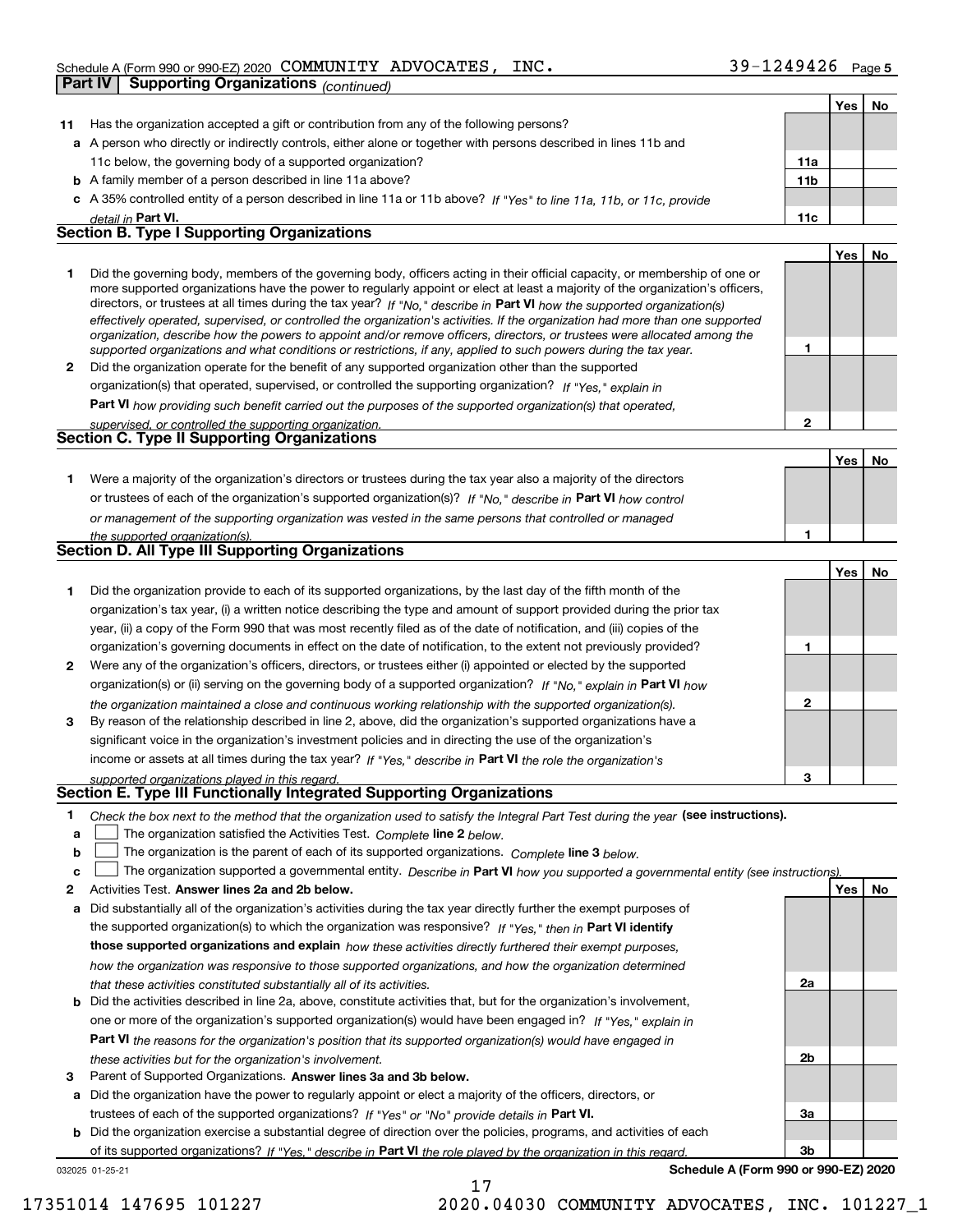**1**

#### Schedule A (Form 990 or 990-EZ) 2020 Page COMMUNITY ADVOCATES, INC. 39-1249426 **Part V Type III Non-Functionally Integrated 509(a)(3) Supporting Organizations**

1 Check here if the organization satisfied the Integral Part Test as a qualifying trust on Nov. 20, 1970 (explain in Part VI). See instructions. All other Type III non-functionally integrated supporting organizations must complete Sections A through E.

|   | Section A - Adjusted Net Income                                                                                                   |                | (A) Prior Year | (B) Current Year<br>(optional) |
|---|-----------------------------------------------------------------------------------------------------------------------------------|----------------|----------------|--------------------------------|
| 1 | Net short-term capital gain                                                                                                       | 1.             |                |                                |
| 2 | Recoveries of prior-year distributions                                                                                            | $\overline{2}$ |                |                                |
| 3 | Other gross income (see instructions)                                                                                             | 3              |                |                                |
| 4 | Add lines 1 through 3.                                                                                                            | 4              |                |                                |
| 5 | Depreciation and depletion                                                                                                        | 5              |                |                                |
| 6 | Portion of operating expenses paid or incurred for production or                                                                  |                |                |                                |
|   | collection of gross income or for management, conservation, or                                                                    |                |                |                                |
|   | maintenance of property held for production of income (see instructions)                                                          | 6              |                |                                |
| 7 | Other expenses (see instructions)                                                                                                 | $\overline{7}$ |                |                                |
| 8 | <b>Adjusted Net Income</b> (subtract lines 5, 6, and 7 from line 4)                                                               | 8              |                |                                |
|   | <b>Section B - Minimum Asset Amount</b>                                                                                           |                | (A) Prior Year | (B) Current Year<br>(optional) |
| 1 | Aggregate fair market value of all non-exempt-use assets (see                                                                     |                |                |                                |
|   | instructions for short tax year or assets held for part of year):                                                                 |                |                |                                |
|   | <b>a</b> Average monthly value of securities                                                                                      | 1a             |                |                                |
|   | <b>b</b> Average monthly cash balances                                                                                            | 1b             |                |                                |
|   | <b>c</b> Fair market value of other non-exempt-use assets                                                                         | 1c             |                |                                |
|   | d Total (add lines 1a, 1b, and 1c)                                                                                                | 1d             |                |                                |
|   | e Discount claimed for blockage or other factors                                                                                  |                |                |                                |
|   | (explain in detail in Part VI):                                                                                                   |                |                |                                |
| 2 | Acquisition indebtedness applicable to non-exempt-use assets                                                                      | $\mathbf{2}$   |                |                                |
| 3 | Subtract line 2 from line 1d.                                                                                                     | 3              |                |                                |
| 4 | Cash deemed held for exempt use. Enter 0.015 of line 3 (for greater amount,                                                       |                |                |                                |
|   | see instructions)                                                                                                                 | 4              |                |                                |
| 5 | Net value of non-exempt-use assets (subtract line 4 from line 3)                                                                  | 5              |                |                                |
| 6 | Multiply line 5 by 0.035.                                                                                                         | 6              |                |                                |
| 7 | Recoveries of prior-year distributions                                                                                            | $\overline{7}$ |                |                                |
| 8 | Minimum Asset Amount (add line 7 to line 6)                                                                                       | 8              |                |                                |
|   | <b>Section C - Distributable Amount</b>                                                                                           |                |                | <b>Current Year</b>            |
| 1 | Adjusted net income for prior year (from Section A, line 8, column A)                                                             | 1              |                |                                |
| 2 | Enter 0.85 of line 1.                                                                                                             | $\overline{2}$ |                |                                |
| 3 | Minimum asset amount for prior year (from Section B, line 8, column A)                                                            | 3              |                |                                |
| 4 | Enter greater of line 2 or line 3.                                                                                                | 4              |                |                                |
| 5 | Income tax imposed in prior year                                                                                                  | 5              |                |                                |
| 6 | <b>Distributable Amount.</b> Subtract line 5 from line 4, unless subject to                                                       |                |                |                                |
|   | emergency temporary reduction (see instructions).                                                                                 | 6              |                |                                |
| 7 | Check here if the current year is the organization's first as a non-functionally integrated Type III supporting organization (see |                |                |                                |

instructions).

**Schedule A (Form 990 or 990-EZ) 2020**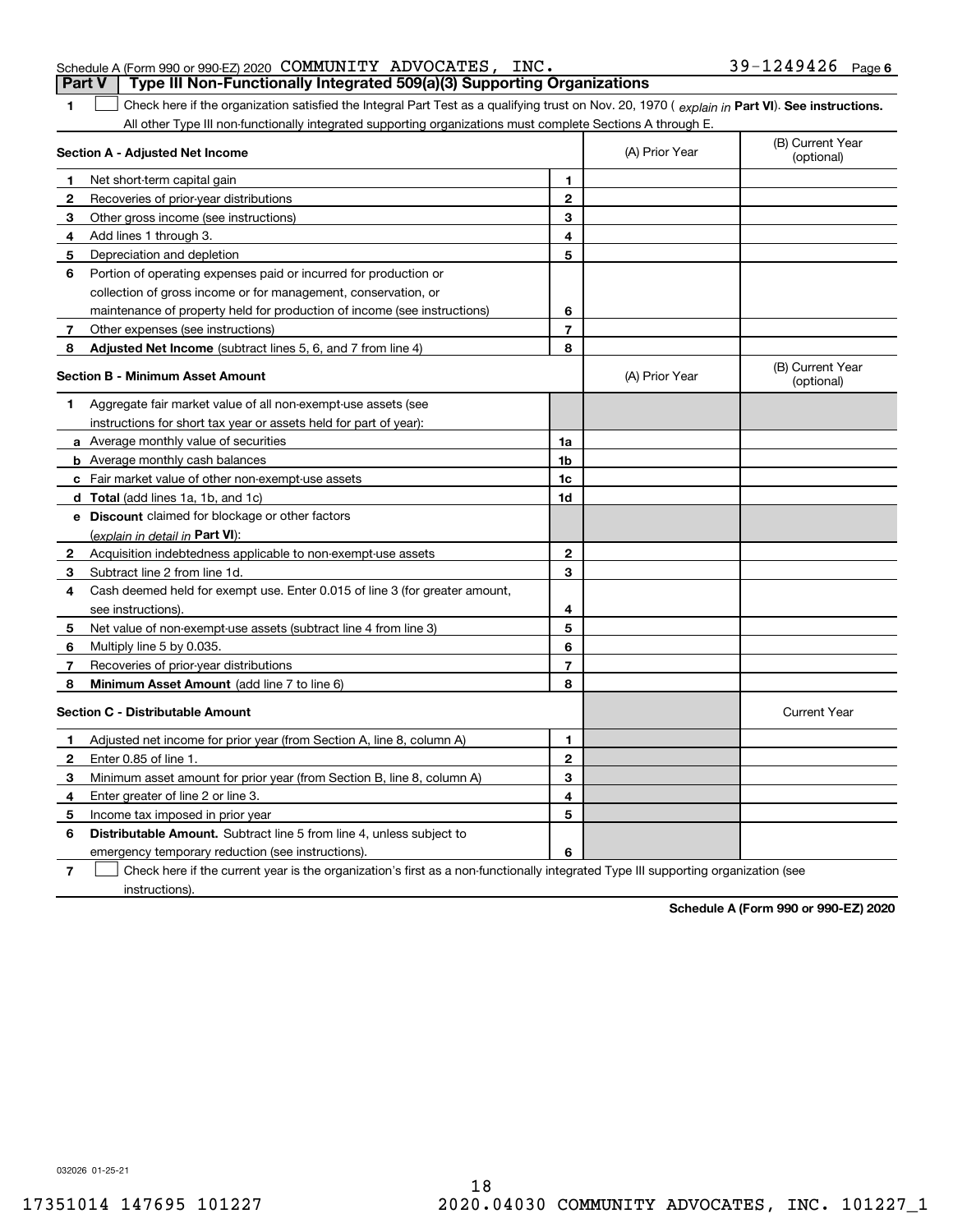|  |  | INC. | $39 - 1249426$ Page 7 |  |
|--|--|------|-----------------------|--|
|  |  |      |                       |  |

| <b>Part V</b>  | Type III Non-Functionally Integrated 509(a)(3) Supporting Organizations                    |                                    | (continued)                                   |                                                  |
|----------------|--------------------------------------------------------------------------------------------|------------------------------------|-----------------------------------------------|--------------------------------------------------|
|                | <b>Section D - Distributions</b>                                                           |                                    |                                               | <b>Current Year</b>                              |
| 1              | Amounts paid to supported organizations to accomplish exempt purposes                      |                                    | 1                                             |                                                  |
| 2              | Amounts paid to perform activity that directly furthers exempt purposes of supported       |                                    |                                               |                                                  |
|                | organizations, in excess of income from activity                                           |                                    | 2                                             |                                                  |
| 3              | Administrative expenses paid to accomplish exempt purposes of supported organizations      |                                    | 3                                             |                                                  |
| 4              | Amounts paid to acquire exempt-use assets                                                  |                                    | 4                                             |                                                  |
| 5              | Qualified set aside amounts (prior IRS approval required - provide details in Part VI)     |                                    | 5                                             |                                                  |
| 6              | Other distributions ( <i>describe in</i> Part VI). See instructions.                       |                                    | 6                                             |                                                  |
| 7              | Total annual distributions. Add lines 1 through 6.                                         |                                    | 7                                             |                                                  |
| 8              | Distributions to attentive supported organizations to which the organization is responsive |                                    |                                               |                                                  |
|                | (provide details in Part VI). See instructions.                                            |                                    | 8                                             |                                                  |
| 9              | Distributable amount for 2020 from Section C, line 6                                       |                                    | 9                                             |                                                  |
| 10             | Line 8 amount divided by line 9 amount                                                     |                                    | 10                                            |                                                  |
|                | <b>Section E - Distribution Allocations</b> (see instructions)                             | (i)<br><b>Excess Distributions</b> | (ii)<br><b>Underdistributions</b><br>Pre-2020 | (iii)<br><b>Distributable</b><br>Amount for 2020 |
| 1              | Distributable amount for 2020 from Section C, line 6                                       |                                    |                                               |                                                  |
| 2              | Underdistributions, if any, for years prior to 2020 (reason-                               |                                    |                                               |                                                  |
|                | able cause required - explain in Part VI). See instructions.                               |                                    |                                               |                                                  |
| 3              | Excess distributions carryover, if any, to 2020                                            |                                    |                                               |                                                  |
|                | a From 2015                                                                                |                                    |                                               |                                                  |
|                | $b$ From 2016                                                                              |                                    |                                               |                                                  |
|                | c From 2017                                                                                |                                    |                                               |                                                  |
|                | <b>d</b> From 2018                                                                         |                                    |                                               |                                                  |
|                | e From 2019                                                                                |                                    |                                               |                                                  |
|                | f Total of lines 3a through 3e                                                             |                                    |                                               |                                                  |
|                | g Applied to underdistributions of prior years                                             |                                    |                                               |                                                  |
|                | <b>h</b> Applied to 2020 distributable amount                                              |                                    |                                               |                                                  |
|                | Carryover from 2015 not applied (see instructions)                                         |                                    |                                               |                                                  |
|                | Remainder. Subtract lines 3g, 3h, and 3i from line 3f.                                     |                                    |                                               |                                                  |
| 4              | Distributions for 2020 from Section D,                                                     |                                    |                                               |                                                  |
|                | line $7:$                                                                                  |                                    |                                               |                                                  |
|                | a Applied to underdistributions of prior years                                             |                                    |                                               |                                                  |
|                | <b>b</b> Applied to 2020 distributable amount                                              |                                    |                                               |                                                  |
|                | c Remainder. Subtract lines 4a and 4b from line 4.                                         |                                    |                                               |                                                  |
| 5              | Remaining underdistributions for years prior to 2020, if                                   |                                    |                                               |                                                  |
|                | any. Subtract lines 3g and 4a from line 2. For result greater                              |                                    |                                               |                                                  |
|                | than zero, explain in Part VI. See instructions.                                           |                                    |                                               |                                                  |
| 6              | Remaining underdistributions for 2020. Subtract lines 3h                                   |                                    |                                               |                                                  |
|                | and 4b from line 1. For result greater than zero, explain in                               |                                    |                                               |                                                  |
|                | <b>Part VI.</b> See instructions.                                                          |                                    |                                               |                                                  |
| $\overline{7}$ | Excess distributions carryover to 2021. Add lines 3j                                       |                                    |                                               |                                                  |
|                | and 4c.                                                                                    |                                    |                                               |                                                  |
| 8              | Breakdown of line 7:                                                                       |                                    |                                               |                                                  |
|                | a Excess from 2016                                                                         |                                    |                                               |                                                  |
|                | <b>b</b> Excess from 2017                                                                  |                                    |                                               |                                                  |
|                | c Excess from 2018                                                                         |                                    |                                               |                                                  |
|                | d Excess from 2019                                                                         |                                    |                                               |                                                  |
|                | e Excess from 2020                                                                         |                                    |                                               |                                                  |

**Schedule A (Form 990 or 990-EZ) 2020**

032027 01-25-21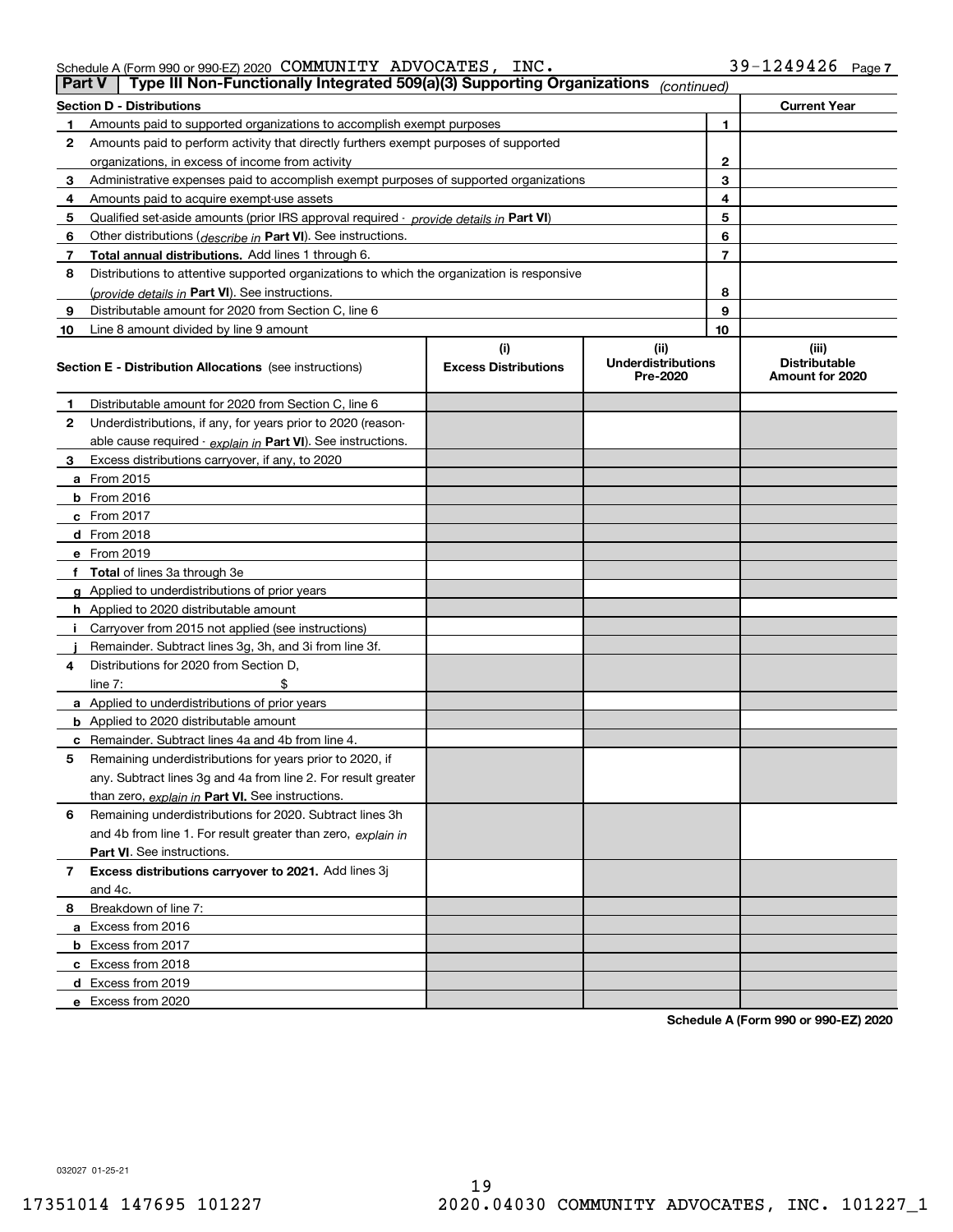|                 | Schedule A (Form 990 or 990-EZ) 2020 COMMUNITY ADVOCATES, INC. |    |                                                                                                                                 | 39-1249426 Page 8                                                                                                                                                                                                                                                                                                                                                                                                                 |
|-----------------|----------------------------------------------------------------|----|---------------------------------------------------------------------------------------------------------------------------------|-----------------------------------------------------------------------------------------------------------------------------------------------------------------------------------------------------------------------------------------------------------------------------------------------------------------------------------------------------------------------------------------------------------------------------------|
| <b>Part VI</b>  |                                                                |    | Section D, lines 5, 6, and 8; and Part V, Section E, lines 2, 5, and 6. Also complete this part for any additional information. | Supplemental Information. Provide the explanations required by Part II, line 10; Part II, line 17a or 17b; Part III, line 12;<br>Part IV, Section A, lines 1, 2, 3b, 3c, 4b, 4c, 5a, 6, 9a, 9b, 9c, 11a, 11b, and 11c; Part IV, Section B, lines 1 and 2; Part IV, Section C,<br>line 1; Part IV, Section D, lines 2 and 3; Part IV, Section E, lines 1c, 2a, 2b, 3a, and 3b; Part V, line 1; Part V, Section B, line 1e; Part V, |
|                 | (See instructions.)                                            |    |                                                                                                                                 |                                                                                                                                                                                                                                                                                                                                                                                                                                   |
|                 |                                                                |    |                                                                                                                                 |                                                                                                                                                                                                                                                                                                                                                                                                                                   |
|                 |                                                                |    |                                                                                                                                 |                                                                                                                                                                                                                                                                                                                                                                                                                                   |
|                 |                                                                |    |                                                                                                                                 |                                                                                                                                                                                                                                                                                                                                                                                                                                   |
|                 |                                                                |    |                                                                                                                                 |                                                                                                                                                                                                                                                                                                                                                                                                                                   |
|                 |                                                                |    |                                                                                                                                 |                                                                                                                                                                                                                                                                                                                                                                                                                                   |
|                 |                                                                |    |                                                                                                                                 |                                                                                                                                                                                                                                                                                                                                                                                                                                   |
|                 |                                                                |    |                                                                                                                                 |                                                                                                                                                                                                                                                                                                                                                                                                                                   |
|                 |                                                                |    |                                                                                                                                 |                                                                                                                                                                                                                                                                                                                                                                                                                                   |
|                 |                                                                |    |                                                                                                                                 |                                                                                                                                                                                                                                                                                                                                                                                                                                   |
|                 |                                                                |    |                                                                                                                                 |                                                                                                                                                                                                                                                                                                                                                                                                                                   |
|                 |                                                                |    |                                                                                                                                 |                                                                                                                                                                                                                                                                                                                                                                                                                                   |
|                 |                                                                |    |                                                                                                                                 |                                                                                                                                                                                                                                                                                                                                                                                                                                   |
|                 |                                                                |    |                                                                                                                                 |                                                                                                                                                                                                                                                                                                                                                                                                                                   |
|                 |                                                                |    |                                                                                                                                 |                                                                                                                                                                                                                                                                                                                                                                                                                                   |
|                 |                                                                |    |                                                                                                                                 |                                                                                                                                                                                                                                                                                                                                                                                                                                   |
|                 |                                                                |    |                                                                                                                                 |                                                                                                                                                                                                                                                                                                                                                                                                                                   |
|                 |                                                                |    |                                                                                                                                 |                                                                                                                                                                                                                                                                                                                                                                                                                                   |
|                 |                                                                |    |                                                                                                                                 |                                                                                                                                                                                                                                                                                                                                                                                                                                   |
|                 |                                                                |    |                                                                                                                                 |                                                                                                                                                                                                                                                                                                                                                                                                                                   |
|                 |                                                                |    |                                                                                                                                 |                                                                                                                                                                                                                                                                                                                                                                                                                                   |
|                 |                                                                |    |                                                                                                                                 |                                                                                                                                                                                                                                                                                                                                                                                                                                   |
|                 |                                                                |    |                                                                                                                                 |                                                                                                                                                                                                                                                                                                                                                                                                                                   |
|                 |                                                                |    |                                                                                                                                 |                                                                                                                                                                                                                                                                                                                                                                                                                                   |
|                 |                                                                |    |                                                                                                                                 |                                                                                                                                                                                                                                                                                                                                                                                                                                   |
|                 |                                                                |    |                                                                                                                                 |                                                                                                                                                                                                                                                                                                                                                                                                                                   |
|                 |                                                                |    |                                                                                                                                 |                                                                                                                                                                                                                                                                                                                                                                                                                                   |
|                 |                                                                |    |                                                                                                                                 |                                                                                                                                                                                                                                                                                                                                                                                                                                   |
|                 |                                                                |    |                                                                                                                                 |                                                                                                                                                                                                                                                                                                                                                                                                                                   |
|                 |                                                                |    |                                                                                                                                 |                                                                                                                                                                                                                                                                                                                                                                                                                                   |
| 032028 01-25-21 |                                                                |    |                                                                                                                                 | Schedule A (Form 990 or 990-EZ) 2020                                                                                                                                                                                                                                                                                                                                                                                              |
|                 |                                                                | 20 |                                                                                                                                 |                                                                                                                                                                                                                                                                                                                                                                                                                                   |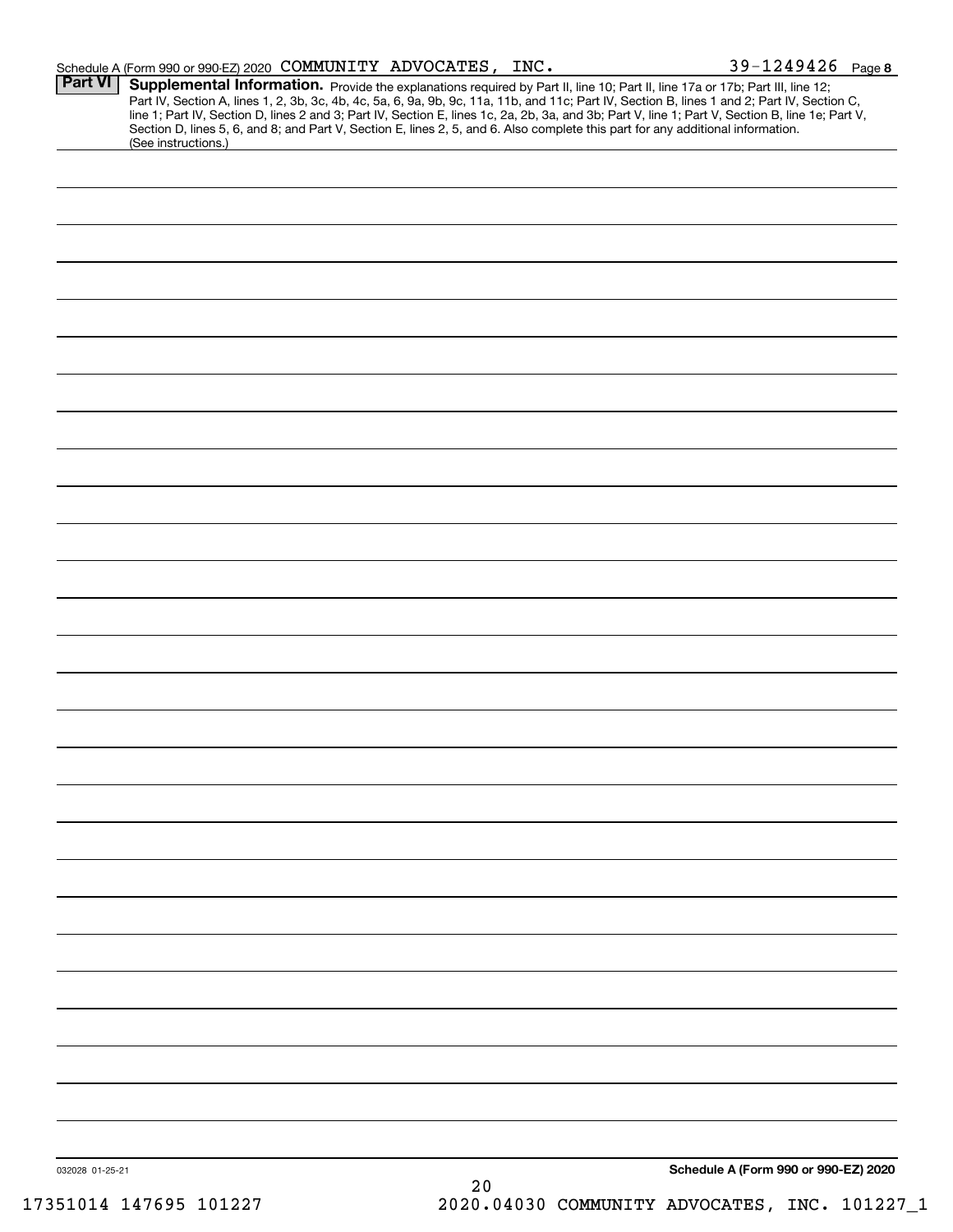| <b>SCHEDULE C</b>                                                    | <b>Political Campaign and Lobbying Activities</b>                                                                                                                                                                                                                                              |         |                                               | OMB No. 1545-0047                                     |
|----------------------------------------------------------------------|------------------------------------------------------------------------------------------------------------------------------------------------------------------------------------------------------------------------------------------------------------------------------------------------|---------|-----------------------------------------------|-------------------------------------------------------|
| (Form 990 or 990-EZ)                                                 | For Organizations Exempt From Income Tax Under section 501(c) and section 527                                                                                                                                                                                                                  |         |                                               |                                                       |
|                                                                      | Complete if the organization is described below. > Attach to Form 990 or Form 990-EZ.                                                                                                                                                                                                          |         |                                               |                                                       |
| Department of the Treasury<br>Internal Revenue Service               | Go to www.irs.gov/Form990 for instructions and the latest information.                                                                                                                                                                                                                         |         |                                               | <b>Open to Public</b><br>Inspection                   |
|                                                                      | If the organization answered "Yes," on Form 990, Part IV, line 3, or Form 990-EZ, Part V, line 46 (Political Campaign Activities), then                                                                                                                                                        |         |                                               |                                                       |
|                                                                      | • Section 501(c)(3) organizations: Complete Parts I-A and B. Do not complete Part I-C.                                                                                                                                                                                                         |         |                                               |                                                       |
|                                                                      | • Section 501(c) (other than section 501(c)(3)) organizations: Complete Parts I-A and C below. Do not complete Part I-B.                                                                                                                                                                       |         |                                               |                                                       |
| • Section 527 organizations: Complete Part I-A only.                 |                                                                                                                                                                                                                                                                                                |         |                                               |                                                       |
|                                                                      | If the organization answered "Yes," on Form 990, Part IV, line 4, or Form 990-EZ, Part VI, line 47 (Lobbying Activities), then                                                                                                                                                                 |         |                                               |                                                       |
|                                                                      | • Section 501(c)(3) organizations that have filed Form 5768 (election under section 501(h)): Complete Part II-A. Do not complete Part II-B.<br>• Section 501(c)(3) organizations that have NOT filed Form 5768 (election under section 501(h)): Complete Part II-B. Do not complete Part II-A. |         |                                               |                                                       |
|                                                                      | If the organization answered "Yes," on Form 990, Part IV, line 5 (Proxy Tax) (See separate instructions) or Form 990-EZ, Part V, line 35c (Proxy                                                                                                                                               |         |                                               |                                                       |
| Tax) (See separate instructions), then                               |                                                                                                                                                                                                                                                                                                |         |                                               |                                                       |
|                                                                      | • Section 501(c)(4), (5), or (6) organizations: Complete Part III.                                                                                                                                                                                                                             |         |                                               |                                                       |
| Name of organization                                                 |                                                                                                                                                                                                                                                                                                |         |                                               | <b>Employer identification number</b>                 |
|                                                                      | COMMUNITY ADVOCATES, INC.                                                                                                                                                                                                                                                                      |         |                                               | 39-1249426                                            |
| Part I-A                                                             | Complete if the organization is exempt under section 501(c) or is a section 527 organization.                                                                                                                                                                                                  |         |                                               |                                                       |
|                                                                      |                                                                                                                                                                                                                                                                                                |         |                                               |                                                       |
| 1.                                                                   | Provide a description of the organization's direct and indirect political campaign activities in Part IV.                                                                                                                                                                                      |         |                                               |                                                       |
| Political campaign activity expenditures<br>2                        |                                                                                                                                                                                                                                                                                                |         | $\blacktriangleright$ \$                      |                                                       |
| Volunteer hours for political campaign activities<br>з               |                                                                                                                                                                                                                                                                                                |         |                                               |                                                       |
|                                                                      |                                                                                                                                                                                                                                                                                                |         |                                               |                                                       |
| Part I-B                                                             | Complete if the organization is exempt under section 501(c)(3).                                                                                                                                                                                                                                |         |                                               |                                                       |
| 1.                                                                   | Enter the amount of any excise tax incurred by the organization under section 4955                                                                                                                                                                                                             |         |                                               | $\blacktriangleright$ \$                              |
| 2                                                                    |                                                                                                                                                                                                                                                                                                |         |                                               |                                                       |
| з                                                                    |                                                                                                                                                                                                                                                                                                |         |                                               | <b>Yes</b><br>No                                      |
| 4a Was a correction made?<br><b>b</b> If "Yes," describe in Part IV. |                                                                                                                                                                                                                                                                                                |         |                                               | Yes<br>No                                             |
| Part I-C                                                             | Complete if the organization is exempt under section 501(c), except section 501(c)(3).                                                                                                                                                                                                         |         |                                               |                                                       |
|                                                                      | 1 Enter the amount directly expended by the filing organization for section 527 exempt function activities                                                                                                                                                                                     |         | $\blacktriangleright$ \$                      |                                                       |
|                                                                      | 2 Enter the amount of the filing organization's funds contributed to other organizations for section 527                                                                                                                                                                                       |         |                                               |                                                       |
| exempt function activities                                           |                                                                                                                                                                                                                                                                                                |         | $\blacktriangleright$ \$                      |                                                       |
|                                                                      | Total exempt function expenditures. Add lines 1 and 2. Enter here and on Form 1120-POL,                                                                                                                                                                                                        |         |                                               |                                                       |
|                                                                      |                                                                                                                                                                                                                                                                                                |         | $\blacktriangleright$ \$                      |                                                       |
|                                                                      | Did the filing organization file Form 1120-POL for this year?                                                                                                                                                                                                                                  |         |                                               | Yes<br><b>No</b>                                      |
| 5                                                                    | Enter the names, addresses and employer identification number (EIN) of all section 527 political organizations to which the filing organization                                                                                                                                                |         |                                               |                                                       |
|                                                                      | made payments. For each organization listed, enter the amount paid from the filing organization's funds. Also enter the amount of political                                                                                                                                                    |         |                                               |                                                       |
|                                                                      | contributions received that were promptly and directly delivered to a separate political organization, such as a separate segregated fund or a                                                                                                                                                 |         |                                               |                                                       |
|                                                                      | political action committee (PAC). If additional space is needed, provide information in Part IV.                                                                                                                                                                                               |         |                                               |                                                       |
| (a) Name                                                             | (b) Address                                                                                                                                                                                                                                                                                    | (c) EIN | (d) Amount paid from<br>filing organization's | (e) Amount of political<br>contributions received and |
|                                                                      |                                                                                                                                                                                                                                                                                                |         | funds. If none, enter -0-.                    | promptly and directly                                 |
|                                                                      |                                                                                                                                                                                                                                                                                                |         |                                               | delivered to a separate                               |
|                                                                      |                                                                                                                                                                                                                                                                                                |         |                                               | political organization.<br>If none, enter -0-.        |
|                                                                      |                                                                                                                                                                                                                                                                                                |         |                                               |                                                       |
|                                                                      |                                                                                                                                                                                                                                                                                                |         |                                               |                                                       |
|                                                                      |                                                                                                                                                                                                                                                                                                |         |                                               |                                                       |
|                                                                      |                                                                                                                                                                                                                                                                                                |         |                                               |                                                       |
|                                                                      |                                                                                                                                                                                                                                                                                                |         |                                               |                                                       |
|                                                                      |                                                                                                                                                                                                                                                                                                |         |                                               |                                                       |
|                                                                      |                                                                                                                                                                                                                                                                                                |         |                                               |                                                       |
|                                                                      |                                                                                                                                                                                                                                                                                                |         |                                               |                                                       |
|                                                                      |                                                                                                                                                                                                                                                                                                |         |                                               |                                                       |
|                                                                      |                                                                                                                                                                                                                                                                                                |         |                                               |                                                       |
|                                                                      |                                                                                                                                                                                                                                                                                                |         |                                               |                                                       |
|                                                                      |                                                                                                                                                                                                                                                                                                |         |                                               |                                                       |
|                                                                      | For Paperwork Reduction Act Notice, see the Instructions for Form 990 or 990-EZ.                                                                                                                                                                                                               |         |                                               | Schedule C (Form 990 or 990-EZ) 2020                  |

032041 12-02-20 LHA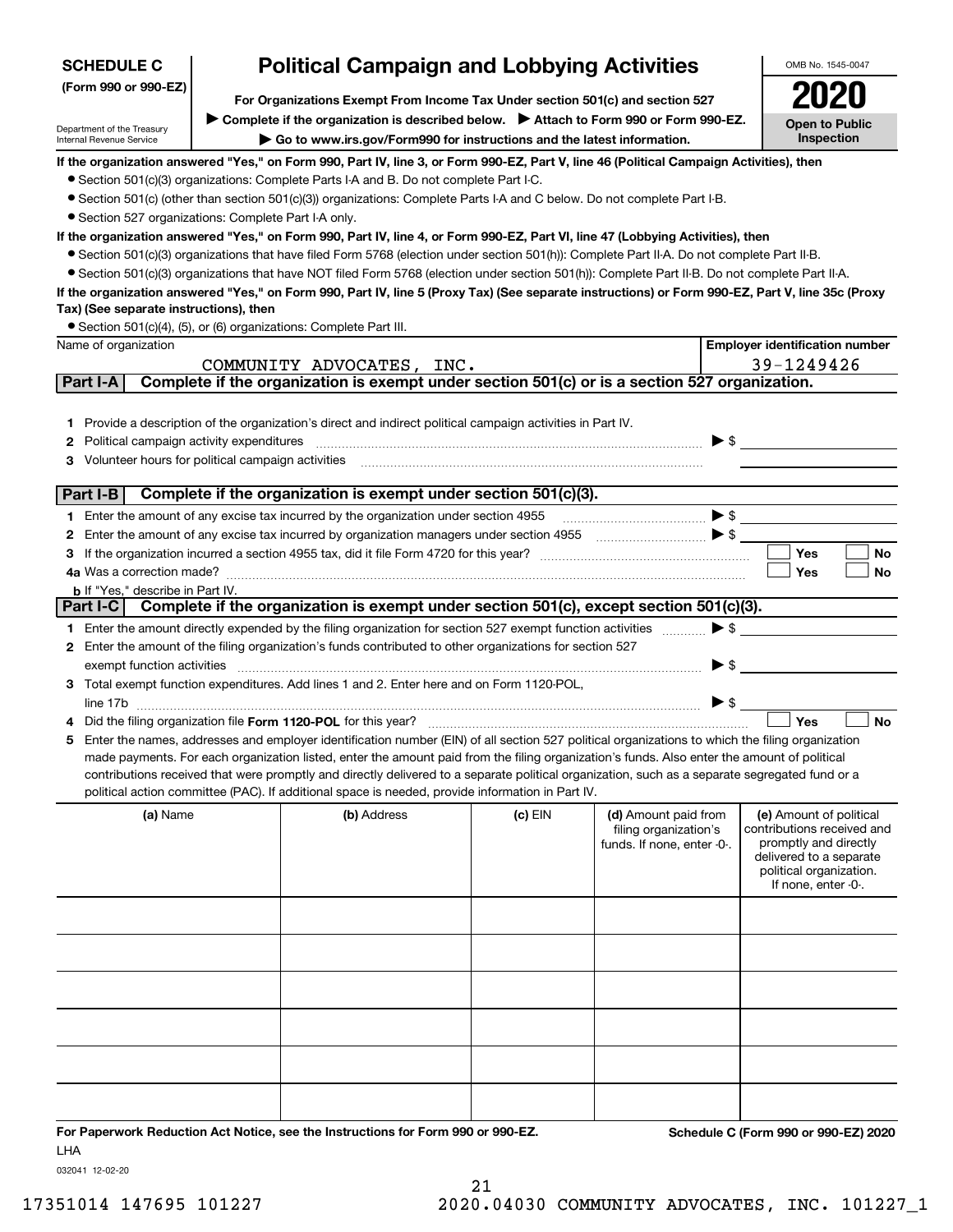| Schedule C (Form 990 or 990-EZ) 2020 COMMUNITY ADVOCATES, INC.                                                                      |                                        |              |                                                                                  |                                                                                                                                   |                              | $39 - 1249426$ Page 2          |
|-------------------------------------------------------------------------------------------------------------------------------------|----------------------------------------|--------------|----------------------------------------------------------------------------------|-----------------------------------------------------------------------------------------------------------------------------------|------------------------------|--------------------------------|
| Complete if the organization is exempt under section 501(c)(3) and filed Form 5768 (election under<br>Part II-A<br>section 501(h)). |                                        |              |                                                                                  |                                                                                                                                   |                              |                                |
| A Check $\blacktriangleright$                                                                                                       |                                        |              |                                                                                  | if the filing organization belongs to an affiliated group (and list in Part IV each affiliated group member's name, address, EIN, |                              |                                |
| expenses, and share of excess lobbying expenditures).                                                                               |                                        |              |                                                                                  |                                                                                                                                   |                              |                                |
| $B$ Check $\blacktriangleright$                                                                                                     |                                        |              | if the filing organization checked box A and "limited control" provisions apply. |                                                                                                                                   |                              |                                |
|                                                                                                                                     | <b>Limits on Lobbying Expenditures</b> |              |                                                                                  |                                                                                                                                   | (a) Filing<br>organization's | (b) Affiliated group<br>totals |
|                                                                                                                                     |                                        |              | (The term "expenditures" means amounts paid or incurred.)                        |                                                                                                                                   | totals                       |                                |
| 1a Total lobbying expenditures to influence public opinion (grassroots lobbying)                                                    |                                        |              |                                                                                  |                                                                                                                                   |                              |                                |
| <b>b</b> Total lobbying expenditures to influence a legislative body (direct lobbying)                                              |                                        |              |                                                                                  |                                                                                                                                   |                              |                                |
| c                                                                                                                                   |                                        |              |                                                                                  |                                                                                                                                   |                              |                                |
| d Other exempt purpose expenditures                                                                                                 |                                        |              |                                                                                  |                                                                                                                                   |                              |                                |
|                                                                                                                                     |                                        |              |                                                                                  |                                                                                                                                   |                              |                                |
| f Lobbying nontaxable amount. Enter the amount from the following table in both columns.                                            |                                        |              |                                                                                  |                                                                                                                                   |                              |                                |
| If the amount on line 1e, column (a) or (b) is:                                                                                     |                                        |              | The lobbying nontaxable amount is:                                               |                                                                                                                                   |                              |                                |
| Not over \$500,000                                                                                                                  |                                        |              | 20% of the amount on line 1e.                                                    |                                                                                                                                   |                              |                                |
| Over \$500,000 but not over \$1,000,000                                                                                             |                                        |              | \$100,000 plus 15% of the excess over \$500,000.                                 |                                                                                                                                   |                              |                                |
| Over \$1,000,000 but not over \$1,500,000                                                                                           |                                        |              | \$175,000 plus 10% of the excess over \$1,000,000.                               |                                                                                                                                   |                              |                                |
| Over \$1,500,000 but not over \$17,000,000                                                                                          |                                        |              | \$225,000 plus 5% of the excess over \$1,500,000.                                |                                                                                                                                   |                              |                                |
| Over \$17,000,000                                                                                                                   |                                        | \$1,000,000. |                                                                                  |                                                                                                                                   |                              |                                |
|                                                                                                                                     |                                        |              |                                                                                  |                                                                                                                                   |                              |                                |
| g Grassroots nontaxable amount (enter 25% of line 1f)                                                                               |                                        |              |                                                                                  |                                                                                                                                   |                              |                                |
| h Subtract line 1g from line 1a. If zero or less, enter -0-                                                                         |                                        |              |                                                                                  |                                                                                                                                   |                              |                                |
| Subtract line 1f from line 1c. If zero or less, enter -0-                                                                           |                                        |              |                                                                                  |                                                                                                                                   |                              |                                |
| If there is an amount other than zero on either line 1h or line 1i, did the organization file Form 4720                             |                                        |              |                                                                                  |                                                                                                                                   |                              |                                |
| reporting section 4911 tax for this year?                                                                                           |                                        |              |                                                                                  |                                                                                                                                   |                              | Yes<br>No                      |
|                                                                                                                                     |                                        |              | 4-Year Averaging Period Under Section 501(h)                                     |                                                                                                                                   |                              |                                |
| (Some organizations that made a section 501(h) election do not have to complete all of the five columns below.                      |                                        |              | See the separate instructions for lines 2a through 2f.)                          |                                                                                                                                   |                              |                                |
|                                                                                                                                     |                                        |              | Lobbying Expenditures During 4-Year Averaging Period                             |                                                                                                                                   |                              |                                |
| Calendar year<br>(or fiscal year beginning in)                                                                                      | (a) $2017$                             |              | (b) 2018                                                                         | $(c)$ 2019                                                                                                                        | $(d)$ 2020                   | (e) Total                      |
| 2a Lobbying nontaxable amount                                                                                                       |                                        |              |                                                                                  |                                                                                                                                   |                              |                                |
| <b>b</b> Lobbying ceiling amount<br>(150% of line 2a, column(e))                                                                    |                                        |              |                                                                                  |                                                                                                                                   |                              |                                |
| c Total lobbying expenditures                                                                                                       |                                        |              |                                                                                  |                                                                                                                                   |                              |                                |
| d Grassroots nontaxable amount                                                                                                      |                                        |              |                                                                                  |                                                                                                                                   |                              |                                |
| e Grassroots ceiling amount<br>(150% of line 2d, column (e))                                                                        |                                        |              |                                                                                  |                                                                                                                                   |                              |                                |
| f Grassroots lobbying expenditures                                                                                                  |                                        |              |                                                                                  |                                                                                                                                   |                              |                                |

**Schedule C (Form 990 or 990-EZ) 2020**

032042 12-02-20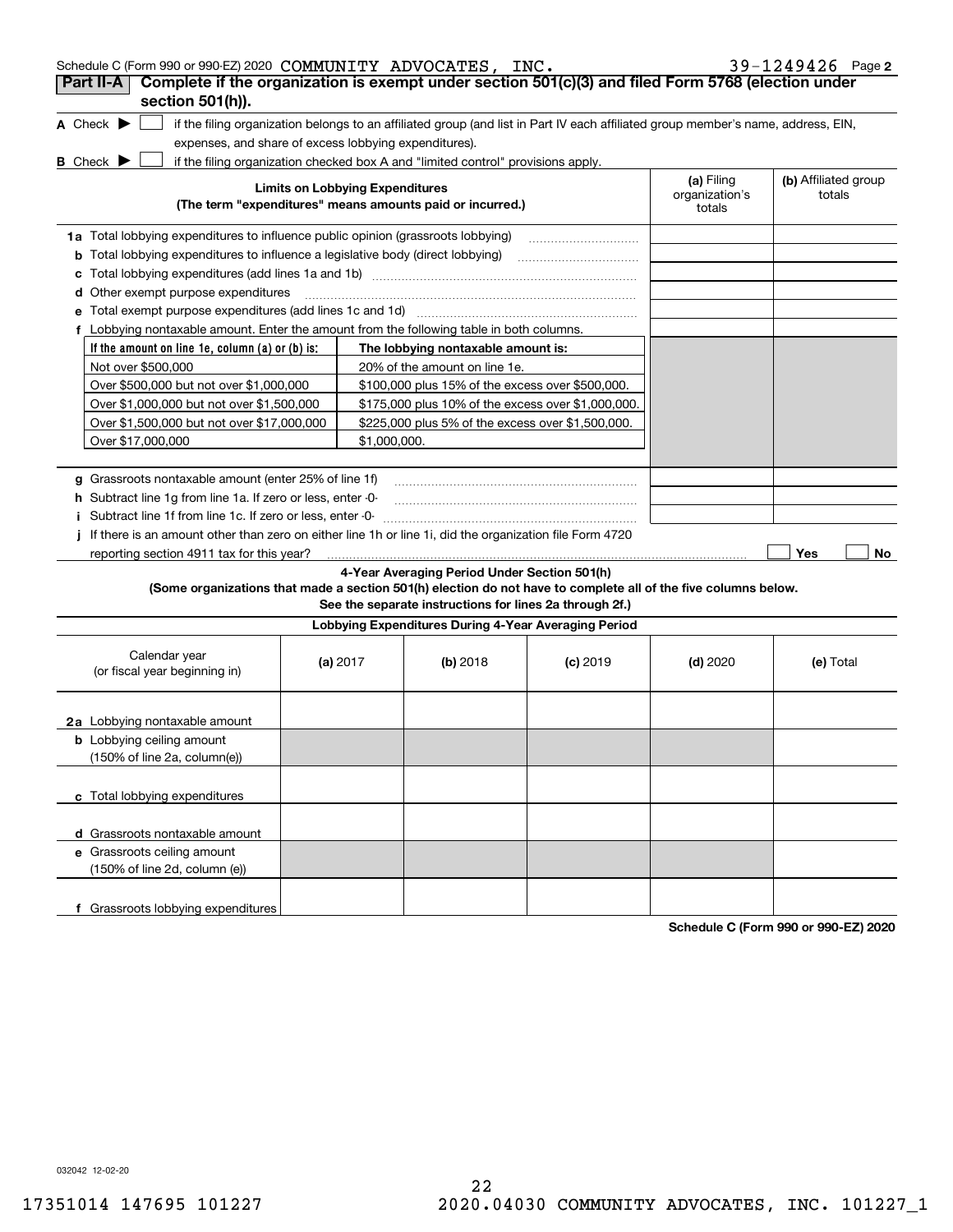#### **Part II-B Complete if the organization is exempt under section 501(c)(3) and has NOT filed Form 5768 (election under section 501(h)).**

|                            | For each "Yes" response on lines 1a through 1i below, provide in Part IV a detailed description                                                                                                                                      |     |                                      |        | (b)     |  |
|----------------------------|--------------------------------------------------------------------------------------------------------------------------------------------------------------------------------------------------------------------------------------|-----|--------------------------------------|--------|---------|--|
| of the lobbying activity.  |                                                                                                                                                                                                                                      | Yes | No                                   | Amount |         |  |
| 1.                         | During the year, did the filing organization attempt to influence foreign, national, state, or<br>local legislation, including any attempt to influence public opinion on a legislative matter<br>or referendum, through the use of: |     |                                      |        |         |  |
|                            |                                                                                                                                                                                                                                      |     | х                                    |        |         |  |
|                            | Paid staff or management (include compensation in expenses reported on lines 1c through 1i)?                                                                                                                                         | X   |                                      |        |         |  |
|                            |                                                                                                                                                                                                                                      |     | X                                    |        |         |  |
|                            |                                                                                                                                                                                                                                      |     | X                                    |        |         |  |
|                            | e Publications, or published or broadcast statements?                                                                                                                                                                                |     | X                                    |        |         |  |
|                            | f Grants to other organizations for lobbying purposes?                                                                                                                                                                               |     | X                                    |        |         |  |
|                            | g Direct contact with legislators, their staffs, government officials, or a legislative body?<br>.                                                                                                                                   | X   |                                      |        | 13,053. |  |
|                            | h Rallies, demonstrations, seminars, conventions, speeches, lectures, or any similar means?                                                                                                                                          |     | X                                    |        |         |  |
| <i>i</i> Other activities? |                                                                                                                                                                                                                                      |     | X                                    |        |         |  |
|                            |                                                                                                                                                                                                                                      |     |                                      |        | 13,053. |  |
|                            | 2a Did the activities in line 1 cause the organization to be not described in section 501(c)(3)?                                                                                                                                     |     | $\mathbf x$                          |        |         |  |
|                            |                                                                                                                                                                                                                                      |     |                                      |        |         |  |
|                            | c If "Yes," enter the amount of any tax incurred by organization managers under section 4912                                                                                                                                         |     |                                      |        |         |  |
|                            | d If the filing organization incurred a section 4912 tax, did it file Form 4720 for this year?                                                                                                                                       |     |                                      |        |         |  |
| Part III-A <br>501(c)(6).  | Complete if the organization is exempt under section 501(c)(4), section 501(c)(5), or section                                                                                                                                        |     |                                      |        |         |  |
|                            |                                                                                                                                                                                                                                      |     |                                      | Yes    | No      |  |
| 1                          |                                                                                                                                                                                                                                      |     | 1.                                   |        |         |  |
| 2                          |                                                                                                                                                                                                                                      |     | $\mathbf{2}$                         |        |         |  |
| з                          | Did the organization agree to carry over lobbying and political campaign activity expenditures from the prior year?                                                                                                                  |     | 3                                    |        |         |  |
|                            | Part III-B Complete if the organization is exempt under section $501(c)(4)$ , section $501(c)(5)$ , or section                                                                                                                       |     |                                      |        |         |  |
|                            | 501(c)(6) and if either (a) BOTH Part III-A, lines 1 and 2, are answered "No" OR (b) Part III-A, line 3, is                                                                                                                          |     |                                      |        |         |  |
|                            | answered "Yes."                                                                                                                                                                                                                      |     |                                      |        |         |  |
| 1                          |                                                                                                                                                                                                                                      |     | 1                                    |        |         |  |
| 2                          | Section 162(e) nondeductible lobbying and political expenditures (do not include amounts of political                                                                                                                                |     |                                      |        |         |  |
|                            | expenses for which the section 527(f) tax was paid).                                                                                                                                                                                 |     |                                      |        |         |  |
| а                          |                                                                                                                                                                                                                                      |     | 2a                                   |        |         |  |
|                            | <b>b</b> Carryover from last year manufactured and content to content the content of the content of the content of the content of the content of the content of the content of the content of the content of the content of the con  |     | 2 <sub>b</sub>                       |        |         |  |
|                            |                                                                                                                                                                                                                                      |     | 2c                                   |        |         |  |
| з                          | Aggregate amount reported in section 6033(e)(1)(A) notices of nondeductible section 162(e) dues                                                                                                                                      |     | 3                                    |        |         |  |
| 4                          | If notices were sent and the amount on line 2c exceeds the amount on line 3, what portion of the excess                                                                                                                              |     |                                      |        |         |  |
|                            | does the organization agree to carryover to the reasonable estimate of nondeductible lobbying and political                                                                                                                          |     |                                      |        |         |  |
| expenditure next year?     | Taxable amount of lobbying and political expenditures (See instructions)                                                                                                                                                             |     | 4                                    |        |         |  |
| 5<br> Part IV              | <b>Supplemental Information</b>                                                                                                                                                                                                      |     | 5                                    |        |         |  |
|                            | Provide the descriptions required for Part I-A, line 1; Part I-B, line 4; Part I-C, line 5; Part II-A (affiliated group list); Part II-A, lines 1 and 2 (See                                                                         |     |                                      |        |         |  |
|                            | instructions); and Part II-B, line 1. Also, complete this part for any additional information.                                                                                                                                       |     |                                      |        |         |  |
|                            | PART II-B, LINE 1, LOBBYING ACTIVITIES:                                                                                                                                                                                              |     |                                      |        |         |  |
|                            | COMMUNITY ADVOCATES, INC. HAS ADVOCACY AT THE CORE OF WHAT THE                                                                                                                                                                       |     |                                      |        |         |  |
| ORGANIZATION DOES.         | THE ORGANIZATION ADVOCATES THROUGH LOBBYING TO BE A                                                                                                                                                                                  |     |                                      |        |         |  |
|                            | VOICE FOR THE VOICELESS<br>IN SOCIETY,<br>TO PASS LAWS TO CHANGE SYSTEMS                                                                                                                                                             |     |                                      | THAT   |         |  |
|                            | MAKE LIFE MORE DIFFICULT FOR PEOPLE LIVING IN POVERTY, HELP PEOPLE                                                                                                                                                                   |     |                                      |        |         |  |
|                            | LIVING IN POVERTY TAKE CARE OF THEIR BASIC NEEDS SUCH AS SHELTER AND                                                                                                                                                                 |     |                                      |        |         |  |
|                            |                                                                                                                                                                                                                                      |     | Schedule C (Form 990 or 990-EZ) 2020 |        |         |  |
| 032043 12-02-20            | າາ                                                                                                                                                                                                                                   |     |                                      |        |         |  |

23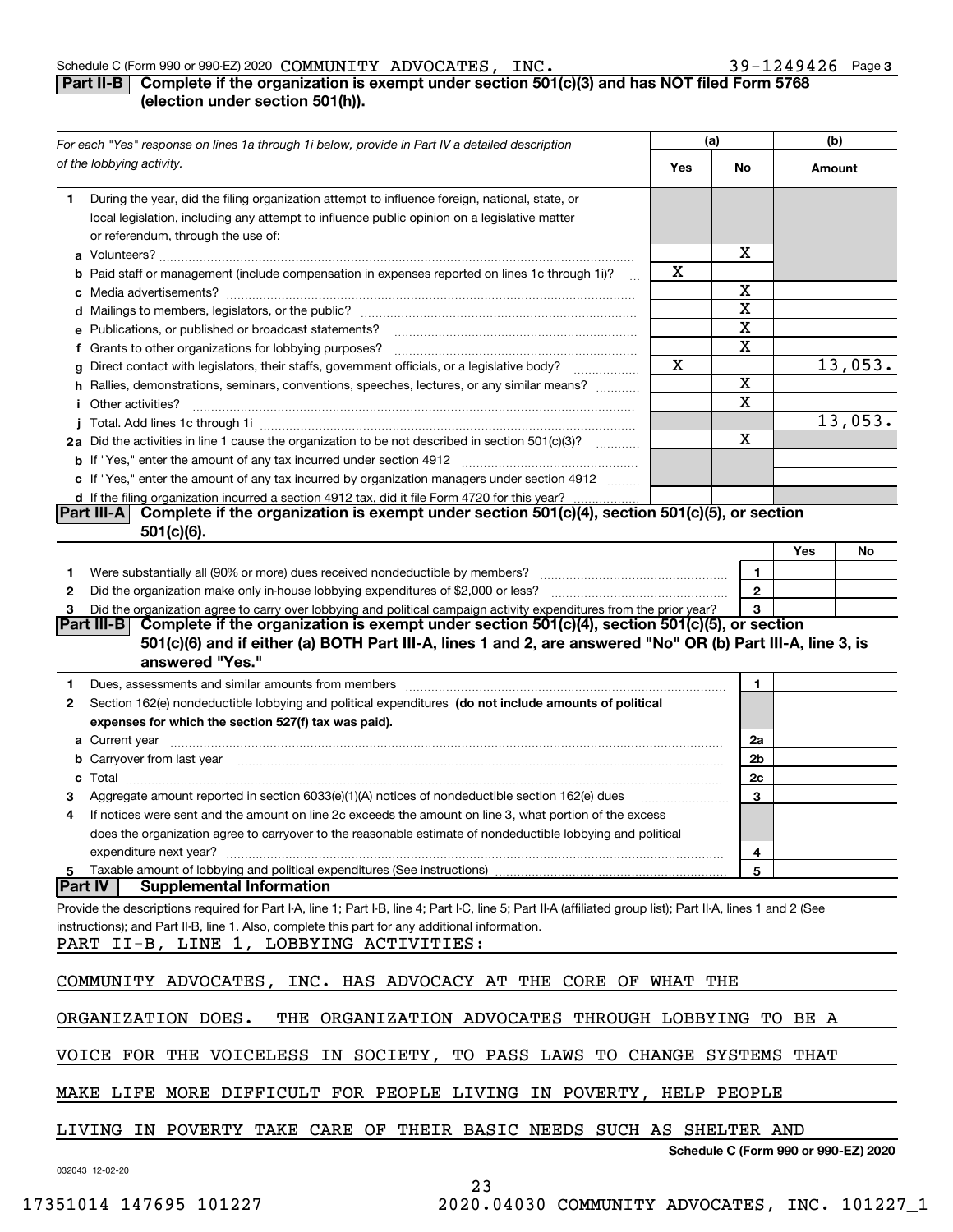| Schedule C (Form 990 or 990-EZ) 2020 COMMUNITY ADVOCATES, INC. |  | $39 - 1249426$ Page 4 |  |
|----------------------------------------------------------------|--|-----------------------|--|
| <b>Part IV Supplemental Information</b> (continued)            |  |                       |  |

SAFETY, TO STAND FOR, AND WORK TO ESTABLISH THE DIGNITY OF EVERY HUMAN

BEING.

**Schedule C (Form 990 or 990-EZ) 2020**

032044 12-02-20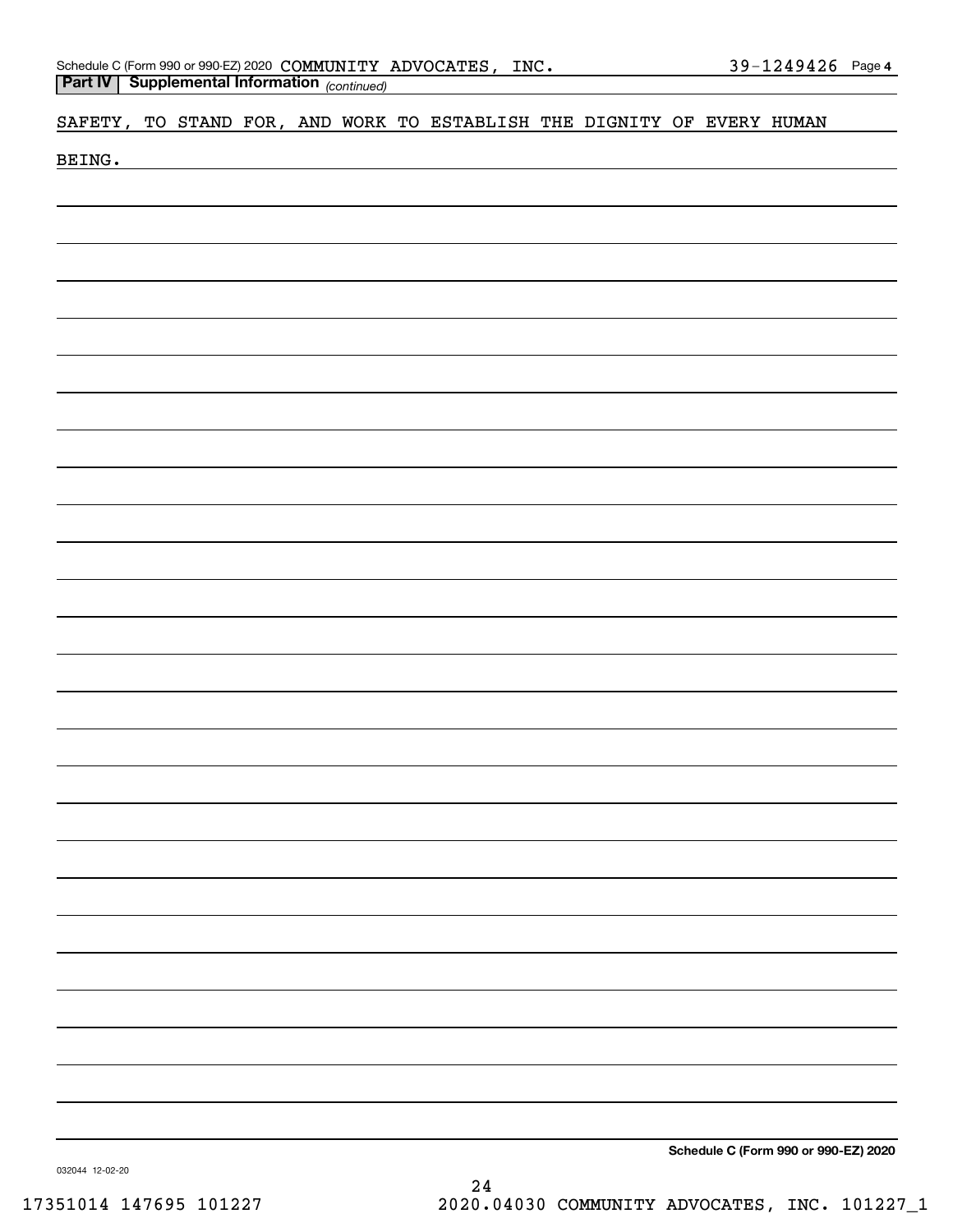|         |                                                                                                                                                         |                                                                                                        | <b>Supplemental Financial Statements</b>                                                                                                                                                                                                            |                          | OMB No. 1545-0047                                  |  |  |  |
|---------|---------------------------------------------------------------------------------------------------------------------------------------------------------|--------------------------------------------------------------------------------------------------------|-----------------------------------------------------------------------------------------------------------------------------------------------------------------------------------------------------------------------------------------------------|--------------------------|----------------------------------------------------|--|--|--|
|         | <b>SCHEDULE D</b><br>(Form 990)                                                                                                                         |                                                                                                        | Complete if the organization answered "Yes" on Form 990,                                                                                                                                                                                            |                          |                                                    |  |  |  |
|         |                                                                                                                                                         |                                                                                                        | Part IV, line 6, 7, 8, 9, 10, 11a, 11b, 11c, 11d, 11e, 11f, 12a, or 12b.                                                                                                                                                                            |                          | Open to Public                                     |  |  |  |
|         | Attach to Form 990.<br>Department of the Treasury<br>Go to www.irs.gov/Form990 for instructions and the latest information.<br>Internal Revenue Service |                                                                                                        |                                                                                                                                                                                                                                                     |                          |                                                    |  |  |  |
|         | Name of the organization                                                                                                                                |                                                                                                        |                                                                                                                                                                                                                                                     |                          | <b>Employer identification number</b>              |  |  |  |
|         |                                                                                                                                                         | COMMUNITY ADVOCATES, INC.                                                                              |                                                                                                                                                                                                                                                     |                          | 39-1249426                                         |  |  |  |
| Part I  |                                                                                                                                                         |                                                                                                        | Organizations Maintaining Donor Advised Funds or Other Similar Funds or Accounts. Complete if the                                                                                                                                                   |                          |                                                    |  |  |  |
|         |                                                                                                                                                         | organization answered "Yes" on Form 990, Part IV, line 6.                                              |                                                                                                                                                                                                                                                     |                          |                                                    |  |  |  |
|         |                                                                                                                                                         |                                                                                                        | (a) Donor advised funds                                                                                                                                                                                                                             |                          | (b) Funds and other accounts                       |  |  |  |
| 1       |                                                                                                                                                         |                                                                                                        |                                                                                                                                                                                                                                                     |                          |                                                    |  |  |  |
| 2       |                                                                                                                                                         | Aggregate value of contributions to (during year)                                                      |                                                                                                                                                                                                                                                     |                          |                                                    |  |  |  |
| 3<br>4  |                                                                                                                                                         |                                                                                                        |                                                                                                                                                                                                                                                     |                          |                                                    |  |  |  |
| 5       |                                                                                                                                                         |                                                                                                        | Did the organization inform all donors and donor advisors in writing that the assets held in donor advised funds                                                                                                                                    |                          |                                                    |  |  |  |
|         |                                                                                                                                                         |                                                                                                        |                                                                                                                                                                                                                                                     |                          | Yes<br>No                                          |  |  |  |
| 6       |                                                                                                                                                         |                                                                                                        | Did the organization inform all grantees, donors, and donor advisors in writing that grant funds can be used only                                                                                                                                   |                          |                                                    |  |  |  |
|         |                                                                                                                                                         |                                                                                                        | for charitable purposes and not for the benefit of the donor or donor advisor, or for any other purpose conferring                                                                                                                                  |                          |                                                    |  |  |  |
|         |                                                                                                                                                         |                                                                                                        |                                                                                                                                                                                                                                                     |                          | Yes<br>No                                          |  |  |  |
| Part II |                                                                                                                                                         |                                                                                                        | Conservation Easements. Complete if the organization answered "Yes" on Form 990, Part IV, line 7.                                                                                                                                                   |                          |                                                    |  |  |  |
| 1       |                                                                                                                                                         | Purpose(s) of conservation easements held by the organization (check all that apply).                  |                                                                                                                                                                                                                                                     |                          |                                                    |  |  |  |
|         |                                                                                                                                                         | Preservation of land for public use (for example, recreation or education)                             |                                                                                                                                                                                                                                                     |                          | Preservation of a historically important land area |  |  |  |
|         |                                                                                                                                                         | Protection of natural habitat                                                                          | Preservation of a certified historic structure                                                                                                                                                                                                      |                          |                                                    |  |  |  |
|         |                                                                                                                                                         | Preservation of open space                                                                             |                                                                                                                                                                                                                                                     |                          |                                                    |  |  |  |
| 2       |                                                                                                                                                         |                                                                                                        | Complete lines 2a through 2d if the organization held a qualified conservation contribution in the form of a conservation easement on the last                                                                                                      |                          |                                                    |  |  |  |
|         | day of the tax year.                                                                                                                                    |                                                                                                        |                                                                                                                                                                                                                                                     |                          | Held at the End of the Tax Year                    |  |  |  |
| a       |                                                                                                                                                         |                                                                                                        |                                                                                                                                                                                                                                                     | 2a                       |                                                    |  |  |  |
| b       |                                                                                                                                                         | Total acreage restricted by conservation easements                                                     |                                                                                                                                                                                                                                                     | 2 <sub>b</sub>           |                                                    |  |  |  |
| c       |                                                                                                                                                         |                                                                                                        |                                                                                                                                                                                                                                                     | 2c                       |                                                    |  |  |  |
| d       |                                                                                                                                                         |                                                                                                        | Number of conservation easements included in (c) acquired after 7/25/06, and not on a historic structure                                                                                                                                            |                          |                                                    |  |  |  |
| 3       |                                                                                                                                                         |                                                                                                        | Number of conservation easements modified, transferred, released, extinguished, or terminated by the organization during the tax                                                                                                                    | 2d                       |                                                    |  |  |  |
|         | $\mathsf{year}$                                                                                                                                         |                                                                                                        |                                                                                                                                                                                                                                                     |                          |                                                    |  |  |  |
| 4       |                                                                                                                                                         | Number of states where property subject to conservation easement is located $\blacktriangleright$      |                                                                                                                                                                                                                                                     |                          |                                                    |  |  |  |
| 5       |                                                                                                                                                         | Does the organization have a written policy regarding the periodic monitoring, inspection, handling of |                                                                                                                                                                                                                                                     |                          |                                                    |  |  |  |
|         |                                                                                                                                                         | violations, and enforcement of the conservation easements it holds?                                    |                                                                                                                                                                                                                                                     |                          | <b>No</b><br>Yes                                   |  |  |  |
| 6       |                                                                                                                                                         |                                                                                                        | Staff and volunteer hours devoted to monitoring, inspecting, handling of violations, and enforcing conservation easements during the year                                                                                                           |                          |                                                    |  |  |  |
|         |                                                                                                                                                         |                                                                                                        |                                                                                                                                                                                                                                                     |                          |                                                    |  |  |  |
| 7       |                                                                                                                                                         |                                                                                                        | Amount of expenses incurred in monitoring, inspecting, handling of violations, and enforcing conservation easements during the year                                                                                                                 |                          |                                                    |  |  |  |
|         | $\blacktriangleright$ \$                                                                                                                                |                                                                                                        |                                                                                                                                                                                                                                                     |                          |                                                    |  |  |  |
| 8       |                                                                                                                                                         |                                                                                                        | Does each conservation easement reported on line 2(d) above satisfy the requirements of section 170(h)(4)(B)(i)                                                                                                                                     |                          |                                                    |  |  |  |
|         |                                                                                                                                                         |                                                                                                        |                                                                                                                                                                                                                                                     |                          | Yes<br>No                                          |  |  |  |
| 9       |                                                                                                                                                         |                                                                                                        | In Part XIII, describe how the organization reports conservation easements in its revenue and expense statement and                                                                                                                                 |                          |                                                    |  |  |  |
|         |                                                                                                                                                         |                                                                                                        | balance sheet, and include, if applicable, the text of the footnote to the organization's financial statements that describes the                                                                                                                   |                          |                                                    |  |  |  |
|         |                                                                                                                                                         | organization's accounting for conservation easements.                                                  |                                                                                                                                                                                                                                                     |                          |                                                    |  |  |  |
|         | Part III                                                                                                                                                |                                                                                                        | Organizations Maintaining Collections of Art, Historical Treasures, or Other Similar Assets.                                                                                                                                                        |                          |                                                    |  |  |  |
|         |                                                                                                                                                         | Complete if the organization answered "Yes" on Form 990, Part IV, line 8.                              |                                                                                                                                                                                                                                                     |                          |                                                    |  |  |  |
|         |                                                                                                                                                         |                                                                                                        | 1a If the organization elected, as permitted under FASB ASC 958, not to report in its revenue statement and balance sheet works                                                                                                                     |                          |                                                    |  |  |  |
|         |                                                                                                                                                         |                                                                                                        | of art, historical treasures, or other similar assets held for public exhibition, education, or research in furtherance of public<br>service, provide in Part XIII the text of the footnote to its financial statements that describes these items. |                          |                                                    |  |  |  |
| b       |                                                                                                                                                         |                                                                                                        | If the organization elected, as permitted under FASB ASC 958, to report in its revenue statement and balance sheet works of                                                                                                                         |                          |                                                    |  |  |  |
|         |                                                                                                                                                         |                                                                                                        | art, historical treasures, or other similar assets held for public exhibition, education, or research in furtherance of public service,                                                                                                             |                          |                                                    |  |  |  |
|         |                                                                                                                                                         | provide the following amounts relating to these items:                                                 |                                                                                                                                                                                                                                                     |                          |                                                    |  |  |  |
|         |                                                                                                                                                         |                                                                                                        |                                                                                                                                                                                                                                                     | \$                       |                                                    |  |  |  |
|         |                                                                                                                                                         | (ii) Assets included in Form 990, Part X                                                               |                                                                                                                                                                                                                                                     |                          |                                                    |  |  |  |
| 2       |                                                                                                                                                         |                                                                                                        | If the organization received or held works of art, historical treasures, or other similar assets for financial gain, provide                                                                                                                        |                          |                                                    |  |  |  |
|         |                                                                                                                                                         | the following amounts required to be reported under FASB ASC 958 relating to these items:              |                                                                                                                                                                                                                                                     |                          |                                                    |  |  |  |
| а       |                                                                                                                                                         |                                                                                                        |                                                                                                                                                                                                                                                     | - \$                     |                                                    |  |  |  |
|         |                                                                                                                                                         |                                                                                                        |                                                                                                                                                                                                                                                     | $\blacktriangleright$ \$ |                                                    |  |  |  |

| LHA For Paperwork Reduction Act Notice, see the Instructions for Form 990 |
|---------------------------------------------------------------------------|
| 032051 12-01-20                                                           |

17351014 147695 101227 2020.04030 COMMUNITY ADVOCATES, INC. 101227\_1

| 25             |  |
|----------------|--|
| 0.04030 COMMIN |  |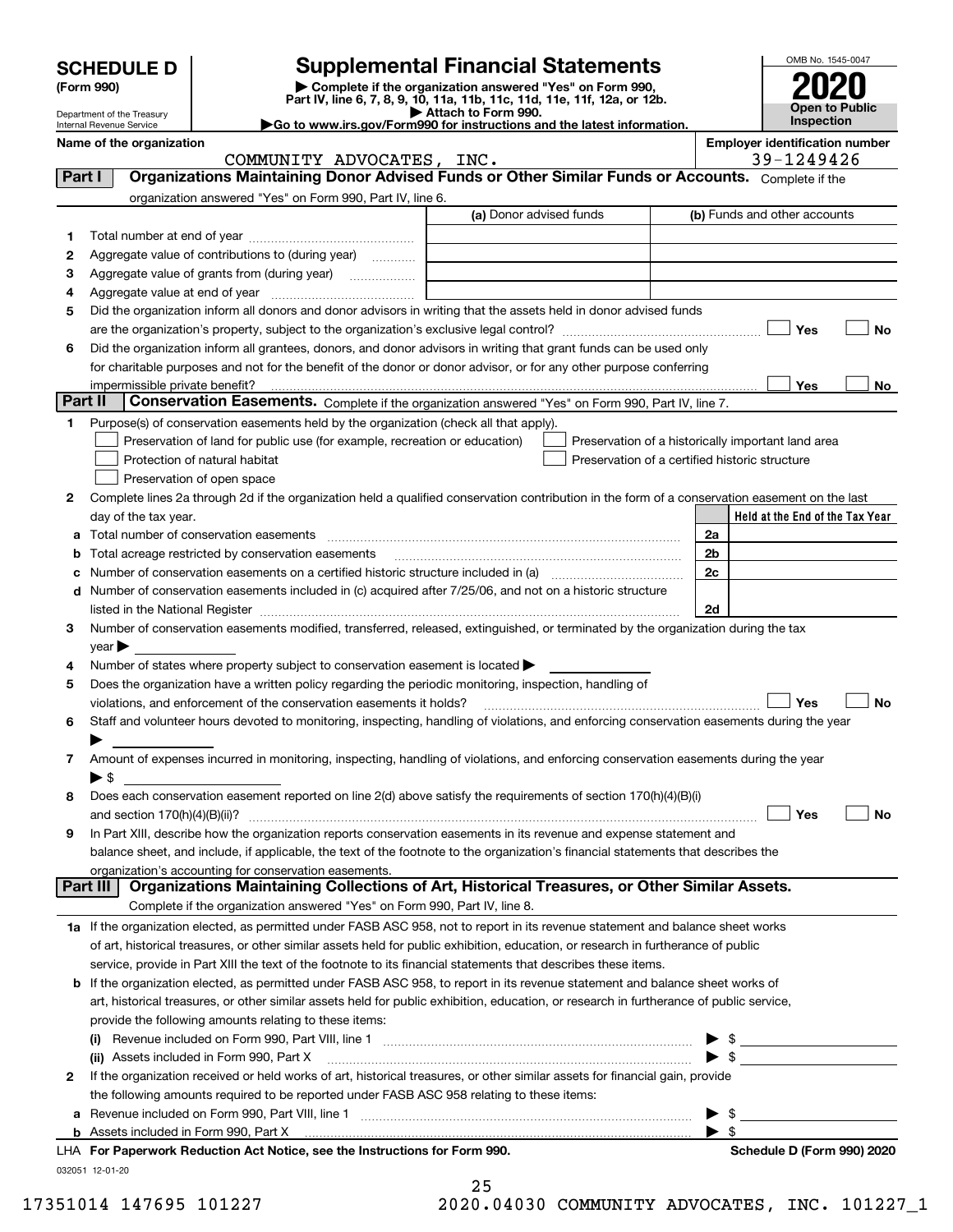|               | Schedule D (Form 990) 2020                                                                                                                                                                                                                           | COMMUNITY ADVOCATES, INC. |                |                          |          |                           |          | 39-1249426 Page 2          |                       |                       |  |  |
|---------------|------------------------------------------------------------------------------------------------------------------------------------------------------------------------------------------------------------------------------------------------------|---------------------------|----------------|--------------------------|----------|---------------------------|----------|----------------------------|-----------------------|-----------------------|--|--|
|               | Part III<br>Organizations Maintaining Collections of Art, Historical Treasures, or Other Similar Assets (continued)                                                                                                                                  |                           |                |                          |          |                           |          |                            |                       |                       |  |  |
| з             | Using the organization's acquisition, accession, and other records, check any of the following that make significant use of its                                                                                                                      |                           |                |                          |          |                           |          |                            |                       |                       |  |  |
|               | collection items (check all that apply):                                                                                                                                                                                                             |                           |                |                          |          |                           |          |                            |                       |                       |  |  |
| a             | Public exhibition                                                                                                                                                                                                                                    |                           |                | Loan or exchange program |          |                           |          |                            |                       |                       |  |  |
| b             | Other the contract of the contract of the contract of the contract of the contract of the contract of the contract of the contract of the contract of the contract of the contract of the contract of the contract of the cont<br>Scholarly research |                           |                |                          |          |                           |          |                            |                       |                       |  |  |
| с             | Preservation for future generations                                                                                                                                                                                                                  |                           |                |                          |          |                           |          |                            |                       |                       |  |  |
| 4             | Provide a description of the organization's collections and explain how they further the organization's exempt purpose in Part XIII.                                                                                                                 |                           |                |                          |          |                           |          |                            |                       |                       |  |  |
| 5             | During the year, did the organization solicit or receive donations of art, historical treasures, or other similar assets                                                                                                                             |                           |                |                          |          |                           |          |                            |                       |                       |  |  |
|               | to be sold to raise funds rather than to be maintained as part of the organization's collection?                                                                                                                                                     |                           |                |                          |          |                           |          | Yes                        |                       | No                    |  |  |
|               | <b>Part IV</b><br>Escrow and Custodial Arrangements. Complete if the organization answered "Yes" on Form 990, Part IV, line 9, or<br>reported an amount on Form 990, Part X, line 21.                                                                |                           |                |                          |          |                           |          |                            |                       |                       |  |  |
|               | 1a Is the organization an agent, trustee, custodian or other intermediary for contributions or other assets not included                                                                                                                             |                           |                |                          |          |                           |          |                            |                       |                       |  |  |
|               | on Form 990, Part X? <b>William Constitution Constitution</b> Construction Construction Construction Constitution Cons                                                                                                                               |                           |                |                          |          |                           |          | Yes                        |                       | $\boxed{\text{X}}$ No |  |  |
|               | <b>b</b> If "Yes," explain the arrangement in Part XIII and complete the following table:                                                                                                                                                            |                           |                |                          |          |                           |          |                            |                       |                       |  |  |
|               |                                                                                                                                                                                                                                                      |                           |                |                          |          |                           |          | Amount                     |                       |                       |  |  |
|               | c Beginning balance measurements and the contract of Beginning balance measurements and the contract of the contract of the contract of the contract of the contract of the contract of the contract of the contract of the co                       |                           |                |                          |          | 1c                        |          |                            |                       |                       |  |  |
|               | d Additions during the year measurements are all an according to the year.                                                                                                                                                                           |                           |                |                          |          | 1d                        |          |                            |                       |                       |  |  |
|               | e Distributions during the year manufactured and an according to the year manufactured and the year manufactur                                                                                                                                       |                           |                |                          |          | 1e                        |          |                            |                       |                       |  |  |
| f.            | Ending balance manufacture contract contract contract contract contract contract contract contract contract contract contract contract contract contract contract contract contract contract contract contract contract contra                       |                           |                |                          |          | 1f                        |          |                            |                       |                       |  |  |
|               | 2a Did the organization include an amount on Form 990, Part X, line 21, for escrow or custodial account liability?                                                                                                                                   |                           |                |                          |          |                           |          | $\boxed{\text{X}}$ Yes     |                       | No                    |  |  |
|               | <b>b</b> If "Yes," explain the arrangement in Part XIII. Check here if the explanation has been provided on Part XIII                                                                                                                                |                           |                |                          |          |                           |          |                            | $\overline{\text{X}}$ |                       |  |  |
| <b>Part V</b> | Endowment Funds. Complete if the organization answered "Yes" on Form 990, Part IV, line 10.                                                                                                                                                          |                           |                |                          |          |                           |          |                            |                       |                       |  |  |
|               |                                                                                                                                                                                                                                                      | (a) Current year          | (b) Prior year | (c) Two years back       |          | (d) Three years back      |          | (e) Four years back        |                       |                       |  |  |
|               | 1a Beginning of year balance                                                                                                                                                                                                                         | 1,260,589.                | 610,067.       |                          | 880,602. |                           | 866,412. |                            | 911,201.              |                       |  |  |
| b             |                                                                                                                                                                                                                                                      | 1,995,110.                | 1,556,911.     |                          | 889,520. |                           | 946,189. |                            | 822, 412.             |                       |  |  |
|               | Net investment earnings, gains, and losses                                                                                                                                                                                                           |                           |                |                          |          |                           |          |                            |                       |                       |  |  |
|               |                                                                                                                                                                                                                                                      |                           |                |                          |          |                           |          |                            |                       |                       |  |  |
|               | e Other expenditures for facilities                                                                                                                                                                                                                  | 1,096,531.                | 906, 389.      | 1,160,055.               |          |                           | 931,999. |                            | 867,201.              |                       |  |  |
|               | and programs                                                                                                                                                                                                                                         |                           |                |                          |          |                           |          |                            |                       |                       |  |  |
|               | f Administrative expenses<br>End of year balance                                                                                                                                                                                                     | 2, 159, 168.              | 1, 260, 589.   |                          | 610,067. |                           | 880,602. |                            | 866,412.              |                       |  |  |
| g<br>2        | Provide the estimated percentage of the current year end balance (line 1g, column (a)) held as:                                                                                                                                                      |                           |                |                          |          |                           |          |                            |                       |                       |  |  |
| а             | Board designated or quasi-endowment                                                                                                                                                                                                                  | .0000                     | %              |                          |          |                           |          |                            |                       |                       |  |  |
|               | <b>b</b> Permanent endowment $\blacktriangleright$ . 0000                                                                                                                                                                                            | $\%$                      |                |                          |          |                           |          |                            |                       |                       |  |  |
|               | 100<br><b>c</b> Term endowment $\blacktriangleright$                                                                                                                                                                                                 | %                         |                |                          |          |                           |          |                            |                       |                       |  |  |
|               | The percentages on lines 2a, 2b, and 2c should equal 100%.                                                                                                                                                                                           |                           |                |                          |          |                           |          |                            |                       |                       |  |  |
|               | 3a Are there endowment funds not in the possession of the organization that are held and administered for the organization                                                                                                                           |                           |                |                          |          |                           |          |                            |                       |                       |  |  |
|               | by:                                                                                                                                                                                                                                                  |                           |                |                          |          |                           |          |                            | Yes                   | No                    |  |  |
|               | (i)                                                                                                                                                                                                                                                  |                           |                |                          |          |                           |          | 3a(i)                      |                       | х                     |  |  |
|               |                                                                                                                                                                                                                                                      |                           |                |                          |          |                           |          | 3a(ii)                     |                       | Χ                     |  |  |
|               |                                                                                                                                                                                                                                                      |                           |                |                          |          |                           |          | 3b                         |                       |                       |  |  |
| 4             | Describe in Part XIII the intended uses of the organization's endowment funds.                                                                                                                                                                       |                           |                |                          |          |                           |          |                            |                       |                       |  |  |
|               | Land, Buildings, and Equipment.<br><b>Part VI</b>                                                                                                                                                                                                    |                           |                |                          |          |                           |          |                            |                       |                       |  |  |
|               | Complete if the organization answered "Yes" on Form 990, Part IV, line 11a. See Form 990, Part X, line 10.                                                                                                                                           |                           |                |                          |          |                           |          |                            |                       |                       |  |  |
|               | Description of property                                                                                                                                                                                                                              | (a) Cost or other         |                | (b) Cost or other        |          | (c) Accumulated           |          | (d) Book value             |                       |                       |  |  |
|               |                                                                                                                                                                                                                                                      | basis (investment)        | basis (other)  |                          |          | depreciation              |          |                            |                       |                       |  |  |
|               |                                                                                                                                                                                                                                                      |                           |                | 564,043.                 |          |                           |          |                            | 564,043.              |                       |  |  |
| b             |                                                                                                                                                                                                                                                      |                           |                | 8,565,905.               |          | $\overline{3,030}$ , 919. |          | $\overline{5,534,986}$ .   |                       |                       |  |  |
|               |                                                                                                                                                                                                                                                      |                           |                |                          |          |                           |          |                            |                       |                       |  |  |
|               |                                                                                                                                                                                                                                                      |                           |                | 1,015,588.               |          | 937,024.                  |          |                            | 78,564.               |                       |  |  |
|               |                                                                                                                                                                                                                                                      |                           |                |                          |          |                           |          |                            |                       |                       |  |  |
|               | Total. Add lines 1a through 1e. (Column (d) must equal Form 990. Part X. column (B). line 10c.)                                                                                                                                                      |                           |                |                          |          |                           |          | 6, 177, 593.               |                       |                       |  |  |
|               |                                                                                                                                                                                                                                                      |                           |                |                          |          |                           |          | Schedule D (Form 990) 2020 |                       |                       |  |  |

032052 12-01-20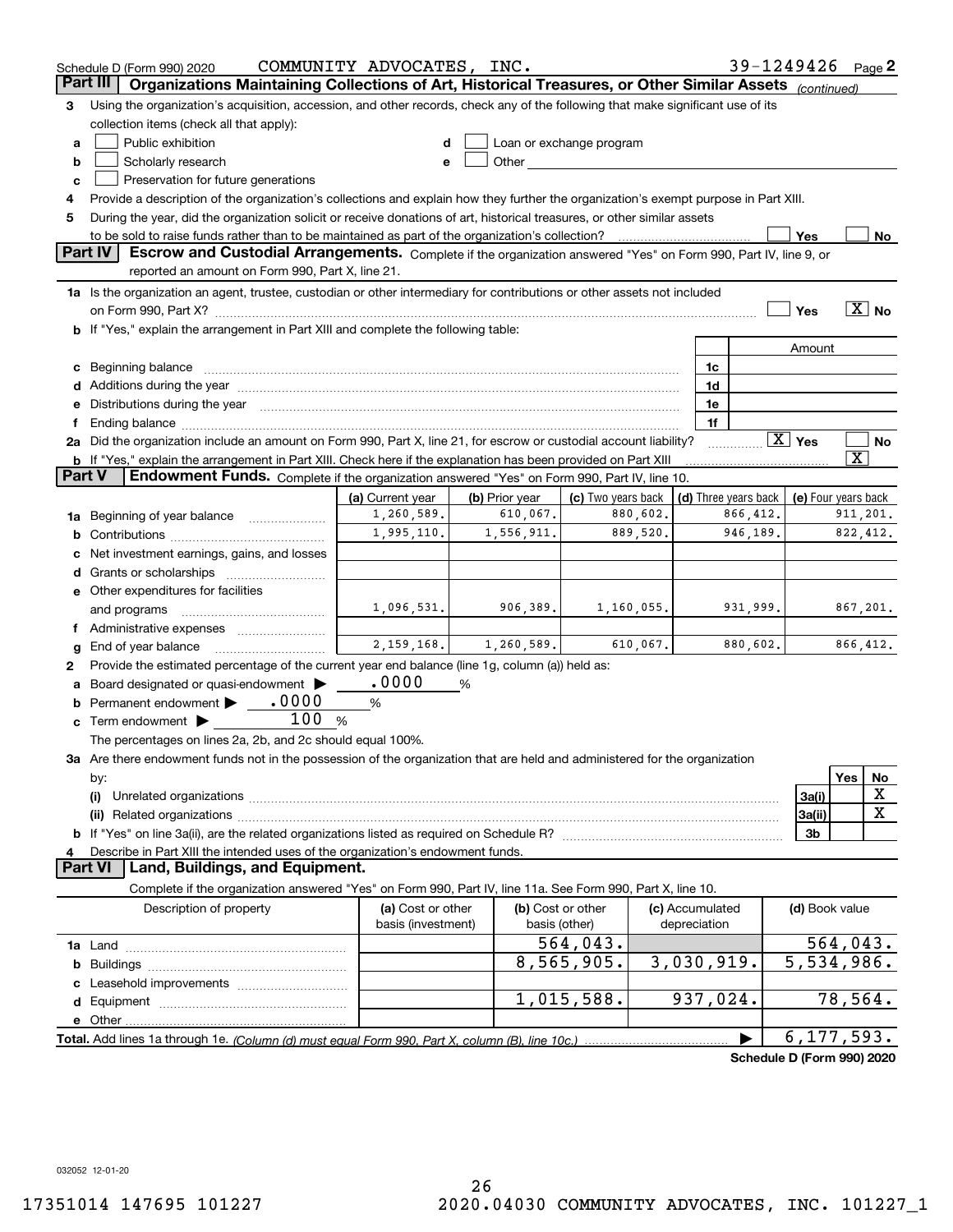|                            | <b>Dart VII</b> Investments - Other Securities |                      |      |            |      |
|----------------------------|------------------------------------------------|----------------------|------|------------|------|
| Schedule D (Form 990) 2020 |                                                | COMMUNITY ADVOCATES, | INC. | 39-1249426 | Page |

| Complete if the organization answered "Yes" on Form 990, Part IV, line 11b. See Form 990, Part X, line 12.<br>(a) Description of security or category (including name of security) | (b) Book value  | (c) Method of valuation: Cost or end-of-year market value |                |
|------------------------------------------------------------------------------------------------------------------------------------------------------------------------------------|-----------------|-----------------------------------------------------------|----------------|
|                                                                                                                                                                                    |                 |                                                           |                |
|                                                                                                                                                                                    |                 |                                                           |                |
| $(3)$ Other                                                                                                                                                                        |                 |                                                           |                |
|                                                                                                                                                                                    |                 |                                                           |                |
| (A)                                                                                                                                                                                |                 |                                                           |                |
| (B)                                                                                                                                                                                |                 |                                                           |                |
| (C)                                                                                                                                                                                |                 |                                                           |                |
| (D)                                                                                                                                                                                |                 |                                                           |                |
| (E)                                                                                                                                                                                |                 |                                                           |                |
| (F)                                                                                                                                                                                |                 |                                                           |                |
| (G)                                                                                                                                                                                |                 |                                                           |                |
| (H)                                                                                                                                                                                |                 |                                                           |                |
| Total. (Col. (b) must equal Form 990, Part X, col. (B) line 12.) $\blacktriangleright$                                                                                             |                 |                                                           |                |
| Part VIII Investments - Program Related.                                                                                                                                           |                 |                                                           |                |
| Complete if the organization answered "Yes" on Form 990, Part IV, line 11c. See Form 990, Part X, line 13.                                                                         |                 |                                                           |                |
| (a) Description of investment                                                                                                                                                      | (b) Book value  | (c) Method of valuation: Cost or end-of-year market value |                |
| (1)                                                                                                                                                                                |                 |                                                           |                |
| (2)                                                                                                                                                                                |                 |                                                           |                |
| (3)                                                                                                                                                                                |                 |                                                           |                |
| (4)                                                                                                                                                                                |                 |                                                           |                |
| (5)                                                                                                                                                                                |                 |                                                           |                |
| (6)                                                                                                                                                                                |                 |                                                           |                |
| (7)                                                                                                                                                                                |                 |                                                           |                |
| (8)                                                                                                                                                                                |                 |                                                           |                |
| (9)                                                                                                                                                                                |                 |                                                           |                |
| <b>Total.</b> (Col. (b) must equal Form 990, Part X, col. (B) line $13.$                                                                                                           |                 |                                                           |                |
| <b>Other Assets.</b><br>Part IX                                                                                                                                                    |                 |                                                           |                |
|                                                                                                                                                                                    |                 |                                                           |                |
| Complete if the organization answered "Yes" on Form 990, Part IV, line 11d. See Form 990, Part X, line 15.                                                                         | (a) Description |                                                           | (b) Book value |
|                                                                                                                                                                                    |                 |                                                           |                |
| (1)                                                                                                                                                                                |                 |                                                           |                |
| (2)                                                                                                                                                                                |                 |                                                           |                |
| (3)                                                                                                                                                                                |                 |                                                           |                |
| (4)                                                                                                                                                                                |                 |                                                           |                |
| (5)                                                                                                                                                                                |                 |                                                           |                |
| (6)                                                                                                                                                                                |                 |                                                           |                |
| (7)                                                                                                                                                                                |                 |                                                           |                |
|                                                                                                                                                                                    |                 |                                                           |                |
| (8)                                                                                                                                                                                |                 |                                                           |                |
| (9)                                                                                                                                                                                |                 |                                                           |                |
|                                                                                                                                                                                    |                 |                                                           |                |
| <b>Other Liabilities.</b>                                                                                                                                                          |                 |                                                           |                |
|                                                                                                                                                                                    |                 |                                                           |                |
| Complete if the organization answered "Yes" on Form 990, Part IV, line 11e or 11f. See Form 990, Part X, line 25.<br>(a) Description of liability                                  |                 |                                                           |                |
|                                                                                                                                                                                    |                 |                                                           | (b) Book value |
| Federal income taxes<br>(1)                                                                                                                                                        |                 |                                                           |                |
| (2)                                                                                                                                                                                |                 |                                                           |                |
| (3)                                                                                                                                                                                |                 |                                                           |                |
| (4)                                                                                                                                                                                |                 |                                                           |                |
| (5)                                                                                                                                                                                |                 |                                                           |                |
| (6)                                                                                                                                                                                |                 |                                                           |                |
| (7)                                                                                                                                                                                |                 |                                                           |                |
| (8)                                                                                                                                                                                |                 |                                                           |                |
| Part X<br>1.<br>(9)                                                                                                                                                                |                 |                                                           |                |

Liability for uncertain tax positions. In Part XIII, provide the text of the footnote to the organization's financial statements that reports the organization's liability for uncertain tax positions under FASB ASC 740. Check here if the text of the footnote has been provided in Part XIII.

**Schedule D (Form 990) 2020**

 $\boxed{\text{X}}$ 

032053 12-01-20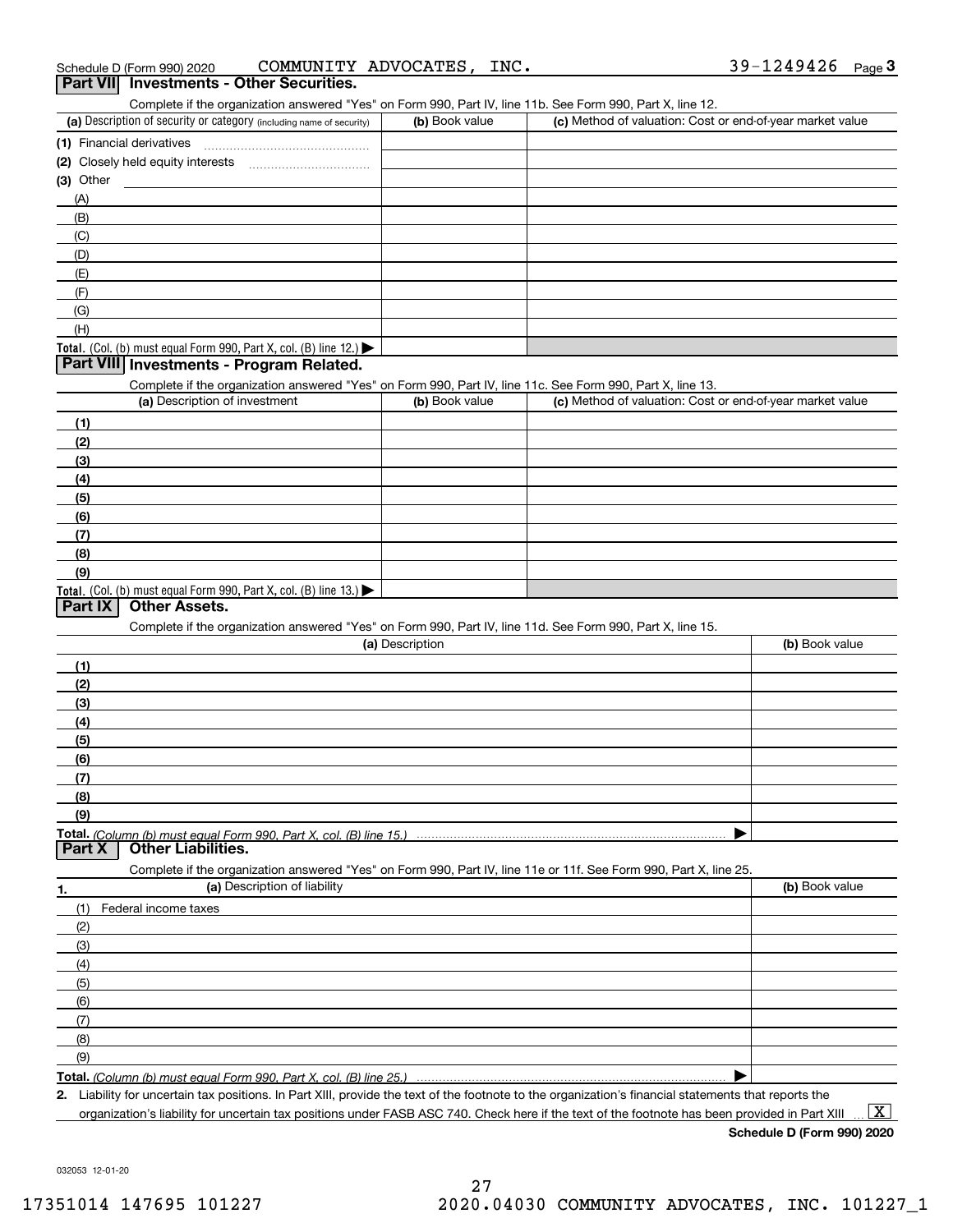|    | COMMUNITY ADVOCATES, INC.<br>Schedule D (Form 990) 2020                                                                                                                                                                             |                | 39-1249426<br>Page 4 |
|----|-------------------------------------------------------------------------------------------------------------------------------------------------------------------------------------------------------------------------------------|----------------|----------------------|
|    | Reconciliation of Revenue per Audited Financial Statements With Revenue per Return.<br>Part XI                                                                                                                                      |                |                      |
|    | Complete if the organization answered "Yes" on Form 990, Part IV, line 12a.                                                                                                                                                         |                |                      |
| 1  | Total revenue, gains, and other support per audited financial statements                                                                                                                                                            |                | $\mathbf{1}$         |
| 2  | Amounts included on line 1 but not on Form 990, Part VIII, line 12:                                                                                                                                                                 |                |                      |
| a  | Net unrealized gains (losses) on investments [11] matter contracts and the unrealized gains (losses) on investments                                                                                                                 | 2a             |                      |
|    |                                                                                                                                                                                                                                     | 2 <sub>b</sub> |                      |
|    |                                                                                                                                                                                                                                     | 2с             |                      |
| d  |                                                                                                                                                                                                                                     | 2d             |                      |
| е  | Add lines 2a through 2d <b>must be a constructed as the constant of the constant of the constant of the construction</b>                                                                                                            |                | <b>2e</b>            |
| 3  |                                                                                                                                                                                                                                     |                | 3                    |
| 4  | Amounts included on Form 990, Part VIII, line 12, but not on line 1:                                                                                                                                                                |                |                      |
|    |                                                                                                                                                                                                                                     | 4a l           |                      |
| b  |                                                                                                                                                                                                                                     | 4 <sub>b</sub> |                      |
| c. | Add lines 4a and 4b                                                                                                                                                                                                                 |                | 4с                   |
| 5  |                                                                                                                                                                                                                                     |                | 5                    |
|    | Part XII   Reconciliation of Expenses per Audited Financial Statements With Expenses per Return.                                                                                                                                    |                |                      |
|    | Complete if the organization answered "Yes" on Form 990, Part IV, line 12a.                                                                                                                                                         |                |                      |
| 1  | Total expenses and losses per audited financial statements [11] [12] contraction control in the statements [13] [13] and the statements [13] [13] and the statements [13] [13] and the statements [13] [13] and the statements      |                | $\mathbf{1}$         |
| 2  | Amounts included on line 1 but not on Form 990, Part IX, line 25:                                                                                                                                                                   |                |                      |
| а  |                                                                                                                                                                                                                                     | 2a l           |                      |
| b  |                                                                                                                                                                                                                                     | 2b             |                      |
|    |                                                                                                                                                                                                                                     | 2c             |                      |
|    | Other (Describe in Part XIII.) (2000) (2000) (2000) (2000) (2000) (2000) (2000) (2000) (2000) (2000) (2000) (2000) (2000) (2000) (2000) (2000) (2000) (2000) (2000) (2000) (2000) (2000) (2000) (2000) (2000) (2000) (2000) (2      | 2d             |                      |
| е  | Add lines 2a through 2d <b>contained a contained a contained a contained a</b> contained a contained a contained a contained a contained a contained a contained a contained a contained a contained a contained a contained a cont |                | 2e                   |
| з  |                                                                                                                                                                                                                                     |                | 3                    |
| 4  | Amounts included on Form 990, Part IX, line 25, but not on line 1:                                                                                                                                                                  |                |                      |
| а  |                                                                                                                                                                                                                                     | 4a l           |                      |
| b  |                                                                                                                                                                                                                                     | 4 <sub>b</sub> |                      |
|    | Add lines 4a and 4b                                                                                                                                                                                                                 |                | 4c                   |
| 5  |                                                                                                                                                                                                                                     |                | 5                    |
|    | Part XIII Supplemental Information.                                                                                                                                                                                                 |                |                      |

Provide the descriptions required for Part II, lines 3, 5, and 9; Part III, lines 1a and 4; Part IV, lines 1b and 2b; Part V, line 4; Part X, line 2; Part XI, lines 2d and 4b; and Part XII, lines 2d and 4b. Also complete this part to provide any additional information.

#### PART IV, LINE 2B:

| THE ORGANIZATION HAS A FIDUCIARY RESPONSIBILITY FOR CLIENT'S PERSONAL      |
|----------------------------------------------------------------------------|
| FUNDS. ALTHOUGH THE BANK ACCOUNT IS IN THE NAME OF THE ORGANIZATION, THE   |
| CASH IS THE PROPERTY OF THE CLIENTS. ACCORDINGLY, THE BALANCE AT DECEMBER  |
| 31, 2020 AND 2019 OF \$161, 257 AND \$104, 309, RESPECTIVELY, HAS BEEN     |
| RECORDED IN THE ACCOMPANYING CONSOLIDATED STATEMENTS OF FINANCIAL POSITION |
| AS AN ASSET AND A RELATED LIABILITY HAS BEEN RECORDED AS CLIENT TRUST      |
| PAYABLE.                                                                   |
|                                                                            |
| PART V, LINE 4:                                                            |
|                                                                            |

THE ORGANIZATION'S ENDOWMENT FUNDS ARE TO BE USED FOR VARIOUS HOUSING,

032054 12-01-20 **Schedule D (Form 990) 2020** FELLOWSHIP AND SHELTER PROGRAMS, AS WELL AS, OUR OUTREACH NURSING PROGRAM 28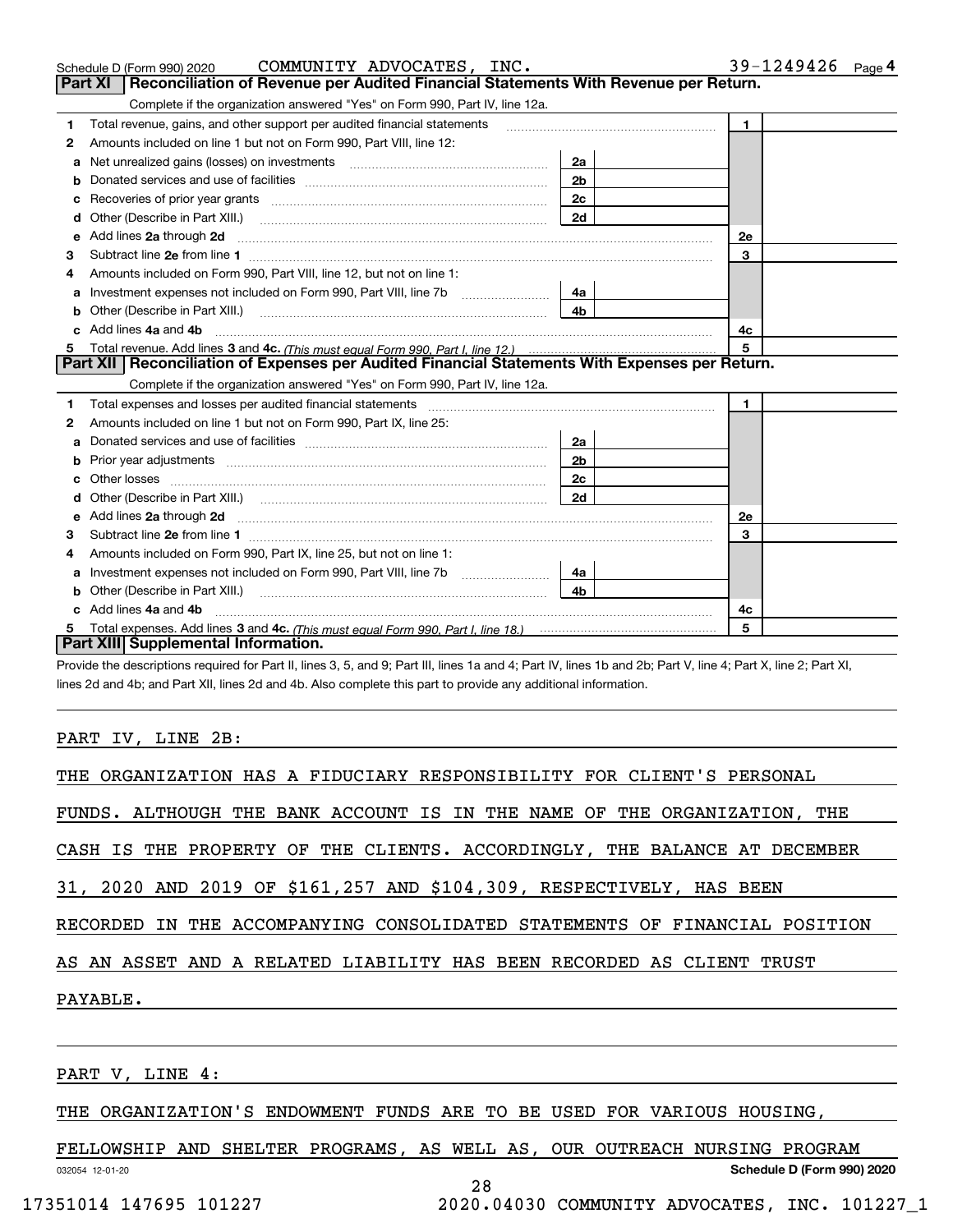AND A UNITED WAY PLEDGE.

PART X, LINE 2:

IN ORDER TO ACCOUNT FOR ANY UNCERTAIN TAX POSITIONS, THE ORGANIZATION

DETERMINES WHETHER IT IS MORE LIKELY THAN NOT THAT A TAX POSITION WILL BE

SUSTAINED UPON EXAMINATION ON THE TECHNICAL MERITS OF THE POSITION,

ASSUMING THE TAXING AUTHORITY HAS FULL KNOWLEDGE OF ALL INFORMATION. IF

THE TAX POSITION DOES NOT MEET THE MORE-LIKELY-THAN-NOT RECOGNITION

THRESHOLD, THE BENEFIT OF THAT POSITION IS NOT RECOGNIZED IN THE

CONSOLIDATED FINANCIAL STATEMENTS. THE ORGANIZATION RECORDED NO ASSETS OR

LIABILITIES RELATED TO UNCERTAIN TAX POSITIONS.

**Schedule D (Form 990) 2020**

032055 12-01-20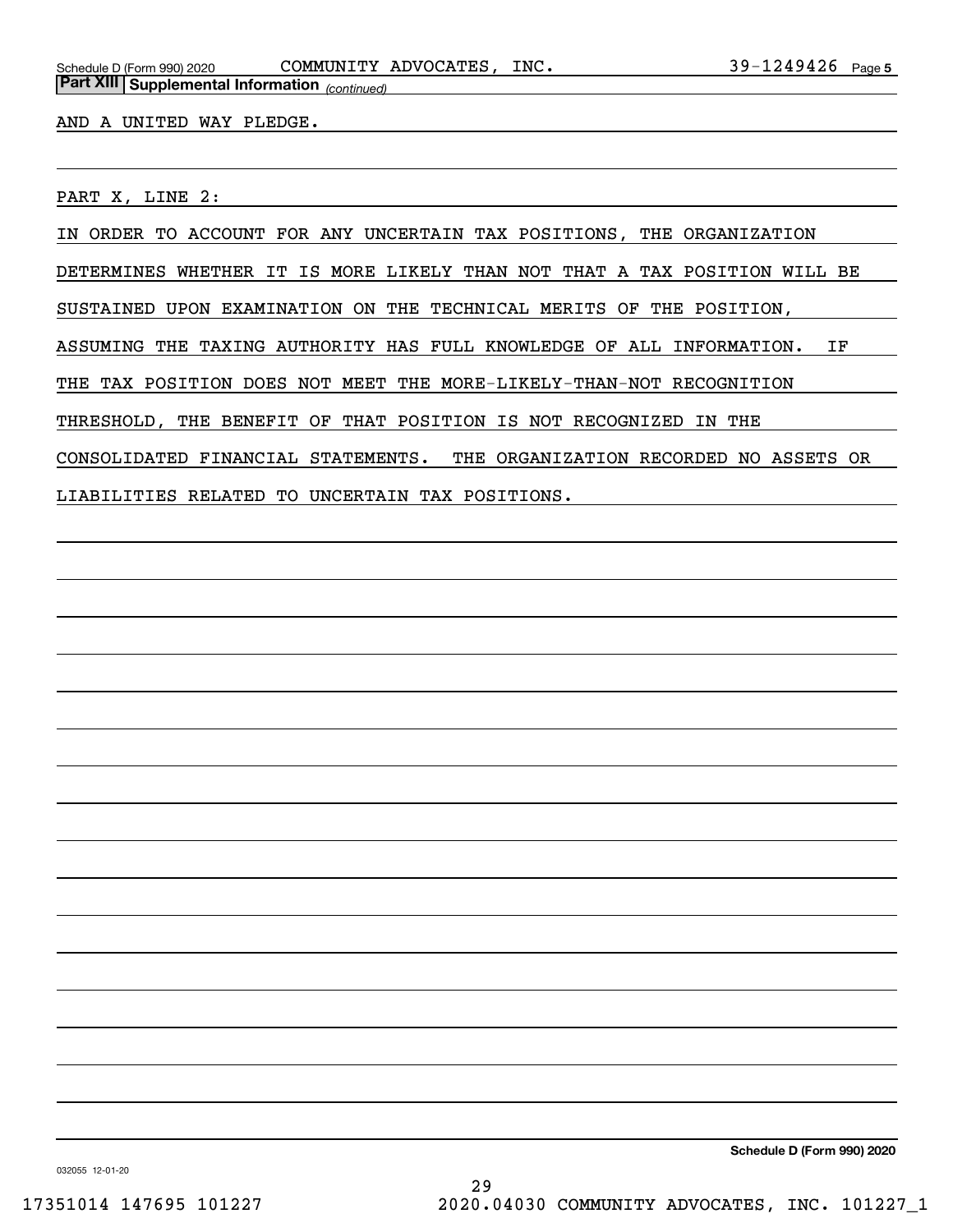| <b>SCHEDULE I</b><br>(Form 990)                                                                                                                                                |                                                                                                                                       | <b>Grants and Other Assistance to Organizations,</b> |                             |                                                       |                                               |                                          |                                       | OMB No. 1545-0047     |  |
|--------------------------------------------------------------------------------------------------------------------------------------------------------------------------------|---------------------------------------------------------------------------------------------------------------------------------------|------------------------------------------------------|-----------------------------|-------------------------------------------------------|-----------------------------------------------|------------------------------------------|---------------------------------------|-----------------------|--|
|                                                                                                                                                                                | Governments, and Individuals in the United States<br>Complete if the organization answered "Yes" on Form 990, Part IV, line 21 or 22. |                                                      |                             |                                                       |                                               |                                          |                                       |                       |  |
| Department of the Treasury                                                                                                                                                     |                                                                                                                                       |                                                      | Attach to Form 990.         |                                                       |                                               |                                          |                                       | <b>Open to Public</b> |  |
| Internal Revenue Service                                                                                                                                                       |                                                                                                                                       |                                                      |                             | Go to www.irs.gov/Form990 for the latest information. |                                               |                                          |                                       | Inspection            |  |
| Name of the organization<br>COMMUNITY ADVOCATES, INC.                                                                                                                          |                                                                                                                                       |                                                      |                             |                                                       |                                               |                                          | <b>Employer identification number</b> | 39-1249426            |  |
| Part I<br><b>General Information on Grants and Assistance</b>                                                                                                                  |                                                                                                                                       |                                                      |                             |                                                       |                                               |                                          |                                       |                       |  |
| Does the organization maintain records to substantiate the amount of the grants or assistance, the grantees' eligibility for the grants or assistance, and the selection<br>1. |                                                                                                                                       |                                                      |                             |                                                       |                                               |                                          | $\boxed{\text{X}}$ Yes                | No                    |  |
| Describe in Part IV the organization's procedures for monitoring the use of grant funds in the United States.<br>$\mathbf{2}$                                                  |                                                                                                                                       |                                                      |                             |                                                       |                                               |                                          |                                       |                       |  |
| Part II<br>Grants and Other Assistance to Domestic Organizations and Domestic Governments. Complete if the organization answered "Yes" on Form 990, Part IV, line 21, for any  |                                                                                                                                       |                                                      |                             |                                                       |                                               |                                          |                                       |                       |  |
| recipient that received more than \$5,000. Part II can be duplicated if additional space is needed.                                                                            |                                                                                                                                       |                                                      |                             |                                                       | (f) Method of                                 |                                          |                                       |                       |  |
| 1 (a) Name and address of organization<br>or government                                                                                                                        | $(b)$ EIN                                                                                                                             | (c) IRC section<br>(if applicable)                   | (d) Amount of<br>cash grant | (e) Amount of<br>non-cash<br>assistance               | valuation (book,<br>FMV, appraisal,<br>other) | (g) Description of<br>noncash assistance | (h) Purpose of grant<br>or assistance |                       |  |
| BIG BROTHER BIG SISTERS                                                                                                                                                        |                                                                                                                                       |                                                      |                             |                                                       |                                               |                                          |                                       |                       |  |
| 788 NORTH JEFFERSON STREET, SUITE 6                                                                                                                                            |                                                                                                                                       |                                                      |                             |                                                       |                                               |                                          |                                       |                       |  |
| MILWAUKEE, WI 53202                                                                                                                                                            | $39-1239687$ $501(C)(3)$                                                                                                              |                                                      | 160,000.                    | 0.                                                    |                                               |                                          | PREVENTION GRANT                      |                       |  |
| CUDAHY HEALTH DEPARTMENT<br>5050 SOUTH LAKE DRIVE<br>CUDAHY, WI 53110                                                                                                          |                                                                                                                                       | 39-6005422 CITY OF CUDAHY                            | 19,979.                     | 0.                                                    |                                               |                                          | PREVENTION GRANT                      |                       |  |
| DIVERSE & RESILIENT, INC.<br>2439 NORTH HOLTON STREET<br>MILWAUKEE, WI 53232                                                                                                   | $30 - 0084616$ 501(C)(3)                                                                                                              |                                                      | 52,944.                     | 0.                                                    |                                               |                                          | PREVENTION GRANT                      |                       |  |
| ELEVATE INC.<br>N169 W21005 MEADOW LANE<br>JACKSON, WI 53037                                                                                                                   | $39-1256286$ 501(C)(3)                                                                                                                |                                                      | 23, 177.                    | $\mathbf{0}$ .                                        |                                               |                                          | PREVENTION GRANT                      |                       |  |
| FRANKLIN HEALTH DEPARTMENT<br>9229 WEST LOOMIS ROAD<br>FRANKLIN, WI 53132                                                                                                      |                                                                                                                                       | CITY OF FRANKLIN                                     | 11,443.                     | 0.                                                    |                                               |                                          | PREVENTION GRANT                      |                       |  |
| GREENDALE HEALTH DEPARTMENT<br>5650 PARKING STREET<br>GREENDALE, WI 53129                                                                                                      | 39-6006279 GREENDALE                                                                                                                  | VILLAGE OF                                           | 29,475.                     | 0.                                                    |                                               |                                          | PREVENTION GRANT                      |                       |  |
| Enter total number of section 501(c)(3) and government organizations listed in the line 1 table<br>$\mathbf{2}$                                                                |                                                                                                                                       |                                                      |                             |                                                       |                                               |                                          |                                       | 19.                   |  |
| Enter total number of other organizations listed in the line 1 table<br>-3                                                                                                     |                                                                                                                                       |                                                      |                             |                                                       |                                               |                                          |                                       | 3.                    |  |

**For Paperwork Reduction Act Notice, see the Instructions for Form 990. Schedule I (Form 990) 2020** LHA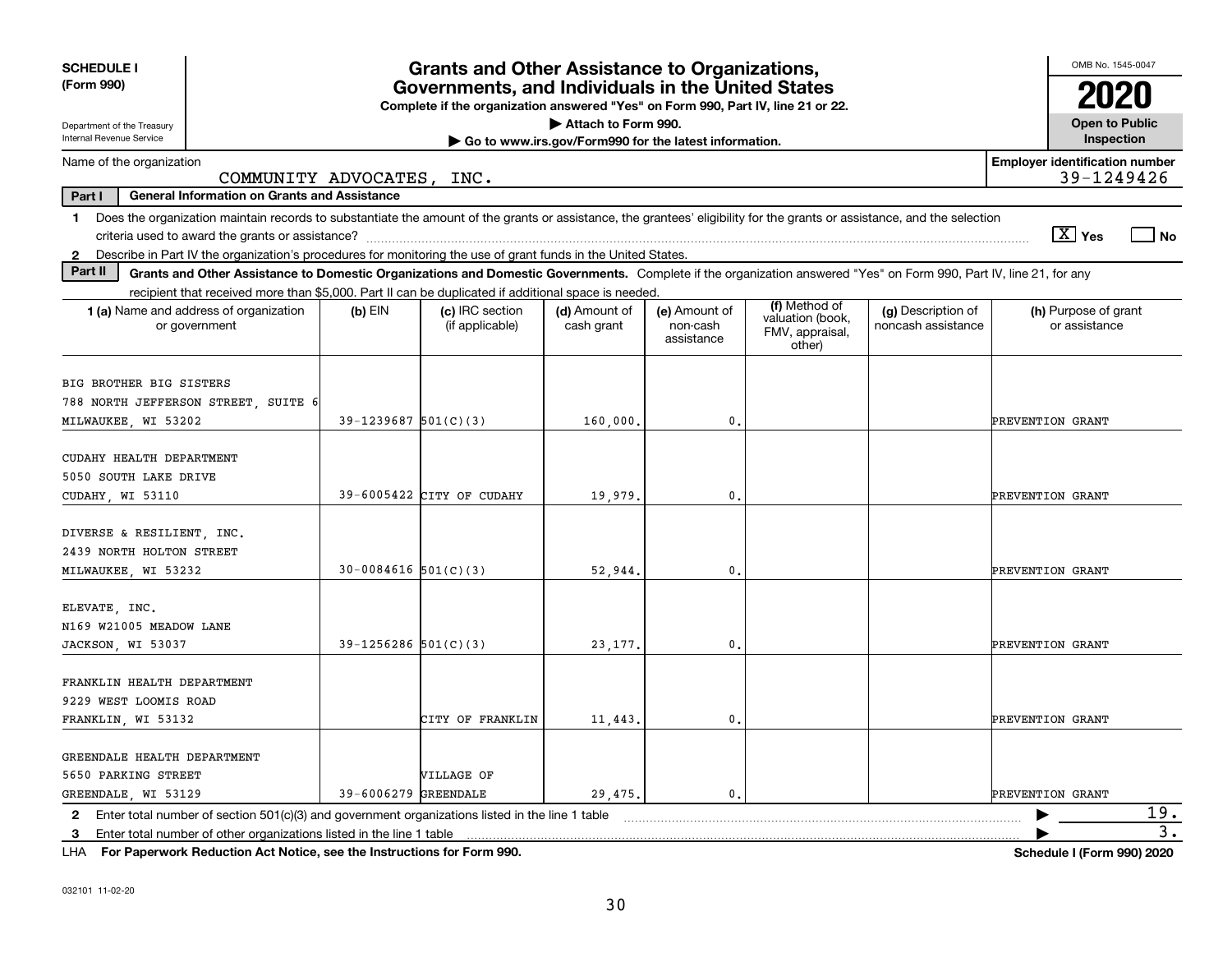#### Schedule I (Form 990) Page 1 COMMUNITY ADVOCATES, INC. 39-1249426

| Part II   Continuation of Grants and Other Assistance to Domestic Organizations and Domestic Governments (Schedule I (Form 990), Part II.) |                          |                                  |                             |                                         |                                                                |                                           |                                       |
|--------------------------------------------------------------------------------------------------------------------------------------------|--------------------------|----------------------------------|-----------------------------|-----------------------------------------|----------------------------------------------------------------|-------------------------------------------|---------------------------------------|
| (a) Name and address of<br>organization or government                                                                                      | $(b)$ EIN                | (c) IRC section<br>if applicable | (d) Amount of<br>cash grant | (e) Amount of<br>non-cash<br>assistance | (f) Method of<br>valuation<br>(book, FMV,<br>appraisal, other) | (g) Description of<br>non-cash assistance | (h) Purpose of grant<br>or assistance |
| GREENFIELD HEALTH DEPARTMENT                                                                                                               |                          |                                  |                             |                                         |                                                                |                                           |                                       |
| 7325 WEST FOREST HOME AVENUE                                                                                                               |                          |                                  |                             |                                         |                                                                |                                           |                                       |
| GREENFIELD, WI 53220                                                                                                                       |                          | CITY OF GREENFIE                 | 12,500.                     | 0.                                      |                                                                |                                           | PREVENTION GRANT                      |
|                                                                                                                                            |                          |                                  |                             |                                         |                                                                |                                           |                                       |
| HOPE COUNCIL ON ALCOHOL AND OTHER                                                                                                          |                          |                                  |                             |                                         |                                                                |                                           |                                       |
| DRUG ABUSE, INC. - 5942 6TH AVEUE<br>$-$ KENOSHA, WI 53140                                                                                 | $39-1098683$ $501(C)(3)$ |                                  | 59,004.                     | 0.                                      |                                                                |                                           | PREVENTION GRANT                      |
|                                                                                                                                            |                          |                                  |                             |                                         |                                                                |                                           |                                       |
| JEFFERSON COUNTY HEALTH DEPARTMENT                                                                                                         |                          |                                  |                             |                                         |                                                                |                                           |                                       |
| 1541 ANNEX ROAD                                                                                                                            |                          |                                  |                             |                                         |                                                                |                                           |                                       |
| JEFFERSON, WI 53549                                                                                                                        |                          | 39-6005705 JEFFERSON COUNTY      | 5,386.                      | 0.                                      |                                                                |                                           | PREVENTION GRANT                      |
|                                                                                                                                            |                          |                                  |                             |                                         |                                                                |                                           |                                       |
| MILWAUKEE CHRISTIAN CENTER, INC.<br>2137 GREENFIELD AVENUE                                                                                 |                          |                                  |                             |                                         |                                                                |                                           |                                       |
| MILWAUKEE, WI 53204                                                                                                                        | 39-0807066 501(C)(3)     |                                  | 116,697.                    | $\mathbf{0}$                            |                                                                |                                           | PREVENTION GRANT                      |
|                                                                                                                                            |                          |                                  |                             |                                         |                                                                |                                           |                                       |
| NEIGHBORHOOD HOUSE OF MILWAUKEE                                                                                                            |                          |                                  |                             |                                         |                                                                |                                           |                                       |
| 2819 WEST RICHARDSON PLACE                                                                                                                 |                          |                                  |                             |                                         |                                                                |                                           |                                       |
| MILWAUKEE, WI 53208                                                                                                                        | $39-0806269$ $501(C)(3)$ |                                  | 6,730                       | 0.                                      |                                                                |                                           | PREVENTION GRANT                      |
|                                                                                                                                            |                          |                                  |                             |                                         |                                                                |                                           |                                       |
| NEU-LIFE COMMUNITY DEVELOPMENT,<br>INC. - 2014 WEST NORTH AVENUE -                                                                         |                          |                                  |                             |                                         |                                                                |                                           |                                       |
| MILWAUKEE, WI 53205                                                                                                                        | $39-1805861$ $501(C)(3)$ |                                  | 299,554.                    | 0.                                      |                                                                |                                           | PREVENTION GRANT                      |
|                                                                                                                                            |                          |                                  |                             |                                         |                                                                |                                           |                                       |
| PATHFINDERS MILWAUKEE, INC.                                                                                                                |                          |                                  |                             |                                         |                                                                |                                           |                                       |
| 4200 NORTH HOLTON STREET, SUITE 400                                                                                                        |                          |                                  |                             |                                         |                                                                |                                           |                                       |
| MILWAUKEE, WI 53212                                                                                                                        | $39-1185304$ $501(C)(3)$ |                                  | 163,553.                    | 0.                                      |                                                                |                                           | PREVENTION GRANT                      |
|                                                                                                                                            |                          |                                  |                             |                                         |                                                                |                                           |                                       |
| PEARLS FOR TEEN GIRLS, INC.<br>1805 NORTH MARTIN LUTHERN KING JR.                                                                          |                          |                                  |                             |                                         |                                                                |                                           |                                       |
| MILWAUKEE, WI 53212                                                                                                                        | 39-1997970 $501(C)(3)$   |                                  | 116,568.                    | $\mathbf{0}$                            |                                                                |                                           | PREVENTION GRANT                      |
|                                                                                                                                            |                          |                                  |                             |                                         |                                                                |                                           |                                       |
| RESCUE AGENCY PUBLIC BENEFIT                                                                                                               |                          |                                  |                             |                                         |                                                                |                                           |                                       |
| 2437 MORENA BLVD                                                                                                                           |                          |                                  |                             |                                         |                                                                |                                           |                                       |
| SAN DIEGO, CA 92110                                                                                                                        | 47-1335192               |                                  | 35,000.                     | $\mathbf{0}$ .                          |                                                                |                                           | PREVENTION GRANT                      |

**Schedule I (Form 990)**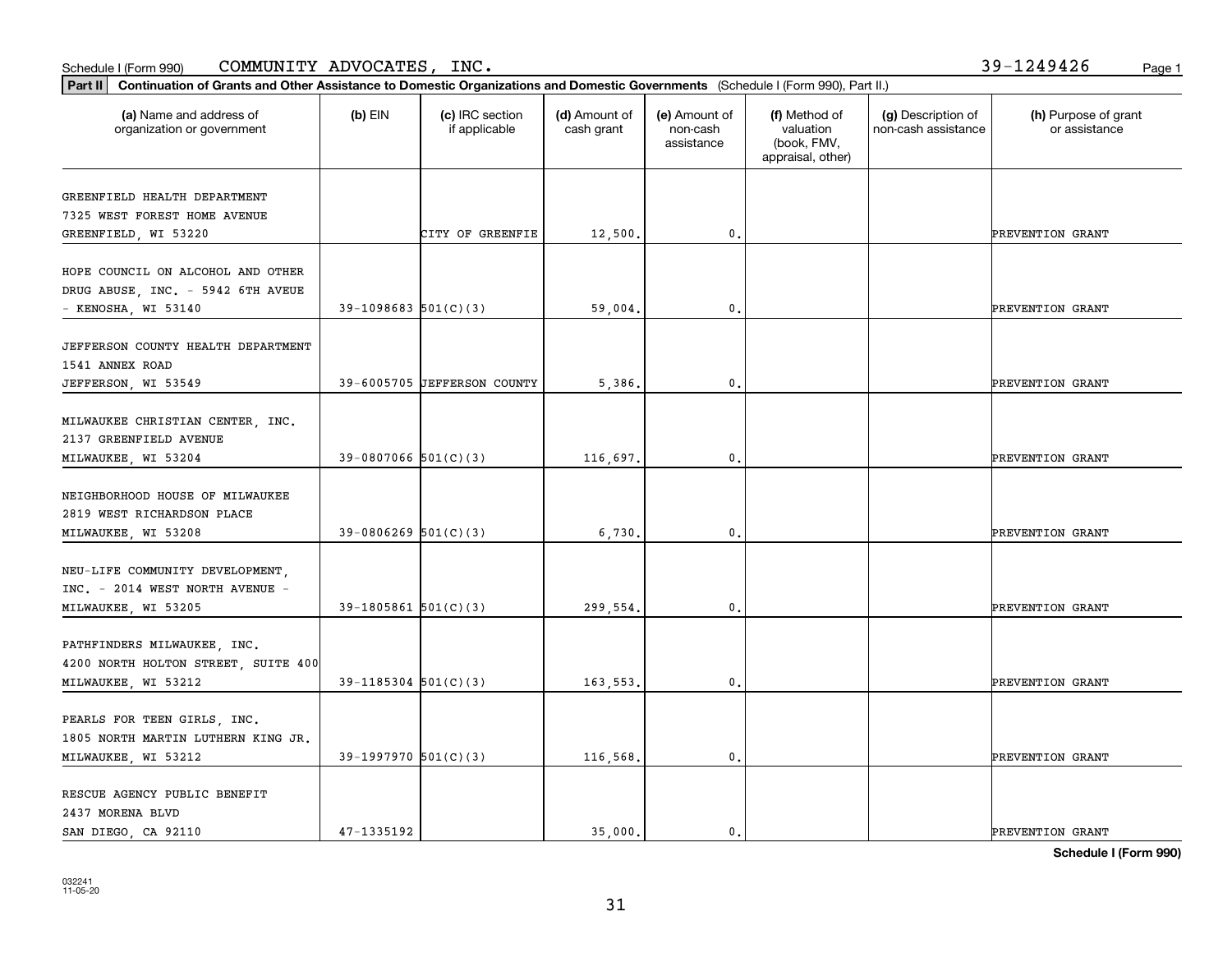| Schedule I (Form 990) | COMMUNITY | ADVOCATES | INC. | - 20 -<br>1249426<br><u>.</u> | Page <sup>-</sup> |
|-----------------------|-----------|-----------|------|-------------------------------|-------------------|
|                       |           |           |      |                               |                   |

| Part II l | (Schedule I (Form 990). Part II.)<br>Continuation of Grants and Other Assistance to Domestic Organizations and Domestic Governments |         |                                  |                             |                                         |                                                                |                                             |                                       |  |  |  |
|-----------|-------------------------------------------------------------------------------------------------------------------------------------|---------|----------------------------------|-----------------------------|-----------------------------------------|----------------------------------------------------------------|---------------------------------------------|---------------------------------------|--|--|--|
|           | (a) Name and address of<br>organization or government                                                                               | (b) EIN | (c) IRC section<br>if applicable | (d) Amount of<br>cash grant | (e) Amount of<br>non-cash<br>assistance | (f) Method of<br>valuation<br>(book, FMV,<br>appraisal, other) | (g) Description of<br>I non-cash assistance | (h) Purpose of grant<br>or assistance |  |  |  |

|                                   |                            |          | assistance       | $1000n$ , $110n$ ,<br>appraisal, other) |                  |
|-----------------------------------|----------------------------|----------|------------------|-----------------------------------------|------------------|
|                                   |                            |          |                  |                                         |                  |
| RUNNING REBELS COMMUNITY          |                            |          |                  |                                         |                  |
| ORGANIZATION - 1300 WEST FOND DU  |                            |          |                  |                                         |                  |
| LAC AVENUE - MILWAUKEE, WI 53205  | $39-3910464$ $501(C)(3)$   | 28,511.  | $\mathbf{0}$ .   |                                         | PREVENTION GRANT |
| SINCLAIR BROADCAST GROUP          |                            |          |                  |                                         |                  |
| P.O. BOX 206270                   |                            |          |                  |                                         |                  |
| DALLAS, TX 75320                  | 52-1494660                 | 24,000.  | $\mathbf{0}$ .   |                                         | PREVENTION GRANT |
|                                   |                            |          |                  |                                         |                  |
| THE PARENTING NETWORK, INC.       |                            |          |                  |                                         |                  |
| 7516 WEST BURLEIGH STREET         |                            |          |                  |                                         |                  |
| MILWAUKEE, WI 53210               | $39-1312225$ 501(C)(3)     | 215,009. | $^{\circ}$ .     |                                         | PREVENTION GRANT |
|                                   |                            |          |                  |                                         |                  |
| UNITED COMMUNITY CENTER, INC.     |                            |          |                  |                                         |                  |
| 1028 SOUTH 9TH STREET             |                            |          |                  |                                         |                  |
| MILWAUKEE, WI 53204               | $39-1146191$ $501(C)(3)$   | 174,198. | $\mathfrak{o}$ . |                                         | PREVENTION GRANT |
|                                   |                            |          |                  |                                         |                  |
| VERDE ENVIRONMENTAL TECHNOLOGIES, |                            |          |                  |                                         |                  |
| INC - 12900 WHITEWATER DR., SUITE |                            |          |                  |                                         |                  |
| 200 - MINNETONKA, MN 55343        | 45-2499347                 | 10,850.  | $\mathfrak{o}$ . |                                         | PREVENTION GRANT |
|                                   |                            |          |                  |                                         |                  |
| WALWORTH COUNTY DRUG AND ALCOHOL  |                            |          |                  |                                         |                  |
| COALITION - P.O. BOX 312 -        |                            |          |                  |                                         |                  |
| ELKHORN, WI 53121                 | $82 - 3342698$ 501(C)(3)   | 9,500.   | $\mathfrak{o}$ . |                                         | PREVENTION GRANT |
| WEST ALLIS-WEST MILWAUKEE FAMILY  |                            |          |                  |                                         |                  |
| RESOURCE CENTER - 1509 SOUTH 76TH |                            |          |                  |                                         |                  |
| STREET - WEST ALLIS, WI 53214     | $39 - 2000593$ $501(C)(3)$ | 60,356.  | $^{\circ}$ .     |                                         | PREVENTION GRANT |
|                                   |                            |          |                  |                                         |                  |
|                                   |                            |          |                  |                                         |                  |
|                                   |                            |          |                  |                                         |                  |
|                                   |                            |          |                  |                                         |                  |
|                                   |                            |          |                  |                                         |                  |
|                                   |                            |          |                  |                                         |                  |
|                                   |                            |          |                  |                                         |                  |
|                                   |                            |          |                  |                                         |                  |

**Schedule I (Form 990)**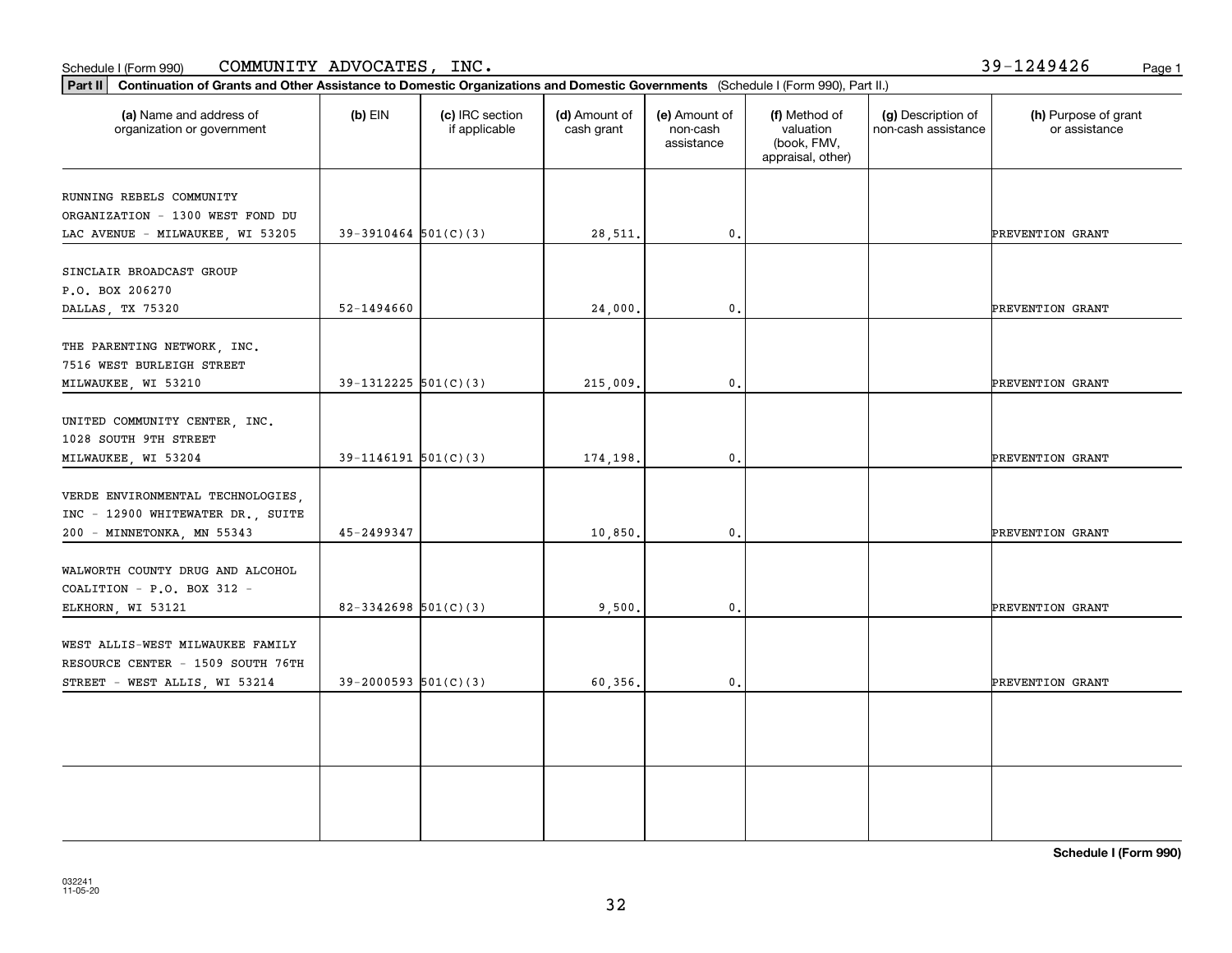Schedule I (Form 990) 2020 Page COMMUNITY ADVOCATES, INC. 39-1249426

**2**

**Part III | Grants and Other Assistance to Domestic Individuals. Complete if the organization answered "Yes" on Form 990, Part IV, line 22.** Part III can be duplicated if additional space is needed.

| (a) Type of grant or assistance                   | (b) Number of<br>recipients | (c) Amount of<br>cash grant | (d) Amount of non-<br>cash assistance | (e) Method of valuation<br>(book, FMV, appraisal, other) | (f) Description of noncash assistance |
|---------------------------------------------------|-----------------------------|-----------------------------|---------------------------------------|----------------------------------------------------------|---------------------------------------|
|                                                   |                             |                             |                                       |                                                          |                                       |
| RENT ASSISTANCE, HOUSEHOLD FURNISHING ASSISTANCE, |                             |                             |                                       |                                                          |                                       |
| TRANSPORTATION ASSISTANCE                         | 3827                        | 8,975,458.                  | $\mathbf{0}$ .                        |                                                          |                                       |
|                                                   |                             |                             |                                       |                                                          |                                       |
|                                                   |                             |                             |                                       |                                                          |                                       |
|                                                   |                             |                             |                                       |                                                          |                                       |
|                                                   |                             |                             |                                       |                                                          |                                       |
|                                                   |                             |                             |                                       |                                                          |                                       |
|                                                   |                             |                             |                                       |                                                          |                                       |
|                                                   |                             |                             |                                       |                                                          |                                       |
|                                                   |                             |                             |                                       |                                                          |                                       |
|                                                   |                             |                             |                                       |                                                          |                                       |
|                                                   |                             |                             |                                       |                                                          |                                       |
|                                                   |                             |                             |                                       |                                                          |                                       |
|                                                   |                             |                             |                                       |                                                          |                                       |
|                                                   |                             |                             |                                       |                                                          |                                       |

Part IV | Supplemental Information. Provide the information required in Part I, line 2; Part III, column (b); and any other additional information.

PART I, LINE 2:

RENT ASSISTANCE - PROGRAM STAFF COMPLETE INTAKE AND ELIGIBILITY

CHECKLIST/DOCUMENTATION, REVIEW TO VERIFY CLIENT MEETS ALL HUD ELIGIBILITY

GUIDELINES, CONDUCT REQUIRED HOME INSPECTION, PREPARE LANDLORD PAYMENT

REQUEST, SUBMIT LANDLORD PAYMENT REQUEST TO SUPERVISOR FOR APPROVAL,

LANDLORD SUBMITS W-9 FORM, LANDLORD PAYMENT REQUEST IS APPROVED BY COO AND

SUBMITTED TO ACCOUNTING FOR PROCESSING, PROGRAM STAFF DISTRIBUTE CHECK TO

LANDLORD.

#### HOUSEHOLD FURNISHING ASSISTANCE - PROGRAM STAFF COMPLETE PROGRAM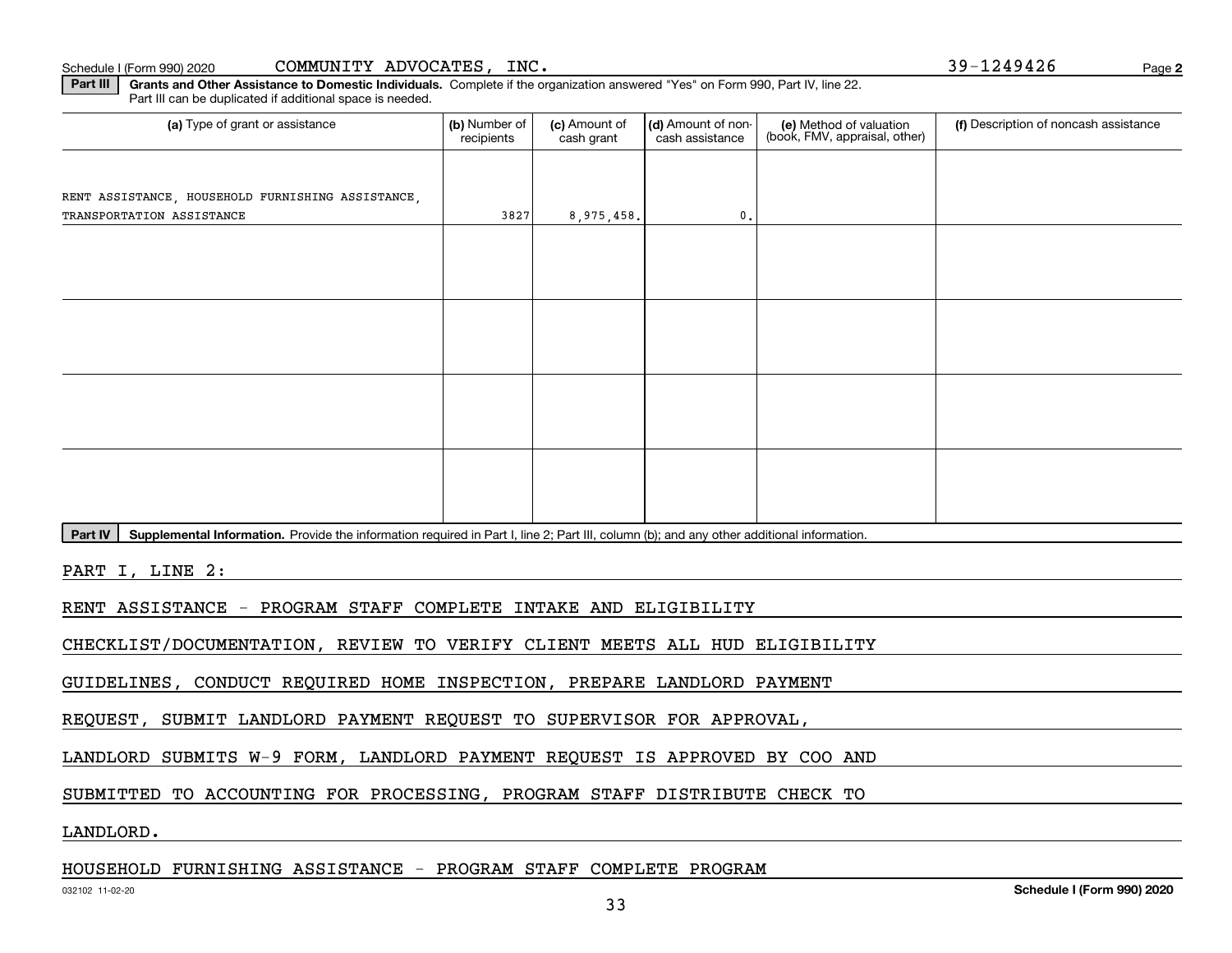| $\ldots$ and $\ldots$                                                       |
|-----------------------------------------------------------------------------|
| ELIGIBILITY AND NEEDS ASSESSMENT, PREPARE CLIENT FURNITURE                  |
| APPROVAL/REQUEST, CONTACT FURNITURE VENDOR, REQUEST FURNITURE BASED ON      |
| CLIENT NEEDS, SUBMIT FURNITURE PAYMENT REQUEST TO SUPERVISOR FOR APPROVAL,  |
| FURNITURE APPROVAL IS APPROVED BY COO AND SUBMITTED TO ACCOUNTING FOR       |
| PROCESSING, PROGRAM STAFF AND CLIENT CONFIRM RECEIPT OF FURNITURE.          |
| TRANSIT CARDS - PROGRAM STAFF PREPARE TRANSIT CARD PURCHASE REQUEST, SUBMIT |
| TO SUPERVISOR FOR APPROVAL, PAYMENT REQUEST IS APPROVED BY COO, PROGRAM     |
| STAFF PURCHASE TRANSIT CARDS, CLIENT SIGNS FOR RECEIPT OF TRANSIT CARDS.    |
|                                                                             |
|                                                                             |
|                                                                             |
|                                                                             |
|                                                                             |
|                                                                             |
|                                                                             |
|                                                                             |
|                                                                             |
|                                                                             |
|                                                                             |
|                                                                             |
|                                                                             |
|                                                                             |
|                                                                             |
|                                                                             |
|                                                                             |
|                                                                             |
|                                                                             |
|                                                                             |
| Schedule I (Form 990)<br>032291<br>04-01-20                                 |
| 34                                                                          |

Schedule I (Form 990) COMMUNITY\_ADVOCATES,\_INC。 39-IZ494Z6 Page

COMMUNITY ADVOCATES, INC. 39-1249426

**Part IV Supplemental Information**

17351014 147695 101227 2020.04030 COMMUNITY ADVOCATES, INC. 101227\_1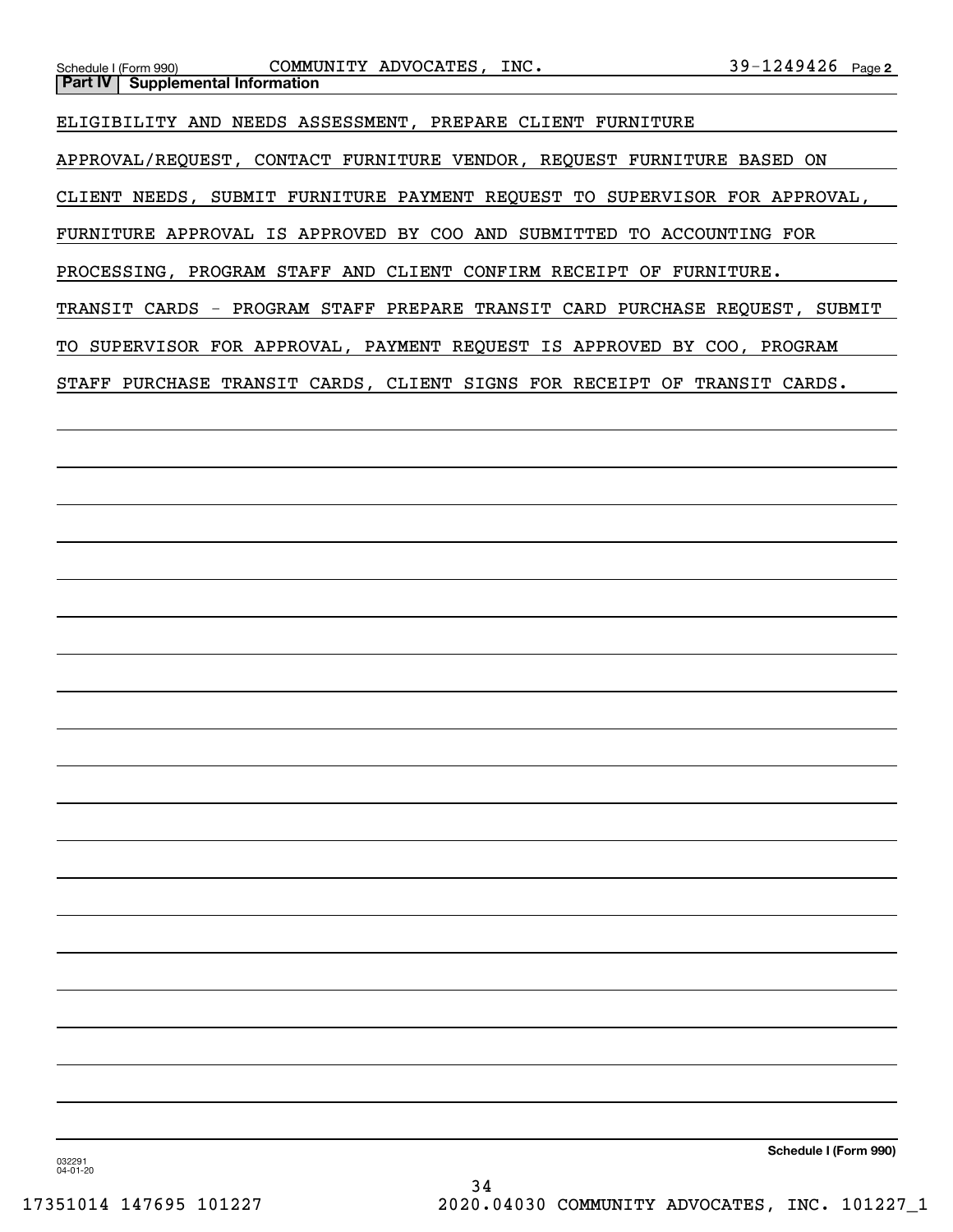|                | <b>Supplemental Information on Tax-Exempt Bonds</b><br><b>SCHEDULE K</b><br>Complete if the organization answered "Yes" on Form 990, Part IV, line 24a. Provide descriptions,<br>(Form 990)<br>explanations, and any additional information in Part VI.<br>Department of the Treasury<br>Attach to Form 990. Go to www.irs.gov/Form990 for instructions and the latest information.<br>Internal Revenue Service |                |                 |                                   |                                                                             |     |    |     |            |                                                     |     | OMB No. 1545-0047<br>2020<br>Open to Public<br>Inspection |        |             |
|----------------|-----------------------------------------------------------------------------------------------------------------------------------------------------------------------------------------------------------------------------------------------------------------------------------------------------------------------------------------------------------------------------------------------------------------|----------------|-----------------|-----------------------------------|-----------------------------------------------------------------------------|-----|----|-----|------------|-----------------------------------------------------|-----|-----------------------------------------------------------|--------|-------------|
|                | Name of the organization<br>COMMUNITY ADVOCATES, INC.                                                                                                                                                                                                                                                                                                                                                           |                |                 |                                   |                                                                             |     |    |     |            | <b>Employer identification number</b><br>39-1249426 |     |                                                           |        |             |
| Part I         | <b>Bond Issues</b>                                                                                                                                                                                                                                                                                                                                                                                              |                |                 |                                   |                                                                             |     |    |     |            |                                                     |     |                                                           |        |             |
|                | (a) Issuer name                                                                                                                                                                                                                                                                                                                                                                                                 | (b) Issuer EIN | $(c)$ CUSIP $#$ | (d) Date issued                   | (g) Defeased (h) On behalf<br>(f) Description of purpose<br>(e) Issue price |     |    |     | (i) Pooled |                                                     |     |                                                           |        |             |
|                |                                                                                                                                                                                                                                                                                                                                                                                                                 |                |                 |                                   |                                                                             |     |    |     |            | of issuer                                           |     | financing                                                 |        |             |
|                |                                                                                                                                                                                                                                                                                                                                                                                                                 |                |                 |                                   |                                                                             |     |    |     |            | No<br>Yes                                           | Yes | No                                                        | Yes No |             |
|                | REDEVELOPMENT AUTHORITY                                                                                                                                                                                                                                                                                                                                                                                         |                |                 |                                   |                                                                             |     |    |     |            |                                                     |     |                                                           |        |             |
|                | A OF THE CITY OF MILWAUKEE 39-1186734                                                                                                                                                                                                                                                                                                                                                                           |                | <b>NONE</b>     | 09/01/10 2,653,000. REDEVELOPMENT |                                                                             |     |    |     |            | Χ                                                   |     | $\mathbf X$                                               |        | $\mathbf X$ |
|                |                                                                                                                                                                                                                                                                                                                                                                                                                 |                |                 |                                   |                                                                             |     |    |     |            |                                                     |     |                                                           |        |             |
| В              |                                                                                                                                                                                                                                                                                                                                                                                                                 |                |                 |                                   |                                                                             |     |    |     |            |                                                     |     |                                                           |        |             |
|                |                                                                                                                                                                                                                                                                                                                                                                                                                 |                |                 |                                   |                                                                             |     |    |     |            |                                                     |     |                                                           |        |             |
| C              |                                                                                                                                                                                                                                                                                                                                                                                                                 |                |                 |                                   |                                                                             |     |    |     |            |                                                     |     |                                                           |        |             |
|                |                                                                                                                                                                                                                                                                                                                                                                                                                 |                |                 |                                   |                                                                             |     |    |     |            |                                                     |     |                                                           |        |             |
| D              |                                                                                                                                                                                                                                                                                                                                                                                                                 |                |                 |                                   |                                                                             |     |    |     |            |                                                     |     |                                                           |        |             |
| Part II        | <b>Proceeds</b>                                                                                                                                                                                                                                                                                                                                                                                                 |                |                 |                                   |                                                                             |     |    |     |            |                                                     |     |                                                           |        |             |
|                |                                                                                                                                                                                                                                                                                                                                                                                                                 |                |                 | A                                 |                                                                             |     | B  | C   |            |                                                     |     | D                                                         |        |             |
|                | Amount of bonds retired                                                                                                                                                                                                                                                                                                                                                                                         |                |                 |                                   | 1,009,148.                                                                  |     |    |     |            |                                                     |     |                                                           |        |             |
| 2              |                                                                                                                                                                                                                                                                                                                                                                                                                 |                |                 |                                   |                                                                             |     |    |     |            |                                                     |     |                                                           |        |             |
| 3              |                                                                                                                                                                                                                                                                                                                                                                                                                 |                |                 |                                   | 2,653,000.                                                                  |     |    |     |            |                                                     |     |                                                           |        |             |
| 4              | Gross proceeds in reserve funds<br>metals and continuum continuum continuum contracts in reserve funds                                                                                                                                                                                                                                                                                                          |                |                 |                                   |                                                                             |     |    |     |            |                                                     |     |                                                           |        |             |
| 5.             | Capitalized interest from proceeds                                                                                                                                                                                                                                                                                                                                                                              |                |                 |                                   |                                                                             |     |    |     |            |                                                     |     |                                                           |        |             |
| 6              | Proceeds in refunding escrows                                                                                                                                                                                                                                                                                                                                                                                   |                |                 |                                   |                                                                             |     |    |     |            |                                                     |     |                                                           |        |             |
| $\overline{7}$ | Issuance costs from proceeds                                                                                                                                                                                                                                                                                                                                                                                    |                |                 |                                   |                                                                             |     |    |     |            |                                                     |     |                                                           |        |             |
| 8              | Credit enhancement from proceeds                                                                                                                                                                                                                                                                                                                                                                                |                |                 |                                   |                                                                             |     |    |     |            |                                                     |     |                                                           |        |             |
| 9              | Working capital expenditures from proceeds                                                                                                                                                                                                                                                                                                                                                                      |                |                 |                                   |                                                                             |     |    |     |            |                                                     |     |                                                           |        |             |
| 10             | Capital expenditures from proceeds                                                                                                                                                                                                                                                                                                                                                                              |                |                 |                                   | 2,653,000.                                                                  |     |    |     |            |                                                     |     |                                                           |        |             |
| 11             | Other spent proceeds                                                                                                                                                                                                                                                                                                                                                                                            |                |                 |                                   |                                                                             |     |    |     |            |                                                     |     |                                                           |        |             |
| 12             | Other unspent proceeds                                                                                                                                                                                                                                                                                                                                                                                          |                |                 |                                   |                                                                             |     |    |     |            |                                                     |     |                                                           |        |             |
| 13             |                                                                                                                                                                                                                                                                                                                                                                                                                 |                |                 |                                   | 2011                                                                        |     |    |     |            |                                                     |     |                                                           |        |             |
|                |                                                                                                                                                                                                                                                                                                                                                                                                                 |                |                 | Yes                               | <b>No</b>                                                                   | Yes | No | Yes | No         |                                                     | Yes |                                                           | No     |             |
| 14             | Were the bonds issued as part of a refunding issue of tax-exempt bonds (or,                                                                                                                                                                                                                                                                                                                                     |                |                 |                                   |                                                                             |     |    |     |            |                                                     |     |                                                           |        |             |
|                |                                                                                                                                                                                                                                                                                                                                                                                                                 |                |                 | $\mathbf X$                       |                                                                             |     |    |     |            |                                                     |     |                                                           |        |             |
| 15             | Were the bonds issued as part of a refunding issue of taxable bonds (or, if                                                                                                                                                                                                                                                                                                                                     |                |                 |                                   |                                                                             |     |    |     |            |                                                     |     |                                                           |        |             |
|                |                                                                                                                                                                                                                                                                                                                                                                                                                 |                |                 |                                   | X                                                                           |     |    |     |            |                                                     |     |                                                           |        |             |
| 16             | Has the final allocation of proceeds been made?                                                                                                                                                                                                                                                                                                                                                                 |                |                 | X                                 |                                                                             |     |    |     |            |                                                     |     |                                                           |        |             |
| 17             | Does the organization maintain adequate books and records to support the                                                                                                                                                                                                                                                                                                                                        |                |                 |                                   |                                                                             |     |    |     |            |                                                     |     |                                                           |        |             |
|                | final allocation of proceeds?                                                                                                                                                                                                                                                                                                                                                                                   | x              |                 |                                   |                                                                             |     |    |     |            |                                                     |     |                                                           |        |             |

**For Paperwork Reduction Act Notice, see the Instructions for Form 990. Schedule K (Form 990) 2020** LHA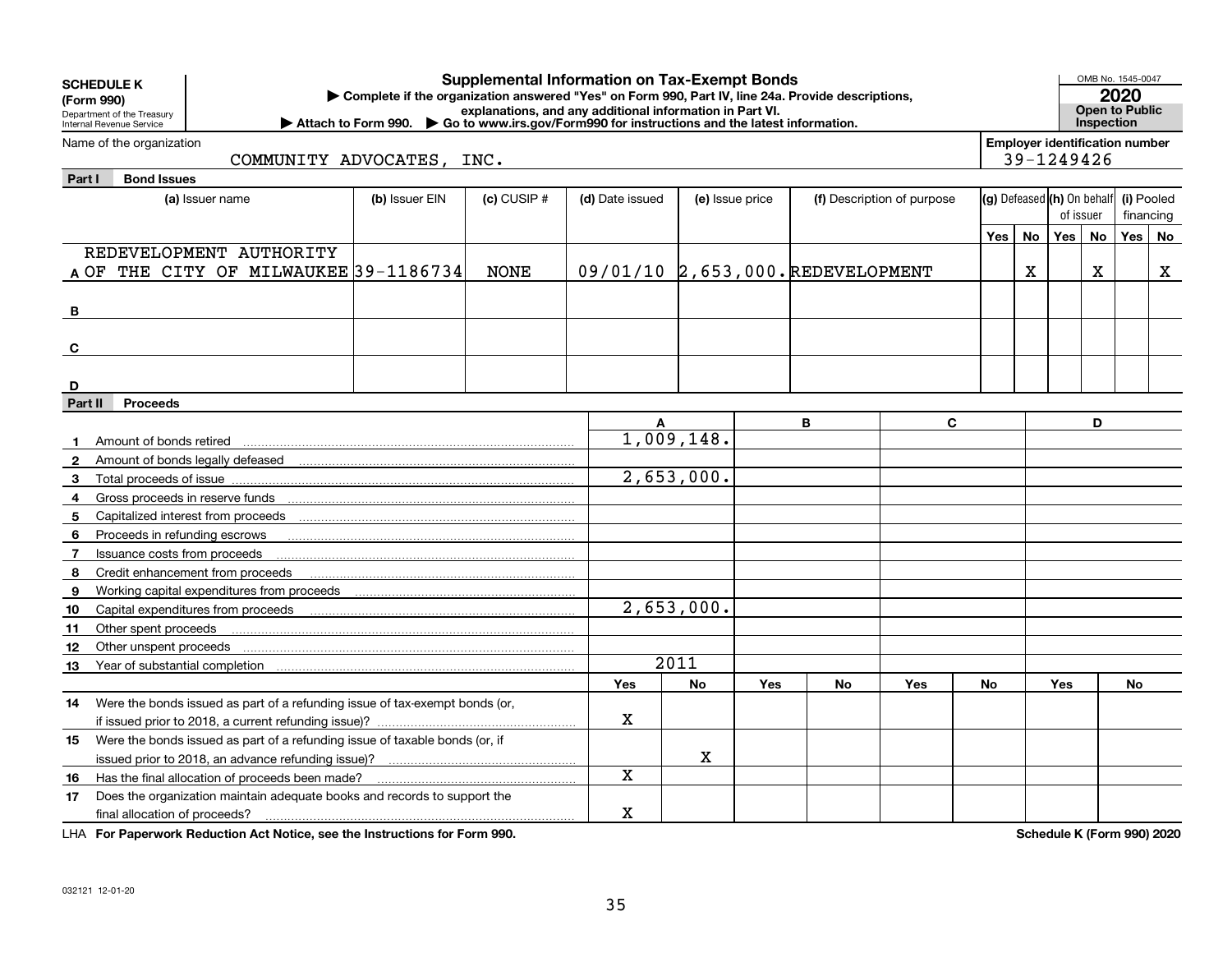#### Schedule K (Form 990) 2020 Page COMMUNITY ADVOCATES, INC. 39-1249426

|                | Part III Private Business Use                                                                      |             |                         |               |            |           |            |           |            |           |  |  |  |  |  |  |  |  |  |  |  |  |  |   |  |
|----------------|----------------------------------------------------------------------------------------------------|-------------|-------------------------|---------------|------------|-----------|------------|-----------|------------|-----------|--|--|--|--|--|--|--|--|--|--|--|--|--|---|--|
|                |                                                                                                    |             |                         |               | B          |           |            | C         |            | D         |  |  |  |  |  |  |  |  |  |  |  |  |  |   |  |
| 1.             | Was the organization a partner in a partnership, or a member of an LLC,                            | Yes         | <b>No</b>               |               | Yes        | <b>No</b> | Yes        | <b>No</b> | Yes        | <b>No</b> |  |  |  |  |  |  |  |  |  |  |  |  |  |   |  |
|                |                                                                                                    |             | x                       |               |            |           |            |           |            |           |  |  |  |  |  |  |  |  |  |  |  |  |  |   |  |
|                | 2 Are there any lease arrangements that may result in private business use of                      |             |                         |               |            |           |            |           |            |           |  |  |  |  |  |  |  |  |  |  |  |  |  |   |  |
|                |                                                                                                    | X           |                         |               |            |           |            |           |            |           |  |  |  |  |  |  |  |  |  |  |  |  |  |   |  |
|                | 3a Are there any management or service contracts that may result in private                        |             |                         |               |            |           |            |           |            |           |  |  |  |  |  |  |  |  |  |  |  |  |  |   |  |
|                |                                                                                                    |             | X                       |               |            |           |            |           |            |           |  |  |  |  |  |  |  |  |  |  |  |  |  |   |  |
|                | <b>b</b> If "Yes" to line 3a, does the organization routinely engage bond counsel or other outside |             |                         |               |            |           |            |           |            |           |  |  |  |  |  |  |  |  |  |  |  |  |  |   |  |
|                | counsel to review any management or service contracts relating to the financed property?           |             |                         |               |            |           |            |           |            |           |  |  |  |  |  |  |  |  |  |  |  |  |  |   |  |
|                | c Are there any research agreements that may result in private business use of                     |             |                         |               |            |           |            |           |            |           |  |  |  |  |  |  |  |  |  |  |  |  |  |   |  |
|                |                                                                                                    |             | X                       |               |            |           |            |           |            |           |  |  |  |  |  |  |  |  |  |  |  |  |  |   |  |
|                | d If "Yes" to line 3c, does the organization routinely engage bond counsel or other                |             |                         |               |            |           |            |           |            |           |  |  |  |  |  |  |  |  |  |  |  |  |  |   |  |
|                | outside counsel to review any research agreements relating to the financed property?               |             |                         |               |            |           |            |           |            |           |  |  |  |  |  |  |  |  |  |  |  |  |  |   |  |
|                | Enter the percentage of financed property used in a private business use by entities               |             |                         |               |            |           |            |           |            |           |  |  |  |  |  |  |  |  |  |  |  |  |  |   |  |
|                | other than a section 501(c)(3) organization or a state or local government<br>▶                    |             | 5.00                    | %             |            | %         |            | %         |            |           |  |  |  |  |  |  |  |  |  |  |  |  |  |   |  |
|                | 5 Enter the percentage of financed property used in a private business use as a                    |             |                         |               |            |           |            |           |            |           |  |  |  |  |  |  |  |  |  |  |  |  |  |   |  |
|                | result of unrelated trade or business activity carried on by your organization,                    |             |                         |               |            |           |            |           |            |           |  |  |  |  |  |  |  |  |  |  |  |  |  |   |  |
|                | another section 501(c)(3) organization, or a state or local government<br>▶                        | .00<br>%    |                         |               |            | %         |            | %         |            | %         |  |  |  |  |  |  |  |  |  |  |  |  |  |   |  |
| 6              |                                                                                                    | 5.00        |                         | $\frac{0}{6}$ |            | %         |            | %         |            | %         |  |  |  |  |  |  |  |  |  |  |  |  |  |   |  |
| $\overline{7}$ |                                                                                                    |             | $\mathbf X$             |               |            |           |            |           |            |           |  |  |  |  |  |  |  |  |  |  |  |  |  |   |  |
|                | 8a Has there been a sale or disposition of any of the bond-financed property to a non-             |             |                         |               |            |           |            |           |            |           |  |  |  |  |  |  |  |  |  |  |  |  |  |   |  |
|                | governmental person other than a 501(c)(3) organization since the bonds were issued?               |             | $\mathbf X$             |               |            |           |            |           |            |           |  |  |  |  |  |  |  |  |  |  |  |  |  |   |  |
|                | <b>b</b> If "Yes" to line 8a, enter the percentage of bond-financed property sold or               |             |                         |               |            |           |            |           |            |           |  |  |  |  |  |  |  |  |  |  |  |  |  |   |  |
|                | disposed of                                                                                        |             |                         | %             |            | %         |            | %         |            | %         |  |  |  |  |  |  |  |  |  |  |  |  |  |   |  |
|                | c If "Yes" to line 8a, was any remedial action taken pursuant to Regulations                       |             |                         |               |            |           |            |           |            |           |  |  |  |  |  |  |  |  |  |  |  |  |  |   |  |
|                |                                                                                                    |             |                         |               |            |           |            |           |            |           |  |  |  |  |  |  |  |  |  |  |  |  |  |   |  |
|                | 9 Has the organization established written procedures to ensure that all                           |             |                         |               |            |           |            |           |            |           |  |  |  |  |  |  |  |  |  |  |  |  |  |   |  |
|                | nonqualified bonds of the issue are remediated in accordance with the                              |             |                         |               |            |           |            |           |            |           |  |  |  |  |  |  |  |  |  |  |  |  |  |   |  |
|                |                                                                                                    |             | X                       |               |            |           |            |           |            |           |  |  |  |  |  |  |  |  |  |  |  |  |  |   |  |
|                | Part IV Arbitrage                                                                                  |             |                         |               |            |           |            |           |            |           |  |  |  |  |  |  |  |  |  |  |  |  |  |   |  |
|                |                                                                                                    |             | A                       |               | B          |           |            | C         |            |           |  |  |  |  |  |  |  |  |  |  |  |  |  | D |  |
| 1              | Has the issuer filed Form 8038-T, Arbitrage Rebate, Yield Reduction and                            | <b>Yes</b>  | <b>No</b>               |               | <b>Yes</b> | No        | <b>Yes</b> | <b>No</b> | <b>Yes</b> | No        |  |  |  |  |  |  |  |  |  |  |  |  |  |   |  |
|                | Penalty in Lieu of Arbitrage Rebate?                                                               |             | X                       |               |            |           |            |           |            |           |  |  |  |  |  |  |  |  |  |  |  |  |  |   |  |
|                | 2 If "No" to line 1, did the following apply?                                                      |             |                         |               |            |           |            |           |            |           |  |  |  |  |  |  |  |  |  |  |  |  |  |   |  |
|                |                                                                                                    |             | $\overline{\mathbf{x}}$ |               |            |           |            |           |            |           |  |  |  |  |  |  |  |  |  |  |  |  |  |   |  |
|                |                                                                                                    |             | $\overline{\mathbf{x}}$ |               |            |           |            |           |            |           |  |  |  |  |  |  |  |  |  |  |  |  |  |   |  |
|                |                                                                                                    |             | $\mathbf X$             |               |            |           |            |           |            |           |  |  |  |  |  |  |  |  |  |  |  |  |  |   |  |
|                | If "Yes" to line 2c, provide in Part VI the date the rebate computation was                        |             |                         |               |            |           |            |           |            |           |  |  |  |  |  |  |  |  |  |  |  |  |  |   |  |
|                | performed                                                                                          |             |                         |               |            |           |            |           |            |           |  |  |  |  |  |  |  |  |  |  |  |  |  |   |  |
| 3              | Is the bond issue a variable rate issue?                                                           | $\mathbf X$ |                         |               |            |           |            |           |            |           |  |  |  |  |  |  |  |  |  |  |  |  |  |   |  |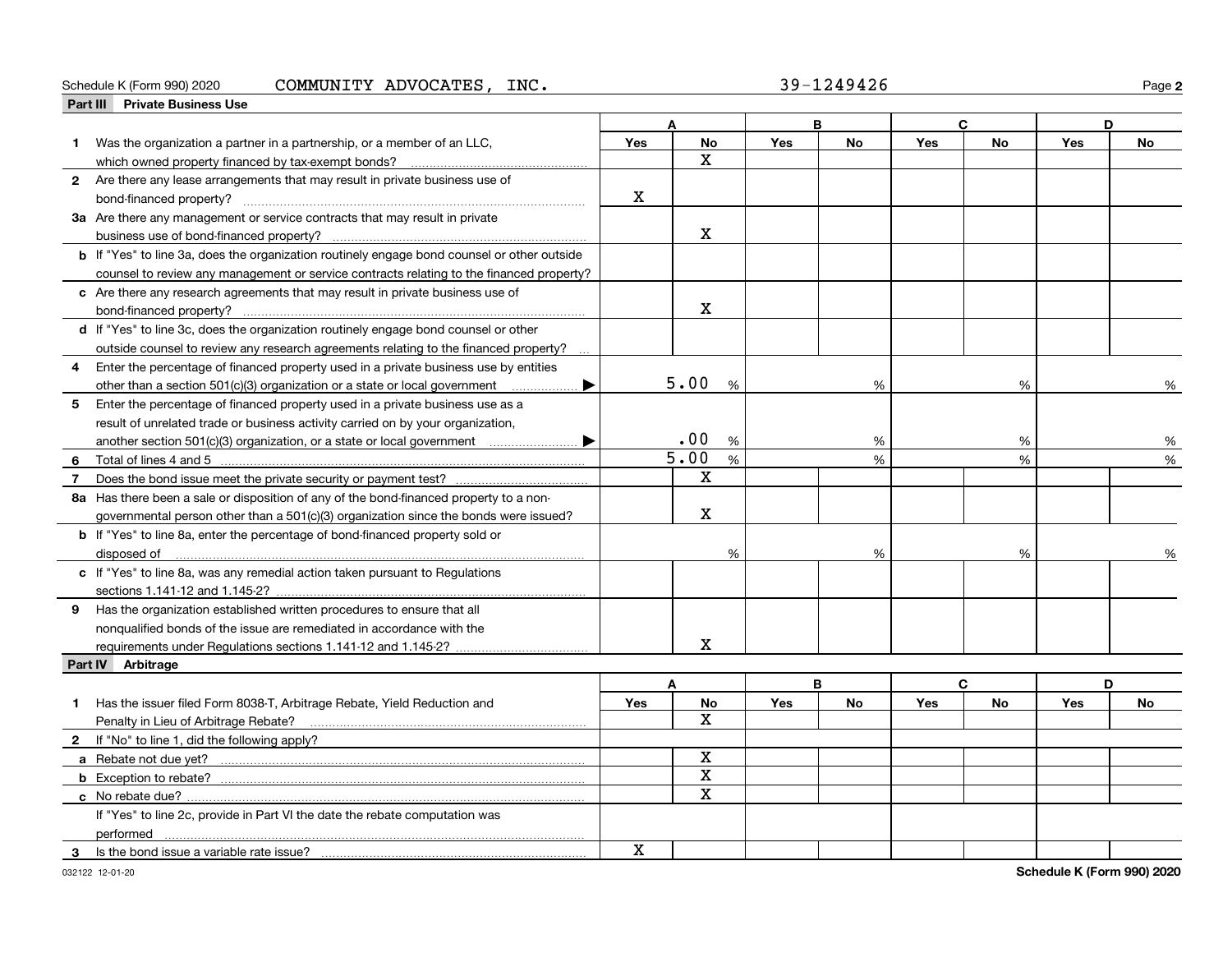#### Schedule K (Form 990) 2020 Page COMMUNITY ADVOCATES, INC. 39-1249426

| Part IV Arbitrage (continued)                                                                                                |            |                         |     |           |     |           |     |           |
|------------------------------------------------------------------------------------------------------------------------------|------------|-------------------------|-----|-----------|-----|-----------|-----|-----------|
|                                                                                                                              | A          |                         | B   |           | C   |           | D   |           |
| 4a Has the organization or the governmental issuer entered into a qualified                                                  | Yes        | No                      | Yes | No        | Yes | No        | Yes | <b>No</b> |
| hedge with respect to the bond issue?                                                                                        |            | x                       |     |           |     |           |     |           |
|                                                                                                                              |            |                         |     |           |     |           |     |           |
|                                                                                                                              |            |                         |     |           |     |           |     |           |
|                                                                                                                              |            |                         |     |           |     |           |     |           |
| e Was the hedge terminated?                                                                                                  |            |                         |     |           |     |           |     |           |
| 5a Were gross proceeds invested in a guaranteed investment contract (GIC)?                                                   |            | $\mathbf X$             |     |           |     |           |     |           |
|                                                                                                                              |            |                         |     |           |     |           |     |           |
| c Term of GIC                                                                                                                |            |                         |     |           |     |           |     |           |
| d Was the regulatory safe harbor for establishing the fair market value of the GIC satisfied?                                |            |                         |     |           |     |           |     |           |
| Were any gross proceeds invested beyond an available temporary period?<br>6                                                  |            | $\overline{\mathbf{x}}$ |     |           |     |           |     |           |
| Has the organization established written procedures to monitor the<br>$\mathbf{7}$                                           |            |                         |     |           |     |           |     |           |
| requirements of section 148?                                                                                                 |            | x                       |     |           |     |           |     |           |
| Procedures To Undertake Corrective Action<br>Part V                                                                          |            |                         |     |           |     |           |     |           |
|                                                                                                                              | A          |                         | B   |           |     | C         | D   |           |
| Has the organization established written procedures to ensure that violations                                                | <b>Yes</b> | <b>No</b>               | Yes | <b>No</b> | Yes | <b>No</b> | Yes | No        |
| of federal tax requirements are timely identified and corrected through the                                                  |            |                         |     |           |     |           |     |           |
| voluntary closing agreement program if self-remediation isn't available under                                                |            |                         |     |           |     |           |     |           |
| applicable regulations?                                                                                                      |            | x                       |     |           |     |           |     |           |
| Part VI Supplemental Information. Provide additional information for responses to questions on Schedule K. See instructions. |            |                         |     |           |     |           |     |           |
|                                                                                                                              |            |                         |     |           |     |           |     |           |
|                                                                                                                              |            |                         |     |           |     |           |     |           |
|                                                                                                                              |            |                         |     |           |     |           |     |           |
|                                                                                                                              |            |                         |     |           |     |           |     |           |
|                                                                                                                              |            |                         |     |           |     |           |     |           |
|                                                                                                                              |            |                         |     |           |     |           |     |           |
|                                                                                                                              |            |                         |     |           |     |           |     |           |
|                                                                                                                              |            |                         |     |           |     |           |     |           |
|                                                                                                                              |            |                         |     |           |     |           |     |           |
|                                                                                                                              |            |                         |     |           |     |           |     |           |
|                                                                                                                              |            |                         |     |           |     |           |     |           |
|                                                                                                                              |            |                         |     |           |     |           |     |           |
|                                                                                                                              |            |                         |     |           |     |           |     |           |
|                                                                                                                              |            |                         |     |           |     |           |     |           |
|                                                                                                                              |            |                         |     |           |     |           |     |           |
|                                                                                                                              |            |                         |     |           |     |           |     |           |
|                                                                                                                              |            |                         |     |           |     |           |     |           |
|                                                                                                                              |            |                         |     |           |     |           |     |           |
|                                                                                                                              |            |                         |     |           |     |           |     |           |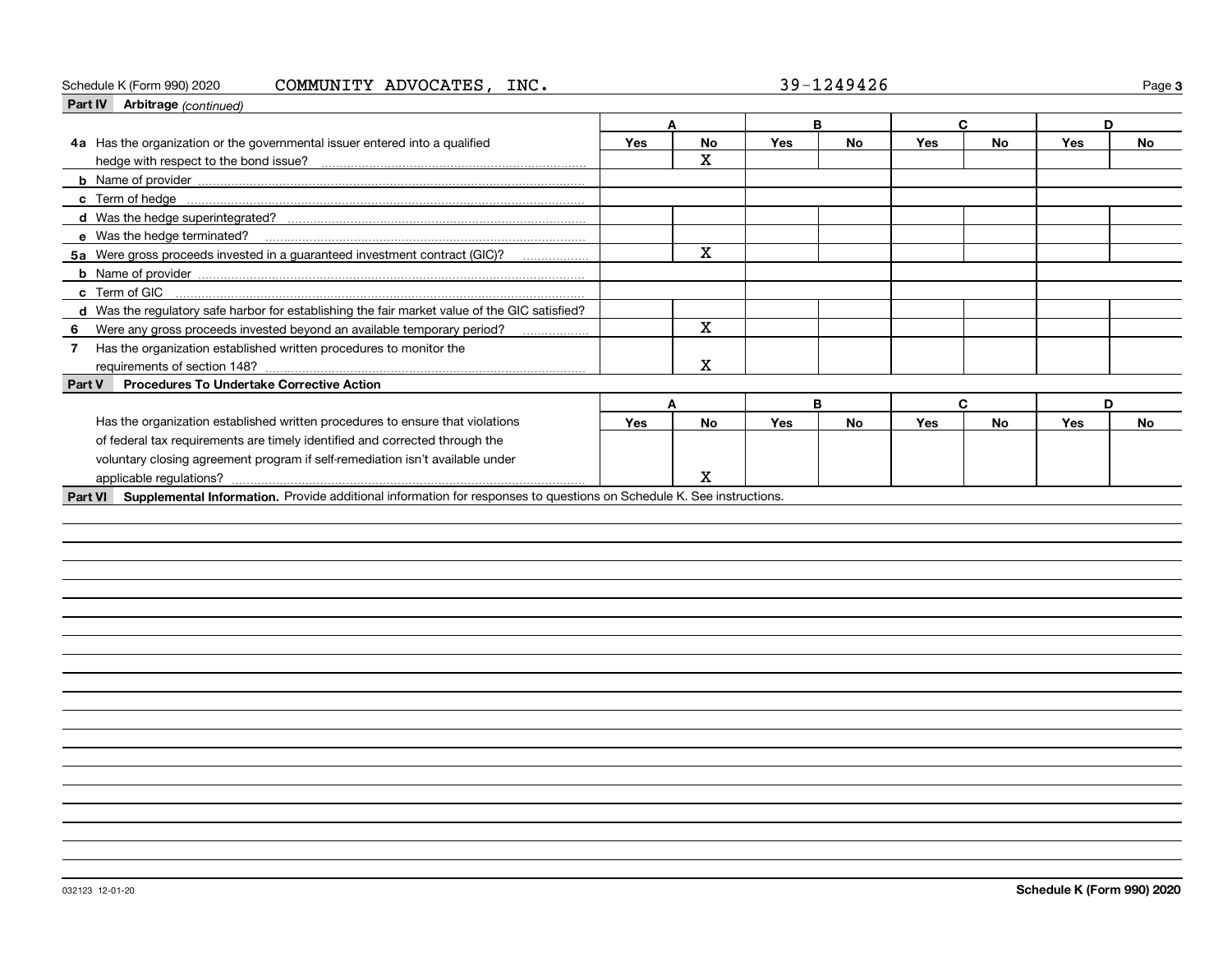**(Form 990 or 990-EZ)**

Department of the Treasury Internal Revenue Service Name of the organization

**SCHEDULE O Supplemental Information to Form 990 or 990-EZ**

**Complete to provide information for responses to specific questions on Form 990 or 990-EZ or to provide any additional information. | Attach to Form 990 or 990-EZ. | Go to www.irs.gov/Form990 for the latest information.**



COMMUNITY ADVOCATES, INC. 39-1249426

FORM 990, PART I, LINE 1, DESCRIPTION OF ORGANIZATION MISSION:

SERVICES TO LOW-INCOME INDIVIDUALS AND FAMILIES EXPERIENCING EXTREMELY

DIFFICULT BASIC NEEDS, HEALTH CARE, UTILITY, AND HOUSING CHALLENGES.

FORM 990, PART III, LINE 2, NEW PROGRAM SERVICES:

COMMUNITY ADVOCATES EXPANDED THE EVICTION PREVENTION PROGRAM BY

ADMINISTERING THE C.A.R.E.S. ACT EMERGENCY RENTAL ASSISTANCE PROGRAM TO

PROVIDE RENT PAYMENT ASSISTANCE TO HOUSEHOLDS THAT EXPERIENCED A

COVID-19 RELATED LOSS OF INCOME. IN 2020, 3,291 HOUSEHOLDS WERE SERVED

AND DISBURSED \$7,549,062 IN RENTAL ASSISTANCE.

FORM 990, PART III, LINE 4A, PROGRAM SERVICE ACCOMPLISHMENTS:

FAMILIES RECEIVED INFORMATION THROUGH THE GENERAL HOUSING DEPARTMENT

HELP LINE TO ADDRESS TENANT/LANDLORD CONCERNS TO MAINTAIN THEIR

HOUSING.

FORM 990, PART III, LINE 4D, OTHER PROGRAM SERVICES:

OTHER PROGRAM SERVICES INCLUDE:

THE PUBLIC POLICY INSTITUTE CONTINUES TO SERVE AS THE ADMINISTRATOR FOR

THE MILWAUKEE BRIGHTER FUTURES INITIATIVE (MBFI). THIS INITIATIVE AIMS

TO POSITIVELY IMPACT MILWAUKEE YOUTH BY INCUBATING PROGRAMMING FOCUSING

ON TEEN PREGNANCY PREVENTION, ALCOHOL AND OTHER DRUG ABUSE PREVENTION,

AND VIOLENCE PREVENTION. AS MBFI ADMINISTRATOR, PPI CONVENED MBFI

GRANTEES THROUGHOUT THE YEAR TO FOSTER COLLABORATION AND PROVIDE

TECHNICAL ASSISTANCE TO IMPROVE PROGRAM OUTCOMES.

032211 11-20-20 LHA For Paperwork Reduction Act Notice, see the Instructions for Form 990 or 990-EZ. Schedule O (Form 990 or 990-EZ) 2020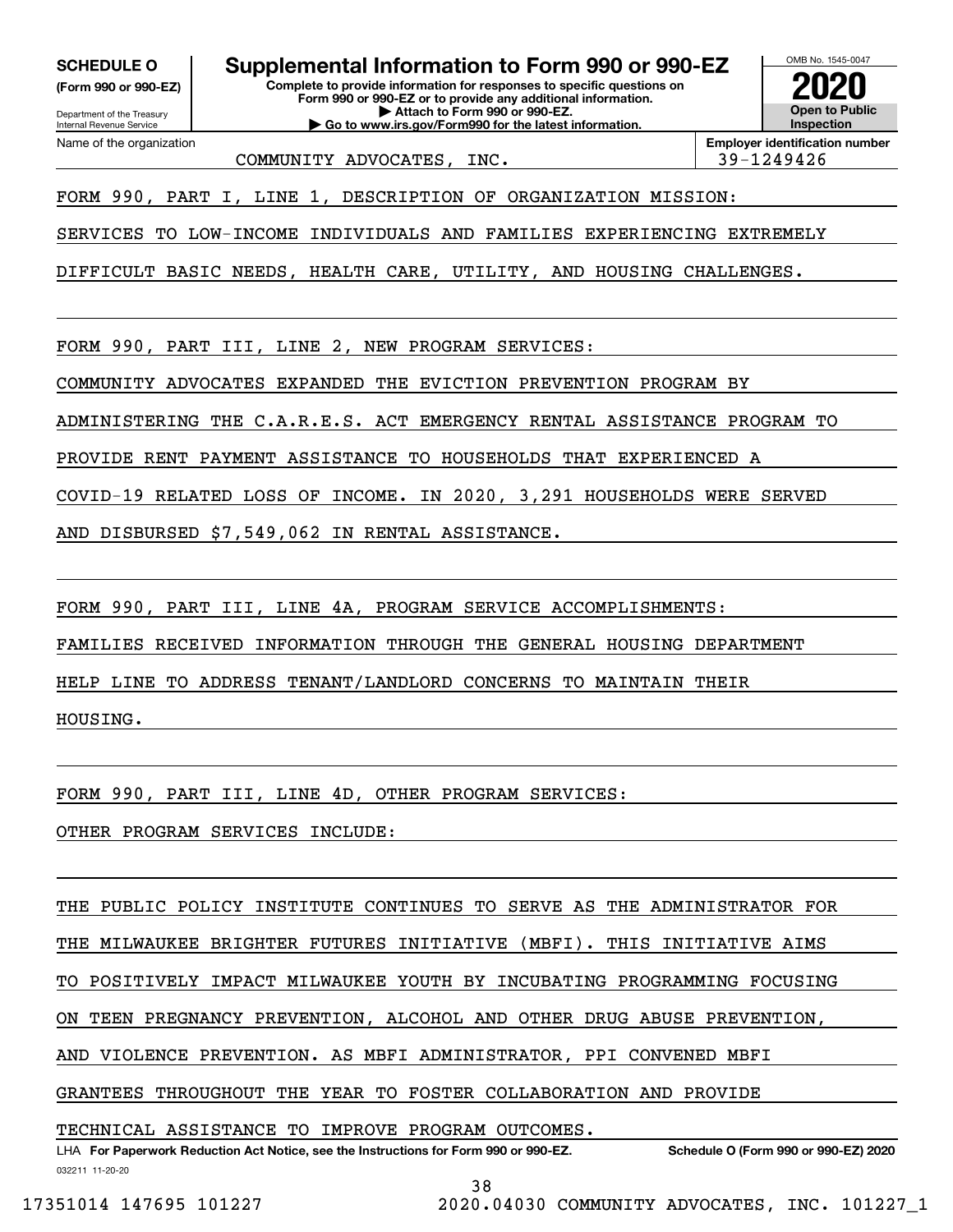COMMUNITY ADVOCATES, INC. 39-1249426

**2**

DISABILITY ADVOCACY PROGRAMS PROVIDE SSI/SSDI APPLICATION ASSISTANCE TO INDIVIDUALS WITH DISABILITIES AND PROTECTIVE PAYEE SERVICES TO INDIVIDUALS AND FAMILIES NEEDING HELP MANAGING THEIR FINANCES. IN 2020, 458 CONSUMERS RECEIVED ASSISTANCE WITH FILING FOR SSI/SSDI BENEFITS AND 76 INDIVIDUALS WITH DISABLING CONDITIONS RECEIVED PROTECTIVE PAYEE AND FINANCIAL MANAGEMENT SERVICES.

COMMUNITY ADVOCATES EXPANDED THE EVICTION PREVENTION PROGRAM BY ADMINISTERING THE C.A.R.E.S. ACT EMERGENCY RENTAL ASSISTANCE PROGRAM TO PROVIDE RENT PAYMENT ASSISTANCE TO HOUSEHOLDS THAT EXPERIENCED A COVID-19 RELATED LOSS OF INCOME. IN 2020, 3,291 HOUSEHOLDS WERE SERVED AND DISBURSED \$7,549,062 IN RENTAL ASSISTANCE.

032212 11-20-20 **Schedule O (Form 990 or 990-EZ) 2020** AUTUMN WEST SAFE HAVEN IS A LOW-BARRIER HOUSING REFUGE FOR INDIVIDUALS WHO ARE CURRENTLY HOMELESS AND EXPERIENCING SEVERE AND PERSISTENT MENTAL HEALTH CHALLENGES. THIS PROGRAM IS AN ALTERNATIVE TO EMERGENCY SHELTER AND DESIGNED TO PROVIDE SAFE, SHORT-TERM HOUSING ALONG WITH SUPPORTIVE SERVICES FOR RESIDENTS AS THEY TRANSITION OUT OF HOMELESSNESS. AUTUMN WEST EMBRACES HOUSING FIRST AND HARM REDUCTION PRINCIPLES. OF THE 45 INDIVIDUALS SERVED BY THE AUTUMN WEST SAFE HAVEN IN 2020, 91% WERE SAFELY AND STABLY HOUSED AT AUTUMN WEST OR MOVED ON TO A PERMANENT HOUSING SETTING BY THE END OF THE YEAR. THE HOMELESS OUTREACH PROGRAM (HOP) PROVIDES PERSON-CENTERED, HOUSING FOCUSED OUTREACH AND ENGAGEMENT TO INDIVIDUALS WITH MENTAL ILLNESS AND OTHER DISABILITIES WHO ARE LIVING ON THE STREETS OR OTHER PLACES NOT MEANT FOR HUMAN HABITATION. CLIENTS ARE ASSESSED BY CLINICIANS AND ADVOCATES AND ARE PROVIDED SERVICES TO ASSIST THEM IN STABILIZING THEIR

39

17351014 147695 101227 2020.04030 COMMUNITY ADVOCATES, INC. 101227\_1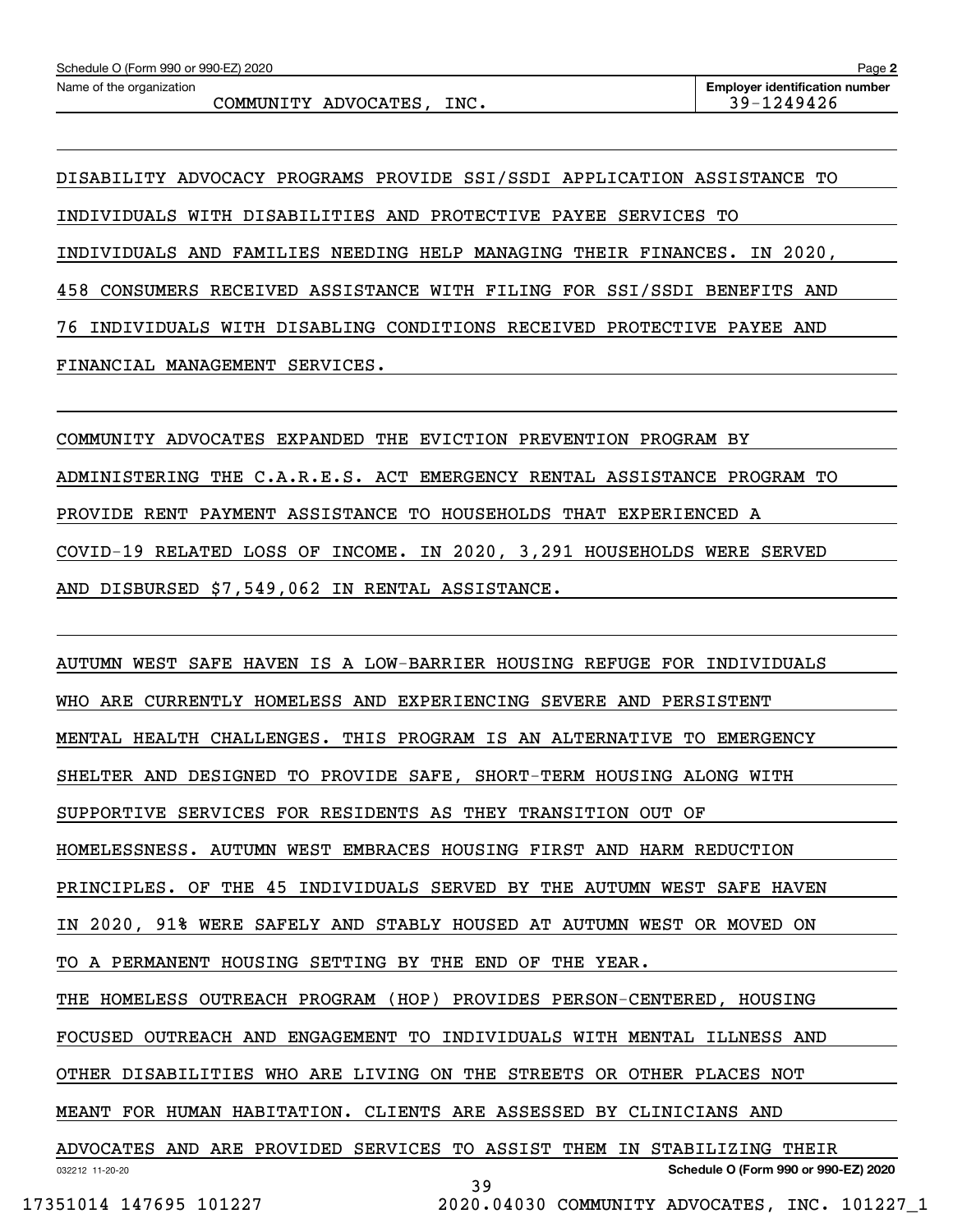|                                                                                          | Page 2                                              |
|------------------------------------------------------------------------------------------|-----------------------------------------------------|
| Name of the organization<br>COMMUNITY ADVOCATES, INC.                                    | <b>Employer identification number</b><br>39-1249426 |
|                                                                                          |                                                     |
| MENTAL AND PHYSICAL HEALTH AND HOMELESS SITUATIONS. DURING                               | 2020, HOP                                           |
| 166<br><b>SERVED</b><br>MEN AND<br>WOMEN.<br>PROGRAM STAFF ALSO PROVIDED CASE MANAGEMENT |                                                     |
| 30 FORMERLY HOMELESS CLIENTS WHO ARE<br>SERVICES<br>TО<br>IN PERMANENT                   |                                                     |
| SUPPORTIVE HOUSING AS PART OF THE HOUSING FIRST<br>INITIATIVE.                           |                                                     |
|                                                                                          |                                                     |
| PROJECT BRIDGE/AUTUMN WEST PERMANENT HOUSING PROGRAM PROVIDES IMMEDIATE                  |                                                     |
| SAFE AND AFFORDABLE HOUSING TO 100 MILWAUKEE RESIDENTS WHO<br>ACCESS<br>TO               |                                                     |
| IDENTIFIED AS CHRONICALLY HOMELESS AND LIVING WITH A<br>HAVE BEEN                        |                                                     |
| DISABILITY.<br>PROGRAM PROVIDES CASE MANAGEMENT<br>THE                                   | SERVICES THAT EMPLOY                                |
| PRACTICES SUCH AS<br>UP-TO-DATE BEST<br>TRAUMA-INFORMED CARE, MOTIVATIONAL               |                                                     |
| INTERVIEWING, AND HARM REDUCTION TO HELP PROGRAM PARTICIPANTS ACHIEVE                    |                                                     |
| HOUSING STABILITY.                                                                       |                                                     |

THE FAMILY SUPPORT CENTER (FSC) PROVIDES SHELTER, FOOD, CLOTHING, PERSONAL CARE ITEMS, AND CASE MANAGEMENT SERVICES TO HELP FAMILIES ACCESS AND SECURE AFFORDABLE HOUSING TO ALLEVIATE HOMELESSNESS. IN 2020, 119 LOW-INCOME WOMEN AND 179 CHILDREN EXPERIENCING HOMELESSNESS RECEIVED SHELTER AND ASSISTANCE THROUGH THE FSC. EXPENSES \$ 5,335,519. INCL GRANTS OF \$ 1,859,430. REVENUE \$ 210,968.

FORM 990, PART VI, SECTION B, LINE 11B:

THE FORM 990 IS REVIEWED BY THE TREASURER AND/OR THE FINANCE COMMITTEE AND A FULL COPY OF THE FORM 990 IS PROVIDED TO THE ENTIRE BOARD BEFORE FILING WITH THE INTERNAL REVENUE SERVICE.

FORM 990, PART VI, SECTION B, LINE 12C:

BOARD MEMBERS SIGN A CONFLICT OF INTEREST DISCLOSURE STATEMENT. EMPLOYEES

032212 11-20-20 **Schedule O (Form 990 or 990-EZ) 2020** MUST ALSO DISCLOSE OUTSIDE EMPLOYMENT OR NON-PROFIT BOARD PARTICIPATION; 40

17351014 147695 101227 2020.04030 COMMUNITY ADVOCATES, INC. 101227\_1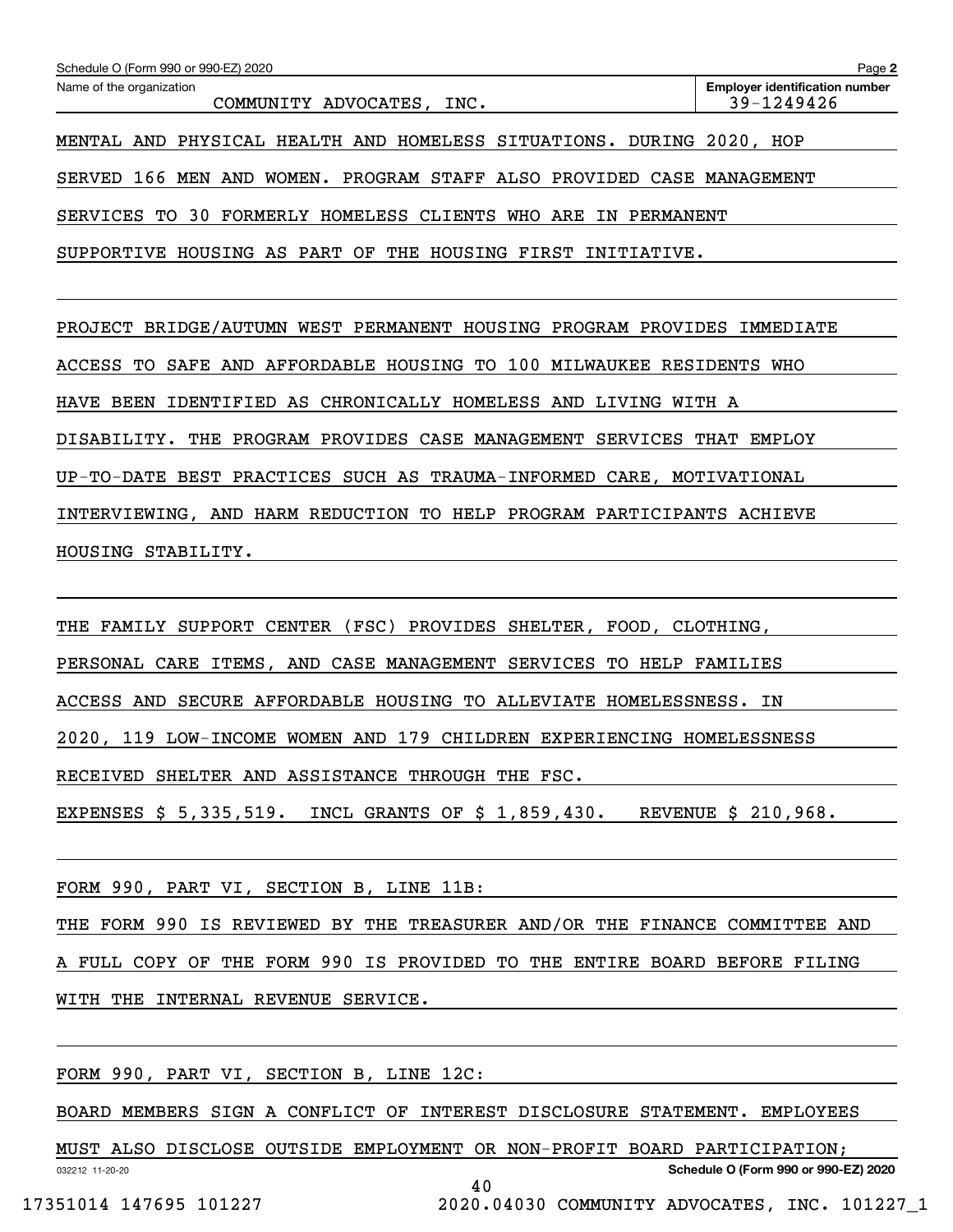| Schedule O (Form 990 or 990-EZ) 2020                                      | Page 2                                              |  |  |  |
|---------------------------------------------------------------------------|-----------------------------------------------------|--|--|--|
| Name of the organization<br>COMMUNITY ADVOCATES, INC.                     | <b>Employer identification number</b><br>39-1249426 |  |  |  |
|                                                                           |                                                     |  |  |  |
| ANY DISCLOSURES ARE REVIEWED BY THE CHIEF EXECUTIVE OFFICER FOR POTENTIAL |                                                     |  |  |  |

CONFLICTS. SHOULD A CONFLICT ARISE, THE PERSON AFFECTED IS ASKED TO EXCUSE THEMSELVES FROM VOTING.

FORM 990, PART VI, SECTION B, LINE 15:

THE BOARD REVIEWS AND APPROVES THE CHIEF EXECUTIVE OFFICER'S COMPENSATION.

SALARY SURVEY DATA FROM THE MANAGEMENT ASSOCIATION AND FROM 990 SALARY

INFORMATION IS USED TO DETERMINE REASONABLE COMPENSATION FOR BOTH THE CHIEF

EXECUTIVE OFFICER AND OTHER OFFICERS.

FORM 990, PART VI, SECTION C, LINE 19:

GOVERNING DOCUMENTS, CONFLICT OF INTEREST POLICY, AND FINANCIAL STATEMENTS ARE AVAILABLE UPON REQUEST.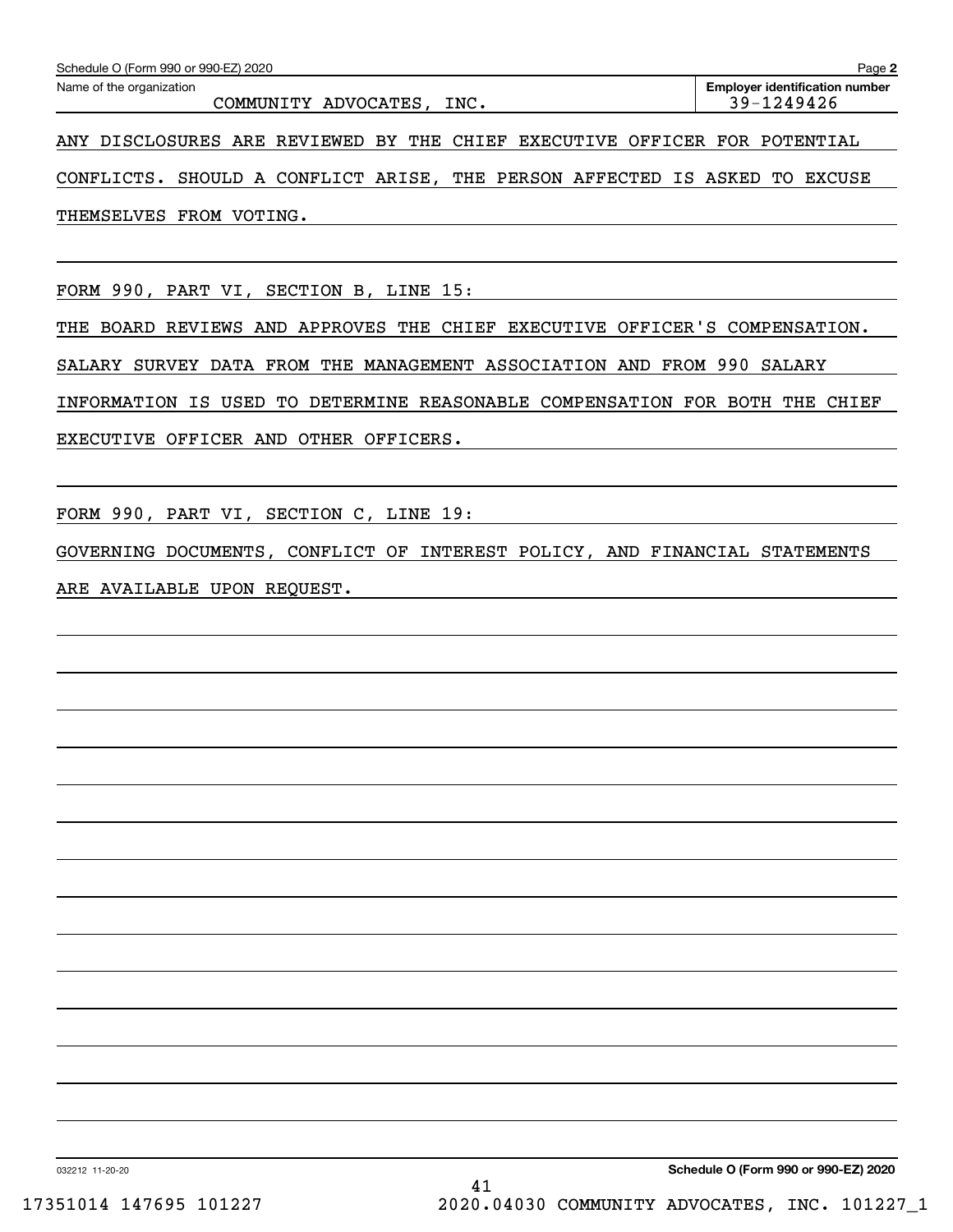| <b>SCHEDULE R</b> |  |
|-------------------|--|
| $(T - 0.00)$      |  |

#### **(Form 990)**

### **Related Organizations and Unrelated Partnerships**

**Complete if the organization answered "Yes" on Form 990, Part IV, line 33, 34, 35b, 36, or 37.** |

**Attach to Form 990.**  |

OMB No. 1545-0047

**Open to Public 2020**

**Employer identification number**

39-1249426

Department of the Treasury Internal Revenue Service

**| Go to www.irs.gov/Form990 for instructions and the latest information. Inspection**

Name of the organization

#### COMMUNITY ADVOCATES, INC.

**Part I Identification of Disregarded Entities.**  Complete if the organization answered "Yes" on Form 990, Part IV, line 33.

| (a)<br>Name, address, and EIN (if applicable)<br>of disregarded entity | (b)<br>Primary activity | (c)<br>Legal domicile (state or<br>foreign country) | (d)<br>Total income | (e)<br>End-of-year assets | (f)<br>Direct controlling<br>entity |
|------------------------------------------------------------------------|-------------------------|-----------------------------------------------------|---------------------|---------------------------|-------------------------------------|
| MILWAUKEE WOMEN'S CENTER HOLDINGS, LLC -                               |                         |                                                     |                     |                           |                                     |
| 39-1249426, 728 NORTH JAMES LOVELL STREET,                             |                         |                                                     |                     |                           | COMMUNITY ADVOCATES,                |
| MILWAUKEE, WI 53233                                                    | HOLDING COMPANY         | WISCONSIN                                           | 0.                  |                           | $0.$ $\texttt{INC.}$                |
|                                                                        |                         |                                                     |                     |                           |                                     |
|                                                                        |                         |                                                     |                     |                           |                                     |
|                                                                        |                         |                                                     |                     |                           |                                     |

**Identification of Related Tax-Exempt Organizations.** Complete if the organization answered "Yes" on Form 990, Part IV, line 34, because it had one or more related tax-exempt **Part II** organizations during the tax year.

| (a)<br>Name, address, and EIN<br>of related organization | (b)<br>Primary activity |           | (d)<br><b>Exempt Code</b><br>section | (e)<br>Public charity<br>status (if section | (f)<br>Direct controlling<br>entity | $(g)$<br>Section 512(b)(13)<br>controlled<br>entity? |    |
|----------------------------------------------------------|-------------------------|-----------|--------------------------------------|---------------------------------------------|-------------------------------------|------------------------------------------------------|----|
|                                                          |                         |           |                                      | 501(c)(3)                                   |                                     | Yes                                                  | No |
| THE MILWAUKEE WOMEN'S CENTER, INC. -                     |                         |           |                                      |                                             |                                     |                                                      |    |
| 32-0211087, 728 NORTH JAMES LOVELL STREET,               |                         |           |                                      |                                             | COMMUNITY                           |                                                      |    |
| MILWAUKEE, WI 53233                                      | COMMUNITY SERVICES      | WISCONSIN | 501(C)(3)                            | LINE 12B, II                                | ADVOCATES, INC.                     | X                                                    |    |
|                                                          |                         |           |                                      |                                             |                                     |                                                      |    |
|                                                          |                         |           |                                      |                                             |                                     |                                                      |    |
|                                                          |                         |           |                                      |                                             |                                     |                                                      |    |

**For Paperwork Reduction Act Notice, see the Instructions for Form 990. Schedule R (Form 990) 2020**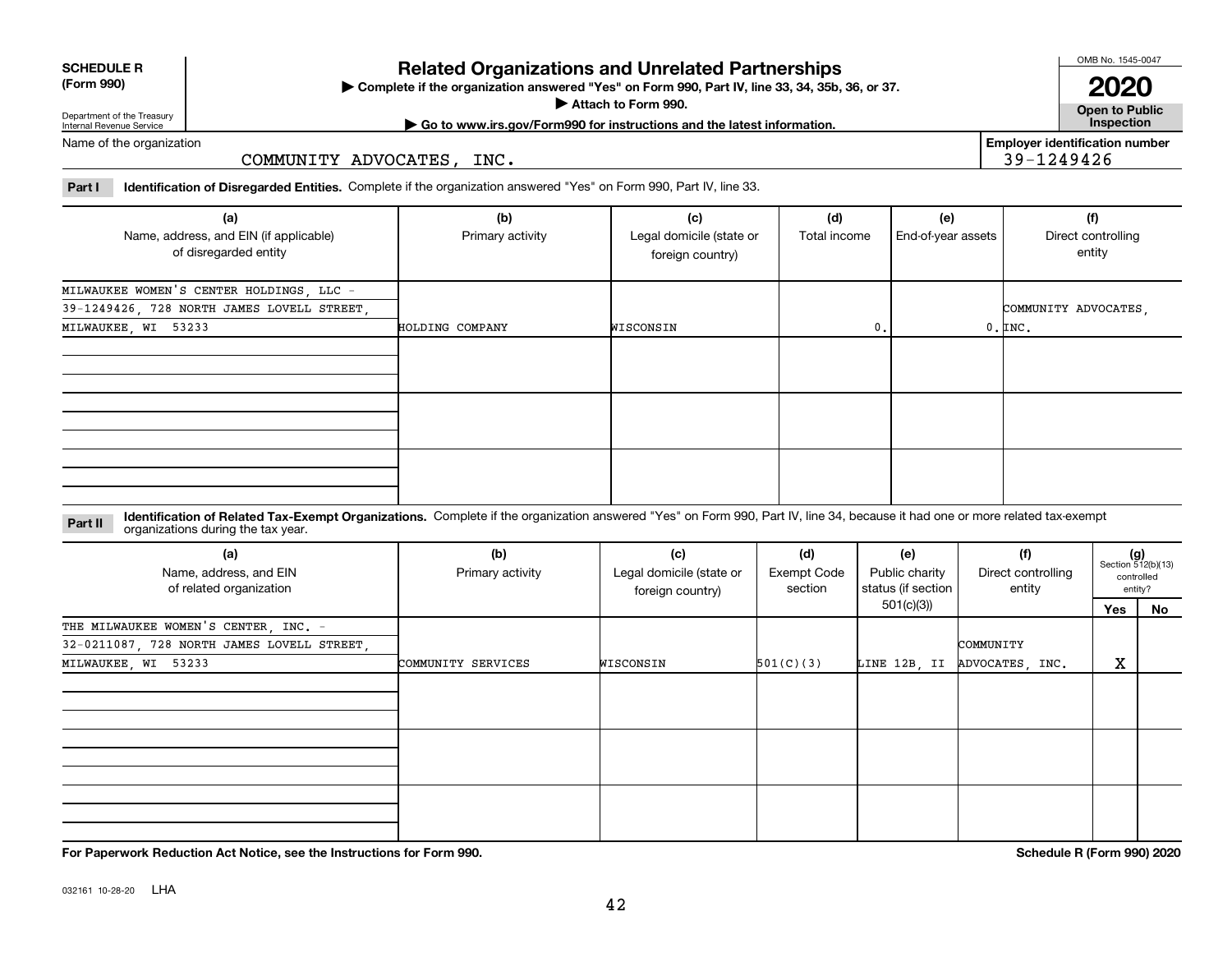#### Schedule R (Form 990) 2020 Page COMMUNITY ADVOCATES, INC. 39-1249426

**2**

**Identification of Related Organizations Taxable as a Partnership.** Complete if the organization answered "Yes" on Form 990, Part IV, line 34, because it had one or more related **Part III** organizations treated as a partnership during the tax year.

| (a)                                               | (b)              | (c)                  | (d)                          | (e)                                                                 | (f)            | (g)                   |         | (h)              | (i)                                      | (i) | (k)                                                     |
|---------------------------------------------------|------------------|----------------------|------------------------------|---------------------------------------------------------------------|----------------|-----------------------|---------|------------------|------------------------------------------|-----|---------------------------------------------------------|
| Name, address, and EIN<br>of related organization | Primary activity | Legal<br>domicile    | Direct controlling<br>entity | Predominant income                                                  | Share of total | Share of              |         | Disproportionate | Code V-UBI<br>amount in box              |     | General or Percentage<br>managing ownership<br>partner? |
|                                                   |                  | (state or<br>foreign |                              | related, unrelated,<br>excluded from tax under<br>sections 512-514) | income         | end-of-year<br>assets |         | allocations?     |                                          |     |                                                         |
|                                                   |                  | country)             |                              |                                                                     |                |                       | Yes $ $ | No               | 20 of Schedule<br>K-1 (Form 1065) Yes No |     |                                                         |
|                                                   |                  |                      |                              |                                                                     |                |                       |         |                  |                                          |     |                                                         |
|                                                   |                  |                      |                              |                                                                     |                |                       |         |                  |                                          |     |                                                         |
|                                                   |                  |                      |                              |                                                                     |                |                       |         |                  |                                          |     |                                                         |
|                                                   |                  |                      |                              |                                                                     |                |                       |         |                  |                                          |     |                                                         |
|                                                   |                  |                      |                              |                                                                     |                |                       |         |                  |                                          |     |                                                         |
|                                                   |                  |                      |                              |                                                                     |                |                       |         |                  |                                          |     |                                                         |
|                                                   |                  |                      |                              |                                                                     |                |                       |         |                  |                                          |     |                                                         |
|                                                   |                  |                      |                              |                                                                     |                |                       |         |                  |                                          |     |                                                         |
|                                                   |                  |                      |                              |                                                                     |                |                       |         |                  |                                          |     |                                                         |
|                                                   |                  |                      |                              |                                                                     |                |                       |         |                  |                                          |     |                                                         |
|                                                   |                  |                      |                              |                                                                     |                |                       |         |                  |                                          |     |                                                         |
|                                                   |                  |                      |                              |                                                                     |                |                       |         |                  |                                          |     |                                                         |
|                                                   |                  |                      |                              |                                                                     |                |                       |         |                  |                                          |     |                                                         |
|                                                   |                  |                      |                              |                                                                     |                |                       |         |                  |                                          |     |                                                         |
|                                                   |                  |                      |                              |                                                                     |                |                       |         |                  |                                          |     |                                                         |
|                                                   |                  |                      |                              |                                                                     |                |                       |         |                  |                                          |     |                                                         |
|                                                   |                  |                      |                              |                                                                     |                |                       |         |                  |                                          |     |                                                         |

**Identification of Related Organizations Taxable as a Corporation or Trust.** Complete if the organization answered "Yes" on Form 990, Part IV, line 34, because it had one or more related **Part IV** organizations treated as a corporation or trust during the tax year.

| (a)<br>Name, address, and EIN<br>of related organization | (b)<br>Primary activity | (c)<br>Legal domicile<br>(state or<br>foreign | (d)<br>Direct controlling<br>entity | (e)<br>Type of entity<br>(C corp, S corp,<br>or trust) | (f)<br>Share of total<br>income | (g)<br>Share of<br>end-of-year<br>assets | (h)<br>Percentage<br>ownership | $\begin{array}{c} \textbf{(i)}\\ \text{Section}\\ 512 \text{(b)} \text{(13)}\\ \text{controlled}\\ \text{entity?} \end{array}$ |  |  |  |  |  |
|----------------------------------------------------------|-------------------------|-----------------------------------------------|-------------------------------------|--------------------------------------------------------|---------------------------------|------------------------------------------|--------------------------------|--------------------------------------------------------------------------------------------------------------------------------|--|--|--|--|--|
|                                                          |                         | country)                                      |                                     |                                                        |                                 |                                          |                                | Yes No                                                                                                                         |  |  |  |  |  |
|                                                          |                         |                                               |                                     |                                                        |                                 |                                          |                                |                                                                                                                                |  |  |  |  |  |
|                                                          |                         |                                               |                                     |                                                        |                                 |                                          |                                |                                                                                                                                |  |  |  |  |  |
|                                                          |                         |                                               |                                     |                                                        |                                 |                                          |                                |                                                                                                                                |  |  |  |  |  |
|                                                          |                         |                                               |                                     |                                                        |                                 |                                          |                                |                                                                                                                                |  |  |  |  |  |
|                                                          |                         |                                               |                                     |                                                        |                                 |                                          |                                |                                                                                                                                |  |  |  |  |  |
|                                                          |                         |                                               |                                     |                                                        |                                 |                                          |                                |                                                                                                                                |  |  |  |  |  |
|                                                          |                         |                                               |                                     |                                                        |                                 |                                          |                                |                                                                                                                                |  |  |  |  |  |
|                                                          |                         |                                               |                                     |                                                        |                                 |                                          |                                |                                                                                                                                |  |  |  |  |  |
|                                                          |                         |                                               |                                     |                                                        |                                 |                                          |                                |                                                                                                                                |  |  |  |  |  |
|                                                          |                         |                                               |                                     |                                                        |                                 |                                          |                                |                                                                                                                                |  |  |  |  |  |
|                                                          |                         |                                               |                                     |                                                        |                                 |                                          |                                |                                                                                                                                |  |  |  |  |  |
|                                                          |                         |                                               |                                     |                                                        |                                 |                                          |                                |                                                                                                                                |  |  |  |  |  |
|                                                          |                         |                                               |                                     |                                                        |                                 |                                          |                                |                                                                                                                                |  |  |  |  |  |
|                                                          |                         |                                               |                                     |                                                        |                                 |                                          |                                |                                                                                                                                |  |  |  |  |  |
|                                                          |                         |                                               |                                     |                                                        |                                 |                                          |                                |                                                                                                                                |  |  |  |  |  |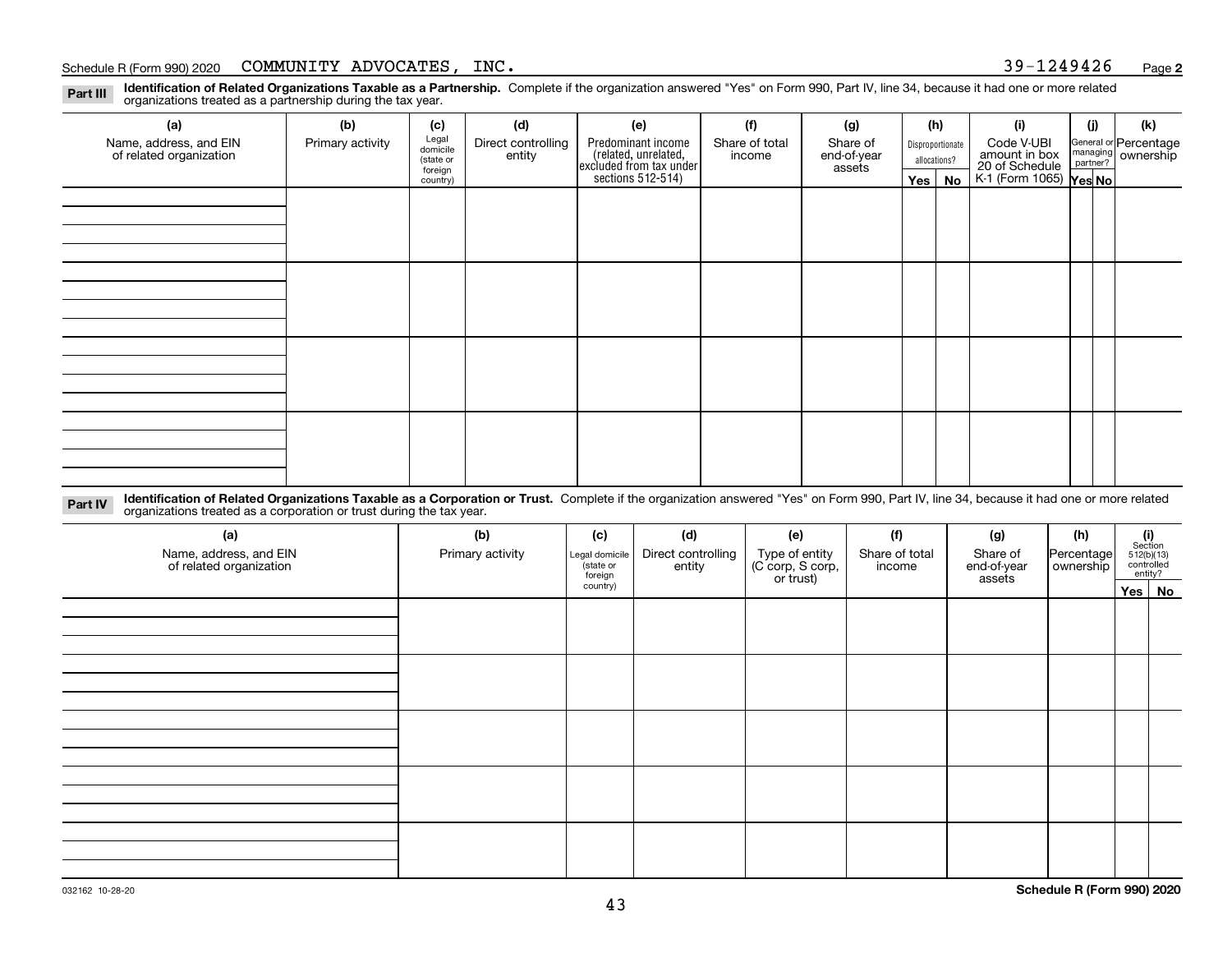#### Schedule R (Form 990) 2020 Page COMMUNITY ADVOCATES, INC. 39-1249426

**Part V** T**ransactions With Related Organizations.** Complete if the organization answered "Yes" on Form 990, Part IV, line 34, 35b, or 36.

| Note: Complete line 1 if any entity is listed in Parts II, III, or IV of this schedule. |                                                                                                                                                                                                                                |                |   |              |  |  |  |  |
|-----------------------------------------------------------------------------------------|--------------------------------------------------------------------------------------------------------------------------------------------------------------------------------------------------------------------------------|----------------|---|--------------|--|--|--|--|
|                                                                                         | 1 During the tax year, did the organization engage in any of the following transactions with one or more related organizations listed in Parts II-IV?                                                                          |                |   |              |  |  |  |  |
|                                                                                         |                                                                                                                                                                                                                                | 1a             |   | х            |  |  |  |  |
|                                                                                         | b Gift, grant, or capital contribution to related organization(s) material contracts and contribution to related organization(s)                                                                                               | 1b             |   | X            |  |  |  |  |
|                                                                                         | c Gift, grant, or capital contribution from related organization(s) manufaction contribution from related organization(s) manufaction contribution from related organization(s) manufaction contribution from related organiza | 1c             |   | X            |  |  |  |  |
|                                                                                         |                                                                                                                                                                                                                                | 1 <sub>d</sub> |   | X            |  |  |  |  |
|                                                                                         |                                                                                                                                                                                                                                | 1e             |   | X            |  |  |  |  |
|                                                                                         |                                                                                                                                                                                                                                |                |   |              |  |  |  |  |
|                                                                                         | f Dividends from related organization(s) manufactured contains and contained a state of the contact of the contact of the contact of the contact of the contact of the contact of the contact of the contact of the contact of | 1f             |   | х            |  |  |  |  |
|                                                                                         |                                                                                                                                                                                                                                | 1a             |   | X            |  |  |  |  |
|                                                                                         | h Purchase of assets from related organization(s) manufactured and content and content and content and content and content and content and content and content and content and content and content and content and content and | 1 <sub>h</sub> |   | $\mathbf x$  |  |  |  |  |
|                                                                                         |                                                                                                                                                                                                                                | 1i.            |   | X            |  |  |  |  |
|                                                                                         | Lease of facilities, equipment, or other assets to related organization(s) communication controlled and a set of facilities, equipment, or other assets to related organization(s) communication controlled and a set of the s | 1i.            |   | X            |  |  |  |  |
|                                                                                         |                                                                                                                                                                                                                                |                |   |              |  |  |  |  |
|                                                                                         |                                                                                                                                                                                                                                | 1k             |   | х            |  |  |  |  |
|                                                                                         |                                                                                                                                                                                                                                | 11             |   | X            |  |  |  |  |
|                                                                                         | m Performance of services or membership or fundraising solicitations by related organization(s)                                                                                                                                | 1m             |   | X            |  |  |  |  |
|                                                                                         |                                                                                                                                                                                                                                | 1n             | X |              |  |  |  |  |
|                                                                                         | <b>o</b> Sharing of paid employees with related organization(s)                                                                                                                                                                | 1о             | X |              |  |  |  |  |
|                                                                                         |                                                                                                                                                                                                                                |                |   |              |  |  |  |  |
|                                                                                         | p Reimbursement paid to related organization(s) for expenses [11111] [12] reasonal content of the separation (s) for expenses [11111] [12] reasonal content in the separation (s) for expenses [1111] [12] reasonal content in | 1p             | X |              |  |  |  |  |
|                                                                                         |                                                                                                                                                                                                                                | 1 <sub>q</sub> | X |              |  |  |  |  |
|                                                                                         |                                                                                                                                                                                                                                |                |   |              |  |  |  |  |
|                                                                                         | r Other transfer of cash or property to related organization(s)                                                                                                                                                                | 1r             |   | х            |  |  |  |  |
|                                                                                         |                                                                                                                                                                                                                                | 1s             |   | $\mathbf{x}$ |  |  |  |  |
|                                                                                         | 2 If the answer to any of the above is "Yes," see the instructions for information on who must complete this line, including covered relationships and transaction thresholds.                                                 |                |   |              |  |  |  |  |

| (a)<br>Name of related organization    | (b)<br>(c)<br>Amount involved<br>Transaction<br>type (a-s) |  | (d)<br>Method of determining amount involved |  |  |  |  |  |
|----------------------------------------|------------------------------------------------------------|--|----------------------------------------------|--|--|--|--|--|
| (1) THE MILWAUKEE WOMEN'S CENTER, INC. | $\Omega$                                                   |  | 835,395. BOOK VALUE                          |  |  |  |  |  |
| (2)                                    |                                                            |  |                                              |  |  |  |  |  |
| (3)                                    |                                                            |  |                                              |  |  |  |  |  |
| (4)                                    |                                                            |  |                                              |  |  |  |  |  |
| (5)                                    |                                                            |  |                                              |  |  |  |  |  |
| (6)                                    |                                                            |  |                                              |  |  |  |  |  |

 $\overline{\phantom{a}}$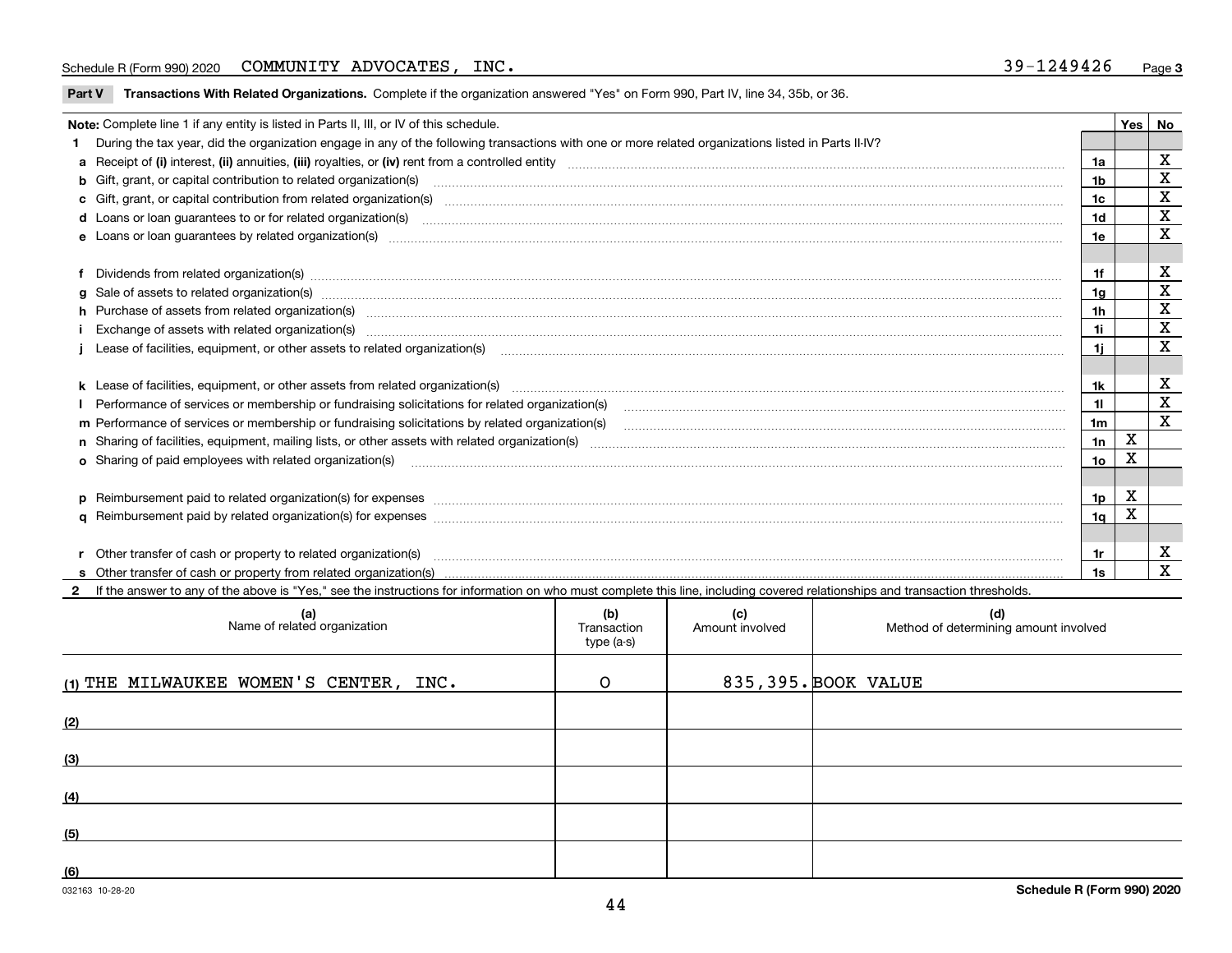#### Schedule R (Form 990) 2020 Page COMMUNITY ADVOCATES, INC. 39-1249426

**Part VI Unrelated Organizations Taxable as a Partnership. Complete if the organization answered "Yes" on Form 990, Part IV, line 37.** 

Provide the following information for each entity taxed as a partnership through which the organization conducted more than five percent of its activities (measured by total assets or gross revenue) that was not a related organization. See instructions regarding exclusion for certain investment partnerships.

| (a)<br>Name, address, and EIN<br>of entity | ັ<br>(b)<br>Primary activity | (c)<br>Legal domicile<br>(state or foreign<br>country) | (d)<br>Predominant income<br>(related, unrelated,<br>excluded from tax under<br>sections 512-514) | $(e)$<br>Are all<br>partners sec.<br>501(c)(3)<br>orgs.?<br>Yes No | (f)<br>Share of<br>total<br>income | (g)<br>Share of<br>end-of-year<br>assets | (h)<br>Dispropor-<br>tionate<br>allocations?<br>Yes No | (i)<br>Code V-UBI<br>  amount in box 20 managing<br>  of Schedule K-1 partner? ownership<br>  of Schedule K-1 partner? ownership<br>  Yes No | (i)<br>Yes No | $(\mathsf{k})$ |  |  |  |
|--------------------------------------------|------------------------------|--------------------------------------------------------|---------------------------------------------------------------------------------------------------|--------------------------------------------------------------------|------------------------------------|------------------------------------------|--------------------------------------------------------|----------------------------------------------------------------------------------------------------------------------------------------------|---------------|----------------|--|--|--|
|                                            |                              |                                                        |                                                                                                   |                                                                    |                                    |                                          |                                                        |                                                                                                                                              |               |                |  |  |  |
|                                            |                              |                                                        |                                                                                                   |                                                                    |                                    |                                          |                                                        |                                                                                                                                              |               |                |  |  |  |
|                                            |                              |                                                        |                                                                                                   |                                                                    |                                    |                                          |                                                        |                                                                                                                                              |               |                |  |  |  |
|                                            |                              |                                                        |                                                                                                   |                                                                    |                                    |                                          |                                                        |                                                                                                                                              |               |                |  |  |  |
|                                            |                              |                                                        |                                                                                                   |                                                                    |                                    |                                          |                                                        |                                                                                                                                              |               |                |  |  |  |
|                                            |                              |                                                        |                                                                                                   |                                                                    |                                    |                                          |                                                        |                                                                                                                                              |               |                |  |  |  |
|                                            |                              |                                                        |                                                                                                   |                                                                    |                                    |                                          |                                                        |                                                                                                                                              |               |                |  |  |  |
|                                            |                              |                                                        |                                                                                                   |                                                                    |                                    |                                          |                                                        |                                                                                                                                              |               |                |  |  |  |
|                                            |                              |                                                        |                                                                                                   |                                                                    |                                    |                                          |                                                        |                                                                                                                                              |               |                |  |  |  |

**Schedule R (Form 990) 2020**